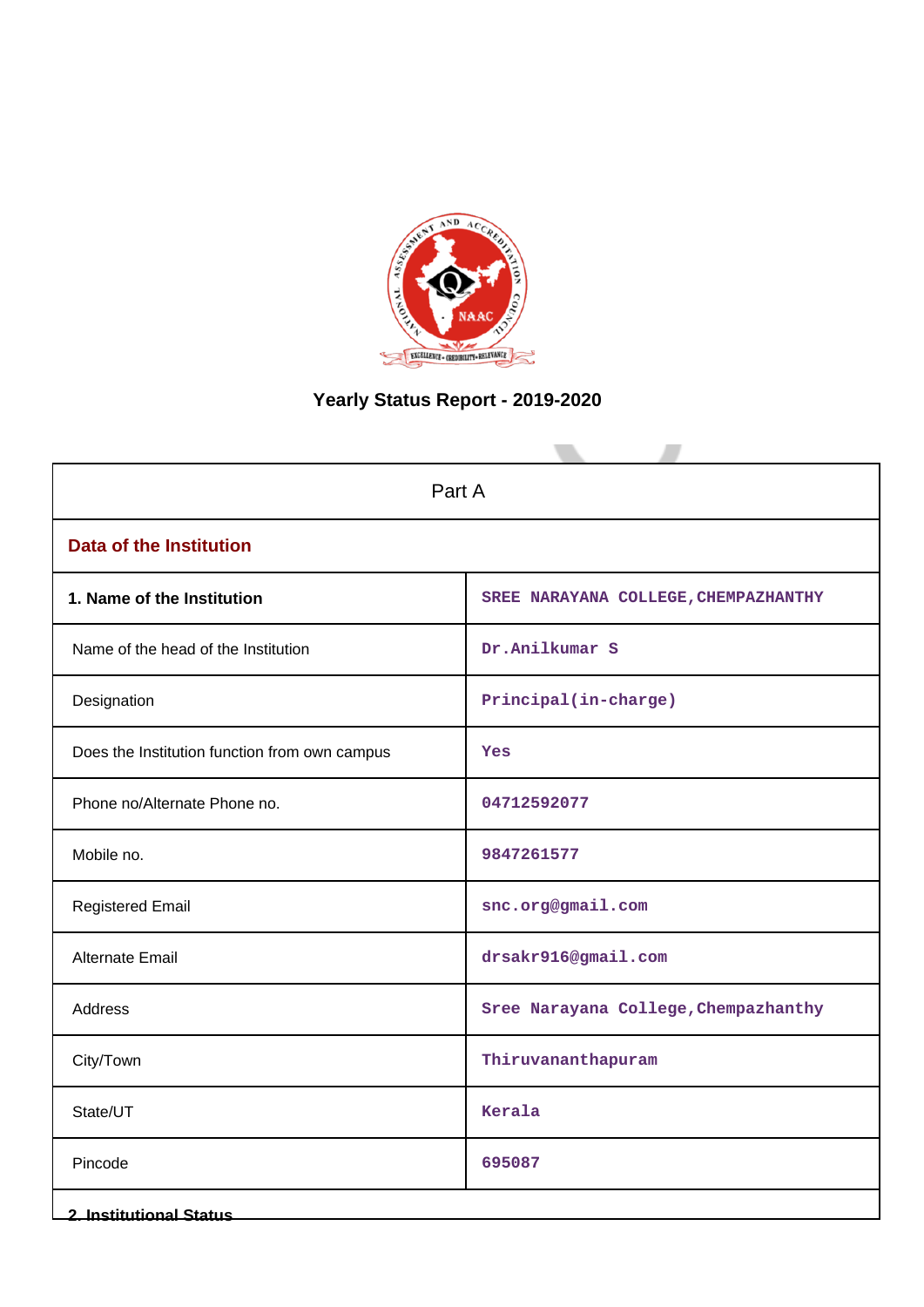| Affiliated / Constituent                       | Affiliated                                                          |
|------------------------------------------------|---------------------------------------------------------------------|
| Type of Institution                            | Co-education                                                        |
| Location                                       | Semi-urban                                                          |
| <b>Financial Status</b>                        | state                                                               |
| Name of the IQAC co-ordinator/Director         | Dr.Raakhee.A.S                                                      |
| Phone no/Alternate Phone no.                   | 04712692077                                                         |
| Mobile no.                                     | 7012829044                                                          |
| <b>Registered Email</b>                        | iqac.snctvm@gmail.com                                               |
| Alternate Email                                | snc.org@gmail.com                                                   |
| 3. Website Address                             |                                                                     |
| Web-link of the AQAR: (Previous Academic Year) | https://www.sncollegechempazhanthy.a<br>c.in/reports/AOAR201819.pdf |
|                                                |                                                                     |

| 4. Whether Academic Calendar prepared during<br>the year                 | Yes                                                                                            |
|--------------------------------------------------------------------------|------------------------------------------------------------------------------------------------|
| if yes, whether it is uploaded in the institutional website:<br>Weblink: | https://www.sncollegechempazhanthy.ac.i<br>n/academiccalendar/academic-<br>calendar2019-20.pdf |

# **5. Accrediation Details**

| Cycle | Grade | <b>CGPA</b> | Year of      | Validity          |                   |
|-------|-------|-------------|--------------|-------------------|-------------------|
|       |       |             | Accrediation | Period From       | Period To         |
|       | $B+$  | 78.9        | 2004         | $03 - May - 2004$ | $02 - May - 2009$ |
| 2     | в     | 2.74        | 2016         | $25 - May - 2016$ | $24 - May - 2021$ |

# **6. Date of Establishment of IQAC** 02-Jul-2002

# **7. Internal Quality Assurance System**

| Quality initiatives by IQAC during the year for promoting quality culture                                      |  |  |  |  |  |  |  |
|----------------------------------------------------------------------------------------------------------------|--|--|--|--|--|--|--|
| Number of participants/ beneficiaries<br>Item / Title of the quality initiative by<br>Date & Duration<br>IQAC. |  |  |  |  |  |  |  |
| Induction program for<br>$07 - Nov - 2019$<br>695                                                              |  |  |  |  |  |  |  |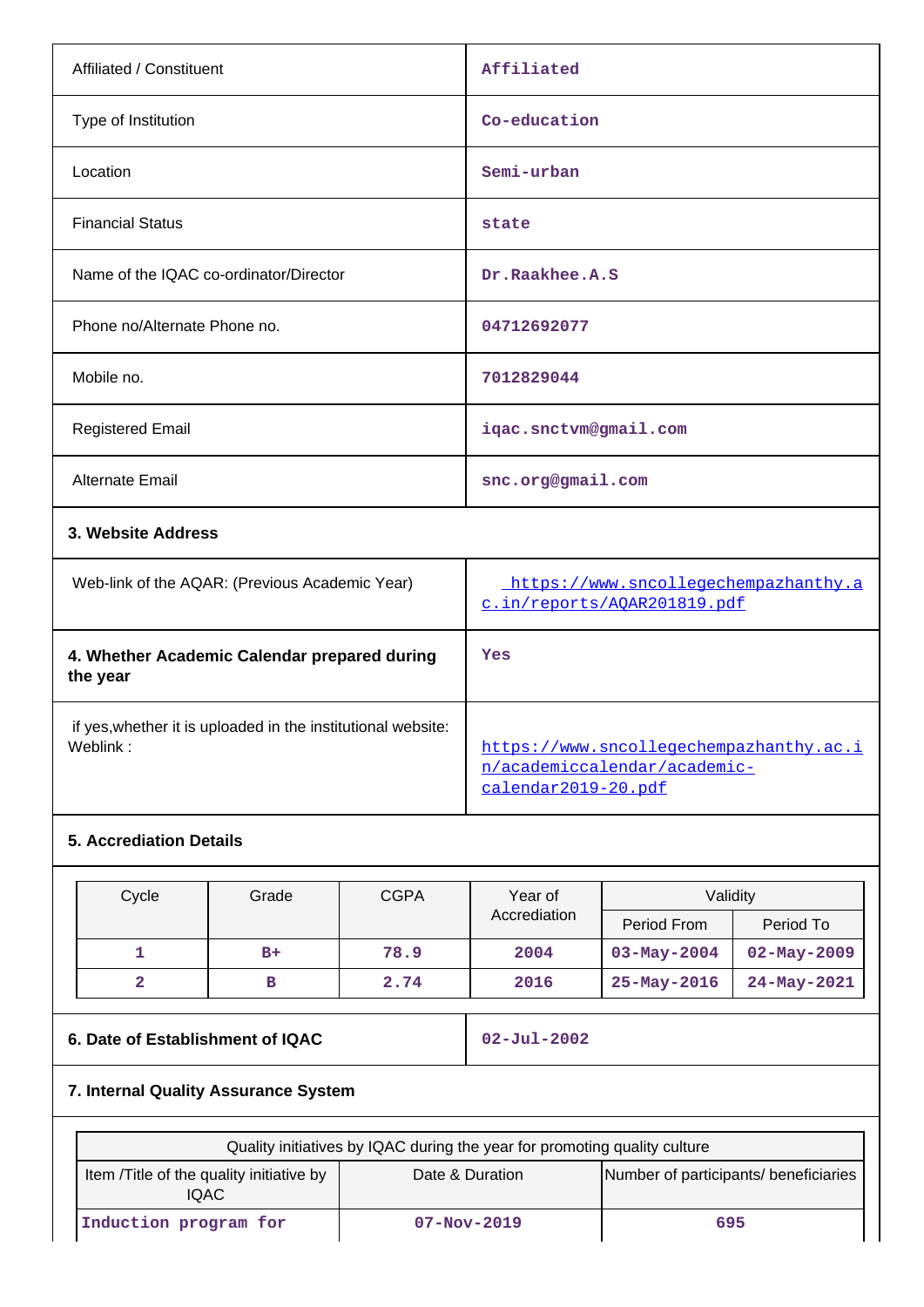[View File](https://assessmentonline.naac.gov.in/public/Postacc/Quality_Initiatives/12352_Quality_Initiatives.xlsx)

| 8. Provide the list of funds by Central/ State Government- UGC/CSIR/DST/DBT/ICMR/TEQIP/World<br><b>Bank/CPE of UGC etc.</b>                                                                                                                                                                                                                                                                                                                                                                                                                  |                                                                         |                                   |           |                                   |                                                                                                  |        |  |  |
|----------------------------------------------------------------------------------------------------------------------------------------------------------------------------------------------------------------------------------------------------------------------------------------------------------------------------------------------------------------------------------------------------------------------------------------------------------------------------------------------------------------------------------------------|-------------------------------------------------------------------------|-----------------------------------|-----------|-----------------------------------|--------------------------------------------------------------------------------------------------|--------|--|--|
|                                                                                                                                                                                                                                                                                                                                                                                                                                                                                                                                              | Institution/Departmen<br>t/Faculty                                      | Scheme                            |           | <b>Funding Agency</b>             | Year of award with<br>duration                                                                   | Amount |  |  |
|                                                                                                                                                                                                                                                                                                                                                                                                                                                                                                                                              |                                                                         |                                   |           | No Data Entered/Not Applicable!!! |                                                                                                  |        |  |  |
| View File                                                                                                                                                                                                                                                                                                                                                                                                                                                                                                                                    |                                                                         |                                   |           |                                   |                                                                                                  |        |  |  |
|                                                                                                                                                                                                                                                                                                                                                                                                                                                                                                                                              | 9. Whether composition of IQAC as per latest<br><b>NAAC</b> guidelines: |                                   |           | Yes                               |                                                                                                  |        |  |  |
|                                                                                                                                                                                                                                                                                                                                                                                                                                                                                                                                              | Upload latest notification of formation of IQAC                         |                                   |           | <u>View File</u>                  |                                                                                                  |        |  |  |
| 10. Number of IQAC meetings held during the<br>year :                                                                                                                                                                                                                                                                                                                                                                                                                                                                                        |                                                                         |                                   | 4         |                                   |                                                                                                  |        |  |  |
| The minutes of IQAC meeting and compliances to the<br>decisions have been uploaded on the institutional<br>website                                                                                                                                                                                                                                                                                                                                                                                                                           |                                                                         |                                   | Yes       |                                   |                                                                                                  |        |  |  |
|                                                                                                                                                                                                                                                                                                                                                                                                                                                                                                                                              | Upload the minutes of meeting and action taken report                   |                                   |           | View File                         |                                                                                                  |        |  |  |
| 11. Whether IQAC received funding from any of<br>the funding agency to support its activities<br>during the year?                                                                                                                                                                                                                                                                                                                                                                                                                            |                                                                         |                                   | <b>No</b> |                                   |                                                                                                  |        |  |  |
|                                                                                                                                                                                                                                                                                                                                                                                                                                                                                                                                              |                                                                         |                                   |           |                                   | 12. Significant contributions made by IQAC during the current year(maximum five bullets)         |        |  |  |
| . Acquainting teachers with the importance of institutional accreditation and<br>familiarization on revised manual of NAAC accreditation . Participation in NIRF,<br>AISHE and ARIIA ranking . Organizing Merit day to felicitate students who<br>excelled in curricular, cocurricular and extra curricular activities . Conducting<br>Spectrum' multidisciplinary seminar series . Steps taken towards energy<br>conservation which includes proposal for solarization and creating general<br>awareness on electrical energy conservation. |                                                                         |                                   |           |                                   |                                                                                                  |        |  |  |
| View File                                                                                                                                                                                                                                                                                                                                                                                                                                                                                                                                    |                                                                         |                                   |           |                                   |                                                                                                  |        |  |  |
|                                                                                                                                                                                                                                                                                                                                                                                                                                                                                                                                              | Enhancement and outcome achieved by the end of the academic year        |                                   |           |                                   | 13. Plan of action chalked out by the IQAC in the beginning of the academic year towards Quality |        |  |  |
|                                                                                                                                                                                                                                                                                                                                                                                                                                                                                                                                              |                                                                         | Plan of Action                    |           |                                   | Achivements/Outcomes                                                                             |        |  |  |
|                                                                                                                                                                                                                                                                                                                                                                                                                                                                                                                                              |                                                                         | No Data Entered/Not Applicable!!! |           |                                   |                                                                                                  |        |  |  |
|                                                                                                                                                                                                                                                                                                                                                                                                                                                                                                                                              |                                                                         |                                   |           | View File                         |                                                                                                  |        |  |  |

║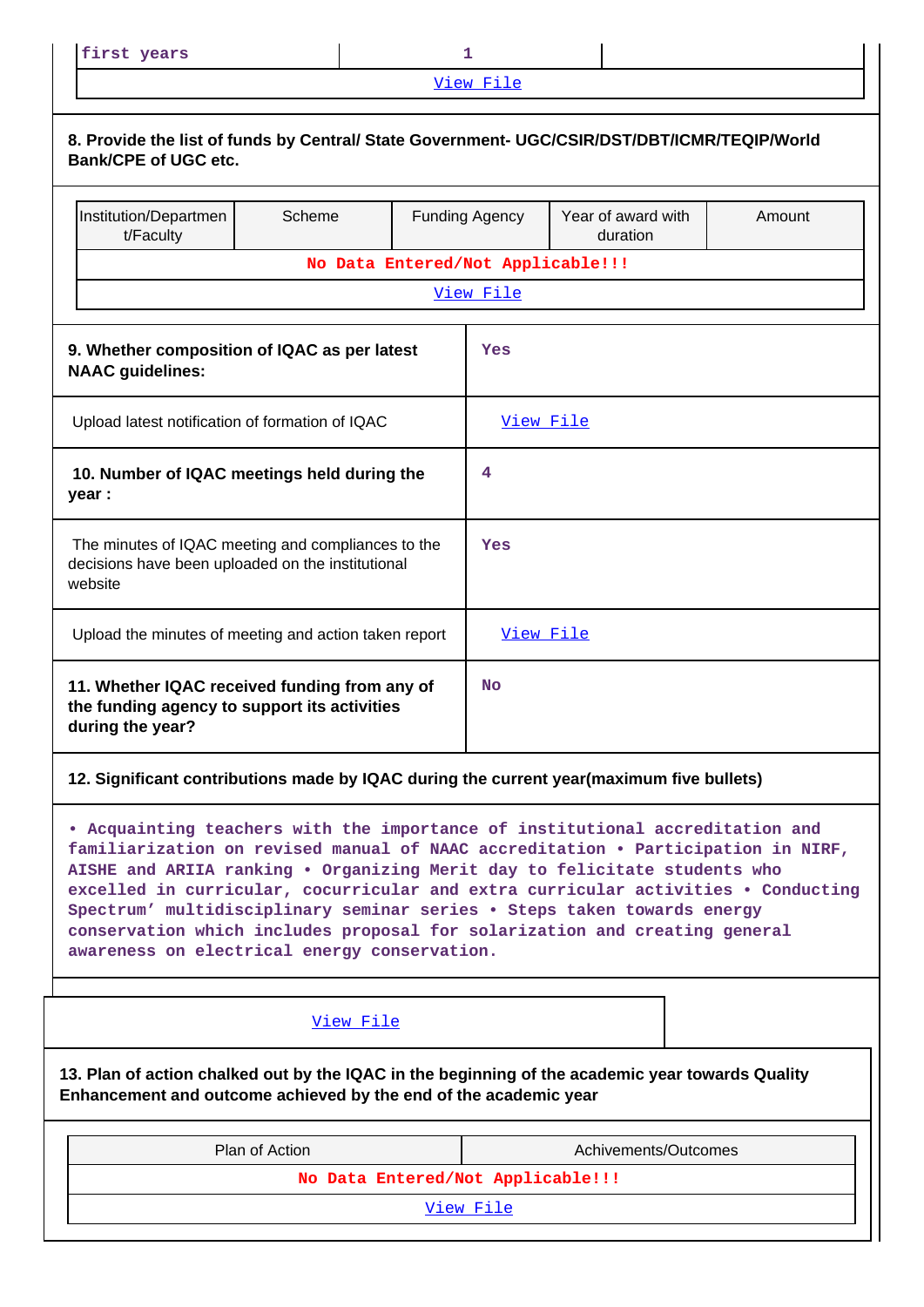**14. Whether AQAR was placed before statutory body ?**

| Name of Statutory Body<br>College council                                                                            | <b>Meeting Date</b><br>$16 - \text{Aug} - 2021$ |
|----------------------------------------------------------------------------------------------------------------------|-------------------------------------------------|
| 15. Whether NAAC/or any other accredited<br>body(s) visited IQAC or interacted with it to<br>assess the functioning? | <b>No</b>                                       |
| 16. Whether institutional data submitted to<br>AISHE:                                                                | <b>No</b>                                       |
| 17. Does the Institution have Management<br><b>Information System?</b>                                               | <b>No</b>                                       |
|                                                                                                                      | Part B                                          |

### **CRITERION I – CURRICULAR ASPECTS**

#### **1.1 – Curriculum Planning and Implementation**

 1.1.1 – Institution has the mechanism for well planned curriculum delivery and documentation. Explain in 500 words

 **Sree Narayana College , Chempazhanthy being an affiliated college follows the syllabus prescribed by University of Kerala..The institution strictly follows the guidelines proposed by the University of Kerala. In this institution there are 13UG departments,3 PG departments and 2 research centers. For the proper implementation of various curricular aspects, several action plans are charted out under the guidance of IQAC, Academic Committee and the College Council. Further action plans are discussed and finalized in the College Level Monitoring Committee meetings and departmental meetings. The action plan includes distribution of academic calendar issued by the University of Kerala and preparation of institution specific academic calendar based on the same, semester-wise teaching plans, preparation of work diary, and implementationof special programs for advanced learners and slow learners. Departmental meetings are held in every department at the beginning of the academic year and after discussing with the teachers, heads of the departments allocate the topics to them as per the syllabi. Number of classes for each topic is decided according to the syllabus and credits (PG) assigned to each paper. Teachers prepare their lecture notes according to the syllabus allotted and classes available. Heads of the Departments, IQAC and the Academic Committee examine and evaluate them periodically and suggest improvements or modifications, if needed. The students are familiarized with the syllabi at the commencement of the programme. As per the requirement of the syllabus, teachers suggest books and journals to be**

**referred by them. Assignments/seminars are given in each semester. Periodic test papers and model examination are given to keep track on the improvement of the students.The evaluation reports are shared with the parents duringthe class PTA meetings. Remedial classes are conducted and individual support measures are taken for slow learners. Through the Scholar Support Programme implemented by the Department of Higher education, Government of Kerala, needy students are**

**offered personalized academic support through tutorials, study materials, additional lectures, and interactive sessions. The academic committee collects**

**portion completion report from every department and after evaluating the reports, special time- tables are scheduled for completing the classes. Various**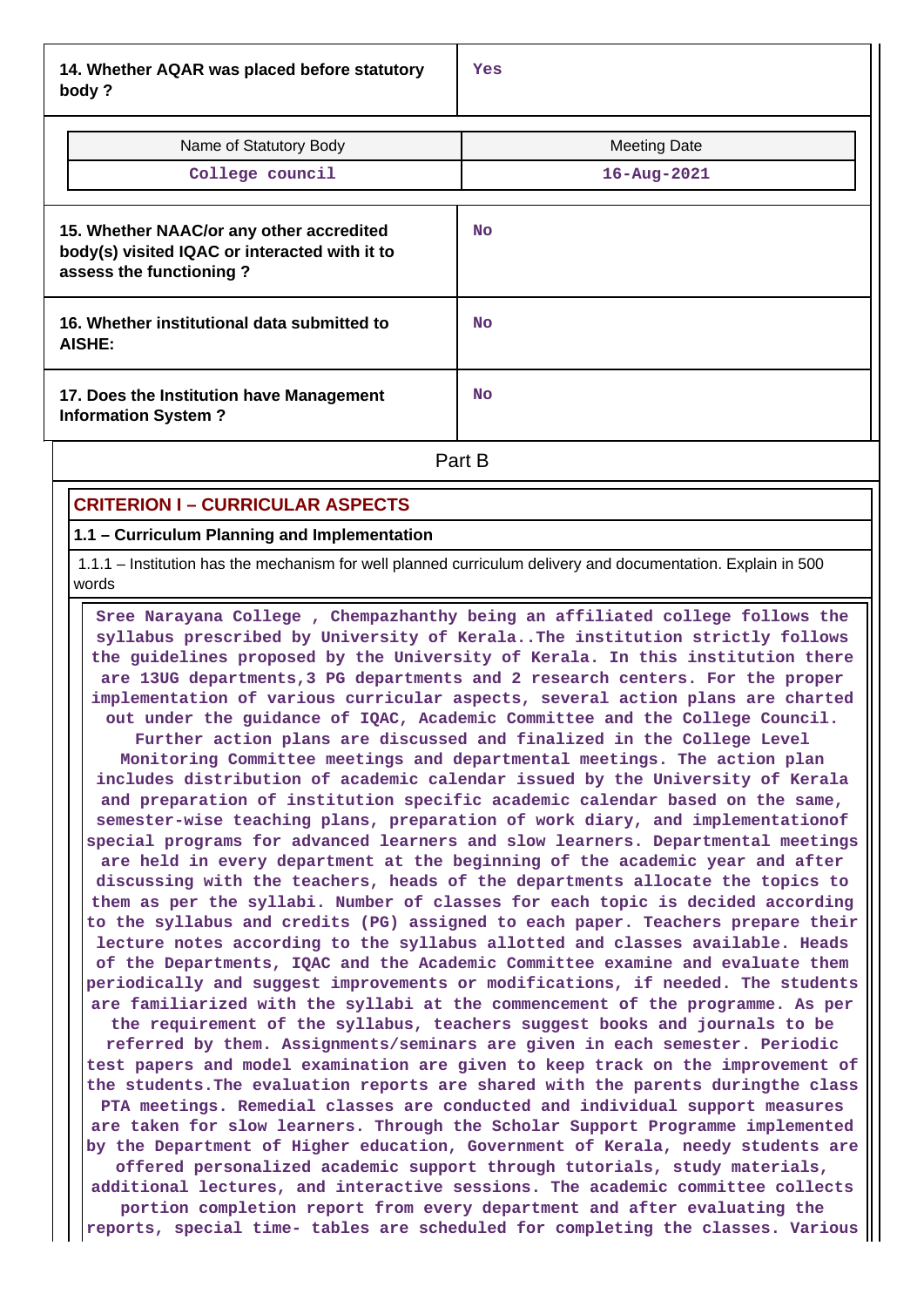**classroom teaching methods based varying needs of different subjects are regularly used for the effective delivery of the curriculum such as chalk and blackboard method,ICT-enabled teaching-learning method, distribution of lecture notes by teachers, group discussion amongst the students; seminars by students as per the syllabus, proper and adequate instrumentation facility in practical classes and visits to other institutions. Invited lectures byexperts and scholars are also arranged regularly for advance studies. Field works and study tours are conducted by the Department of Geology, Botany and Zoology.Electronically supported knowledge dissemination facilities like INFLIBNET, e-journals etc. are available in the central library. For effectively translating the curriculum and improving teaching practices,the institution extends all kinds of support to teachers for the development of their skill and competence. Teachers attend the periodic workshops conducted by the Board of Studies as well asthe Refresher programmes and Short term courses offered by the UGC Human Resource Development Centers**

| 1.1.2 - Certificate/ Diploma Courses introduced during the academic year                                                                                                 |                                                                                                                                           |                          |          |                                                                           |                                                  |  |  |  |  |
|--------------------------------------------------------------------------------------------------------------------------------------------------------------------------|-------------------------------------------------------------------------------------------------------------------------------------------|--------------------------|----------|---------------------------------------------------------------------------|--------------------------------------------------|--|--|--|--|
| Certificate                                                                                                                                                              | Diploma Courses                                                                                                                           | Dates of<br>Introduction | Duration | Focus on employ<br>ability/entreprene<br>urship                           | <b>Skill</b><br>Development                      |  |  |  |  |
| Health and<br>Fitness                                                                                                                                                    | Nil                                                                                                                                       | 05/08/2019               | 90       | focus on e<br>mployability<br>/ entreprene<br>urship                      | Skill<br>development                             |  |  |  |  |
| Yoga and<br><b>Stress</b><br>Management                                                                                                                                  | Nil                                                                                                                                       | 05/08/2019               | 90       | Assistance<br>shall be<br>extended on<br>demand                           | Orientation<br>given as<br>part of the<br>course |  |  |  |  |
| Human<br>Rights                                                                                                                                                          | Nil                                                                                                                                       |                          | 90       | Assistance<br>on legal<br>provisions<br>shall be<br>extended on<br>demand | Orientation<br>given as<br>part of the<br>course |  |  |  |  |
| Life<br>Skills                                                                                                                                                           | N11                                                                                                                                       | 05/08/2019               | 90       | Assistance<br>shall be<br>extended on<br>demand                           | Orientation<br>given as<br>part of the<br>course |  |  |  |  |
| 1.2 - Academic Flexibility                                                                                                                                               |                                                                                                                                           |                          |          |                                                                           |                                                  |  |  |  |  |
|                                                                                                                                                                          | 1.2.1 - New programmes/courses introduced during the academic year                                                                        |                          |          |                                                                           |                                                  |  |  |  |  |
|                                                                                                                                                                          | Programme/Course                                                                                                                          | Programme Specialization |          | Dates of Introduction                                                     |                                                  |  |  |  |  |
|                                                                                                                                                                          | Nill                                                                                                                                      | Nil                      |          | Nill                                                                      |                                                  |  |  |  |  |
|                                                                                                                                                                          |                                                                                                                                           | No file uploaded.        |          |                                                                           |                                                  |  |  |  |  |
| 1.2.2 - Programmes in which Choice Based Credit System (CBCS)/Elective course system implemented at the<br>affiliated Colleges (if applicable) during the academic year. |                                                                                                                                           |                          |          |                                                                           |                                                  |  |  |  |  |
|                                                                                                                                                                          | Date of implementation of<br>Name of programmes adopting<br>Programme Specialization<br><b>CBCS</b><br><b>CBCS/Elective Course System</b> |                          |          |                                                                           |                                                  |  |  |  |  |
|                                                                                                                                                                          | <b>BA</b>                                                                                                                                 | Nill                     |          |                                                                           | Nill                                             |  |  |  |  |
| 1.2.3 - Students enrolled in Certificate/ Diploma Courses introduced during the year                                                                                     |                                                                                                                                           |                          |          |                                                                           |                                                  |  |  |  |  |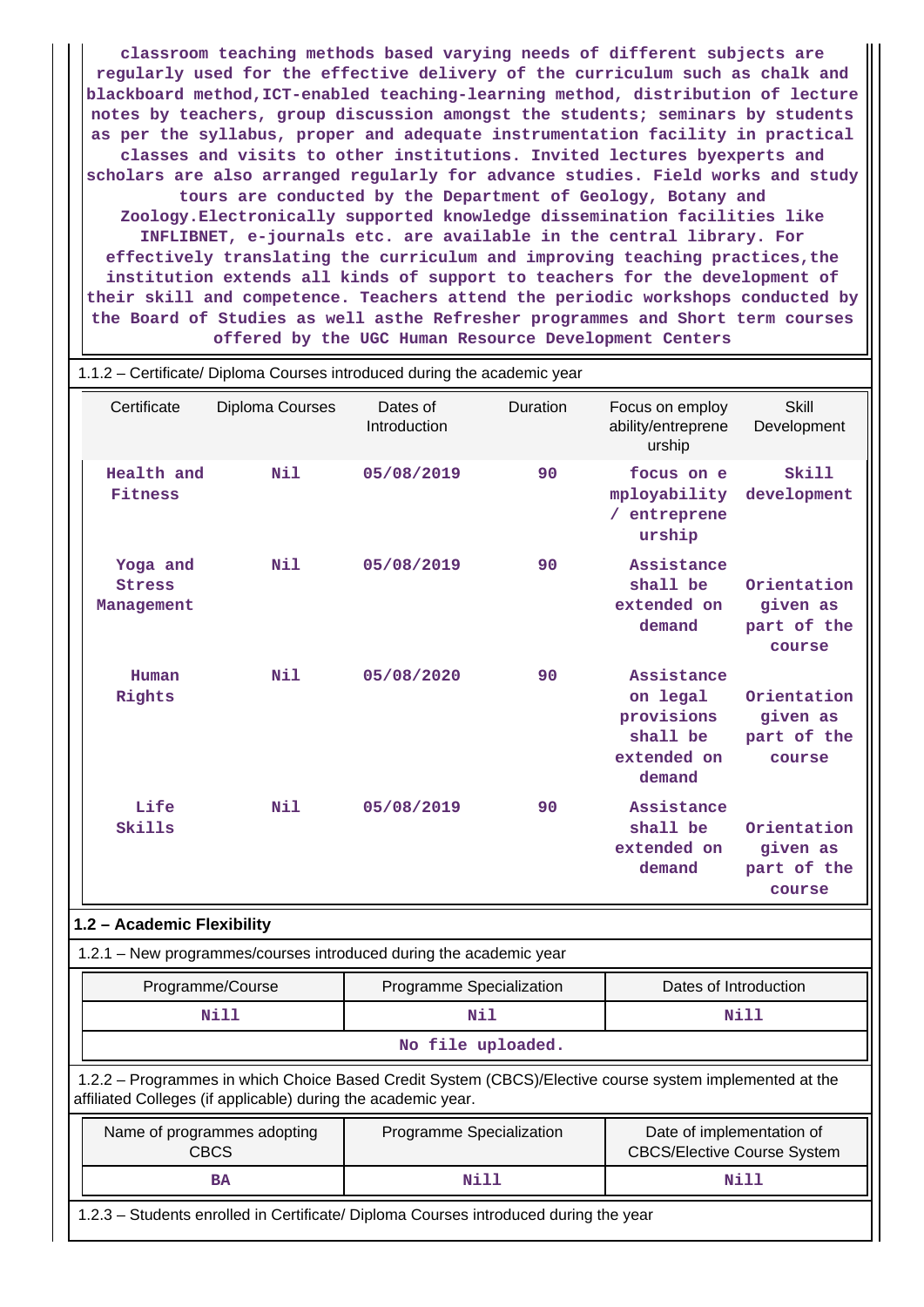|                                                                                                                                                                                                                                                                                                                                                                                                                                                                                                                                                                                                                                                                                                                                                                                                                                                                                                                                                                                                                                                                                                                                                                                                                                                                                                                                                                                                                                                                                                                                                                                                                                                                                                                                                                                                                                                                                                                                                                                      | Certificate              |                   | Diploma Course                                               |  |  |  |  |
|--------------------------------------------------------------------------------------------------------------------------------------------------------------------------------------------------------------------------------------------------------------------------------------------------------------------------------------------------------------------------------------------------------------------------------------------------------------------------------------------------------------------------------------------------------------------------------------------------------------------------------------------------------------------------------------------------------------------------------------------------------------------------------------------------------------------------------------------------------------------------------------------------------------------------------------------------------------------------------------------------------------------------------------------------------------------------------------------------------------------------------------------------------------------------------------------------------------------------------------------------------------------------------------------------------------------------------------------------------------------------------------------------------------------------------------------------------------------------------------------------------------------------------------------------------------------------------------------------------------------------------------------------------------------------------------------------------------------------------------------------------------------------------------------------------------------------------------------------------------------------------------------------------------------------------------------------------------------------------------|--------------------------|-------------------|--------------------------------------------------------------|--|--|--|--|
| <b>Number of Students</b>                                                                                                                                                                                                                                                                                                                                                                                                                                                                                                                                                                                                                                                                                                                                                                                                                                                                                                                                                                                                                                                                                                                                                                                                                                                                                                                                                                                                                                                                                                                                                                                                                                                                                                                                                                                                                                                                                                                                                            |                          | 83                | Nil                                                          |  |  |  |  |
| 1.3 - Curriculum Enrichment                                                                                                                                                                                                                                                                                                                                                                                                                                                                                                                                                                                                                                                                                                                                                                                                                                                                                                                                                                                                                                                                                                                                                                                                                                                                                                                                                                                                                                                                                                                                                                                                                                                                                                                                                                                                                                                                                                                                                          |                          |                   |                                                              |  |  |  |  |
| 1.3.1 - Value-added courses imparting transferable and life skills offered during the year                                                                                                                                                                                                                                                                                                                                                                                                                                                                                                                                                                                                                                                                                                                                                                                                                                                                                                                                                                                                                                                                                                                                                                                                                                                                                                                                                                                                                                                                                                                                                                                                                                                                                                                                                                                                                                                                                           |                          |                   |                                                              |  |  |  |  |
| <b>Value Added Courses</b>                                                                                                                                                                                                                                                                                                                                                                                                                                                                                                                                                                                                                                                                                                                                                                                                                                                                                                                                                                                                                                                                                                                                                                                                                                                                                                                                                                                                                                                                                                                                                                                                                                                                                                                                                                                                                                                                                                                                                           | Date of Introduction     |                   | <b>Number of Students Enrolled</b>                           |  |  |  |  |
| Nil                                                                                                                                                                                                                                                                                                                                                                                                                                                                                                                                                                                                                                                                                                                                                                                                                                                                                                                                                                                                                                                                                                                                                                                                                                                                                                                                                                                                                                                                                                                                                                                                                                                                                                                                                                                                                                                                                                                                                                                  |                          | Nill              | Nill                                                         |  |  |  |  |
|                                                                                                                                                                                                                                                                                                                                                                                                                                                                                                                                                                                                                                                                                                                                                                                                                                                                                                                                                                                                                                                                                                                                                                                                                                                                                                                                                                                                                                                                                                                                                                                                                                                                                                                                                                                                                                                                                                                                                                                      |                          | No file uploaded. |                                                              |  |  |  |  |
| 1.3.2 – Field Projects / Internships under taken during the year                                                                                                                                                                                                                                                                                                                                                                                                                                                                                                                                                                                                                                                                                                                                                                                                                                                                                                                                                                                                                                                                                                                                                                                                                                                                                                                                                                                                                                                                                                                                                                                                                                                                                                                                                                                                                                                                                                                     |                          |                   |                                                              |  |  |  |  |
| Project/Programme Title                                                                                                                                                                                                                                                                                                                                                                                                                                                                                                                                                                                                                                                                                                                                                                                                                                                                                                                                                                                                                                                                                                                                                                                                                                                                                                                                                                                                                                                                                                                                                                                                                                                                                                                                                                                                                                                                                                                                                              | Programme Specialization |                   | No. of students enrolled for Field<br>Projects / Internships |  |  |  |  |
| No Data Entered/Not Applicable !!!                                                                                                                                                                                                                                                                                                                                                                                                                                                                                                                                                                                                                                                                                                                                                                                                                                                                                                                                                                                                                                                                                                                                                                                                                                                                                                                                                                                                                                                                                                                                                                                                                                                                                                                                                                                                                                                                                                                                                   |                          |                   |                                                              |  |  |  |  |
|                                                                                                                                                                                                                                                                                                                                                                                                                                                                                                                                                                                                                                                                                                                                                                                                                                                                                                                                                                                                                                                                                                                                                                                                                                                                                                                                                                                                                                                                                                                                                                                                                                                                                                                                                                                                                                                                                                                                                                                      |                          | <u>View File</u>  |                                                              |  |  |  |  |
| 1.4 - Feedback System                                                                                                                                                                                                                                                                                                                                                                                                                                                                                                                                                                                                                                                                                                                                                                                                                                                                                                                                                                                                                                                                                                                                                                                                                                                                                                                                                                                                                                                                                                                                                                                                                                                                                                                                                                                                                                                                                                                                                                |                          |                   |                                                              |  |  |  |  |
| 1.4.1 - Whether structured feedback received from all the stakeholders.                                                                                                                                                                                                                                                                                                                                                                                                                                                                                                                                                                                                                                                                                                                                                                                                                                                                                                                                                                                                                                                                                                                                                                                                                                                                                                                                                                                                                                                                                                                                                                                                                                                                                                                                                                                                                                                                                                              |                          |                   |                                                              |  |  |  |  |
| <b>Students</b>                                                                                                                                                                                                                                                                                                                                                                                                                                                                                                                                                                                                                                                                                                                                                                                                                                                                                                                                                                                                                                                                                                                                                                                                                                                                                                                                                                                                                                                                                                                                                                                                                                                                                                                                                                                                                                                                                                                                                                      |                          |                   | Yes                                                          |  |  |  |  |
| <b>Teachers</b>                                                                                                                                                                                                                                                                                                                                                                                                                                                                                                                                                                                                                                                                                                                                                                                                                                                                                                                                                                                                                                                                                                                                                                                                                                                                                                                                                                                                                                                                                                                                                                                                                                                                                                                                                                                                                                                                                                                                                                      |                          |                   | Yes                                                          |  |  |  |  |
| Employers                                                                                                                                                                                                                                                                                                                                                                                                                                                                                                                                                                                                                                                                                                                                                                                                                                                                                                                                                                                                                                                                                                                                                                                                                                                                                                                                                                                                                                                                                                                                                                                                                                                                                                                                                                                                                                                                                                                                                                            |                          |                   | Yes                                                          |  |  |  |  |
| Alumni                                                                                                                                                                                                                                                                                                                                                                                                                                                                                                                                                                                                                                                                                                                                                                                                                                                                                                                                                                                                                                                                                                                                                                                                                                                                                                                                                                                                                                                                                                                                                                                                                                                                                                                                                                                                                                                                                                                                                                               |                          | Yes               |                                                              |  |  |  |  |
| Parents                                                                                                                                                                                                                                                                                                                                                                                                                                                                                                                                                                                                                                                                                                                                                                                                                                                                                                                                                                                                                                                                                                                                                                                                                                                                                                                                                                                                                                                                                                                                                                                                                                                                                                                                                                                                                                                                                                                                                                              |                          | Yes               |                                                              |  |  |  |  |
| 1.4.2 - How the feedback obtained is being analyzed and utilized for overall development of the institution?<br>(maximum 500 words)                                                                                                                                                                                                                                                                                                                                                                                                                                                                                                                                                                                                                                                                                                                                                                                                                                                                                                                                                                                                                                                                                                                                                                                                                                                                                                                                                                                                                                                                                                                                                                                                                                                                                                                                                                                                                                                  |                          |                   |                                                              |  |  |  |  |
| <b>Feedback Obtained</b>                                                                                                                                                                                                                                                                                                                                                                                                                                                                                                                                                                                                                                                                                                                                                                                                                                                                                                                                                                                                                                                                                                                                                                                                                                                                                                                                                                                                                                                                                                                                                                                                                                                                                                                                                                                                                                                                                                                                                             |                          |                   |                                                              |  |  |  |  |
| Feedback regarding curriculum are collected from Teachers, Students, Alumni,<br>Parents and Employers. Feedback is received from teachers regarding curriculum<br>updation, time constraints to complete the portions, adequacy of the curriculum<br>for enhancing competency and research aptitude of the students. Feedback is<br>also received from students based on questions concerned with curriculum<br>satisfaction and enrichment, course content and timely completion of portions.<br>Feedback form for Alumni addresses the following matters such as curriculum<br>competency, personality development, research aptitude and whether the<br>curriculum addresses issues like gender, environmental sustainability, human<br>value and professional ethics. Parentalfeedback related to higher studies, job<br>opportunities, improvement of language and technical skills, personality<br>development and academic and professional development are taken. Feedback is<br>also collected from employers based on communication skill, presentation skill,<br>technical skill, behavioural skill, managerial skill, leadership qualities,<br>subject knowledge, moral values and professional ethics. These forms are then<br>forwarded to the concerned teachers through the heads of the departments. The<br>points are calculated according to the grades given by the students in various<br>criteria. The strength and weaknesses mentioned by stakeholders are summarized.<br>The suggestions and feedback of teachers are analysed before taking important<br>decisions. PTA meetings organised by each and every department of thecollege<br>act as a platform for parents in sharing their feedback. Suggestions and<br>comments given by theguardians are also taken into account for future<br>development. Tutorial committee and the respective department faculties discuss<br>about the different areas in which improvement is required and subsequent |                          |                   |                                                              |  |  |  |  |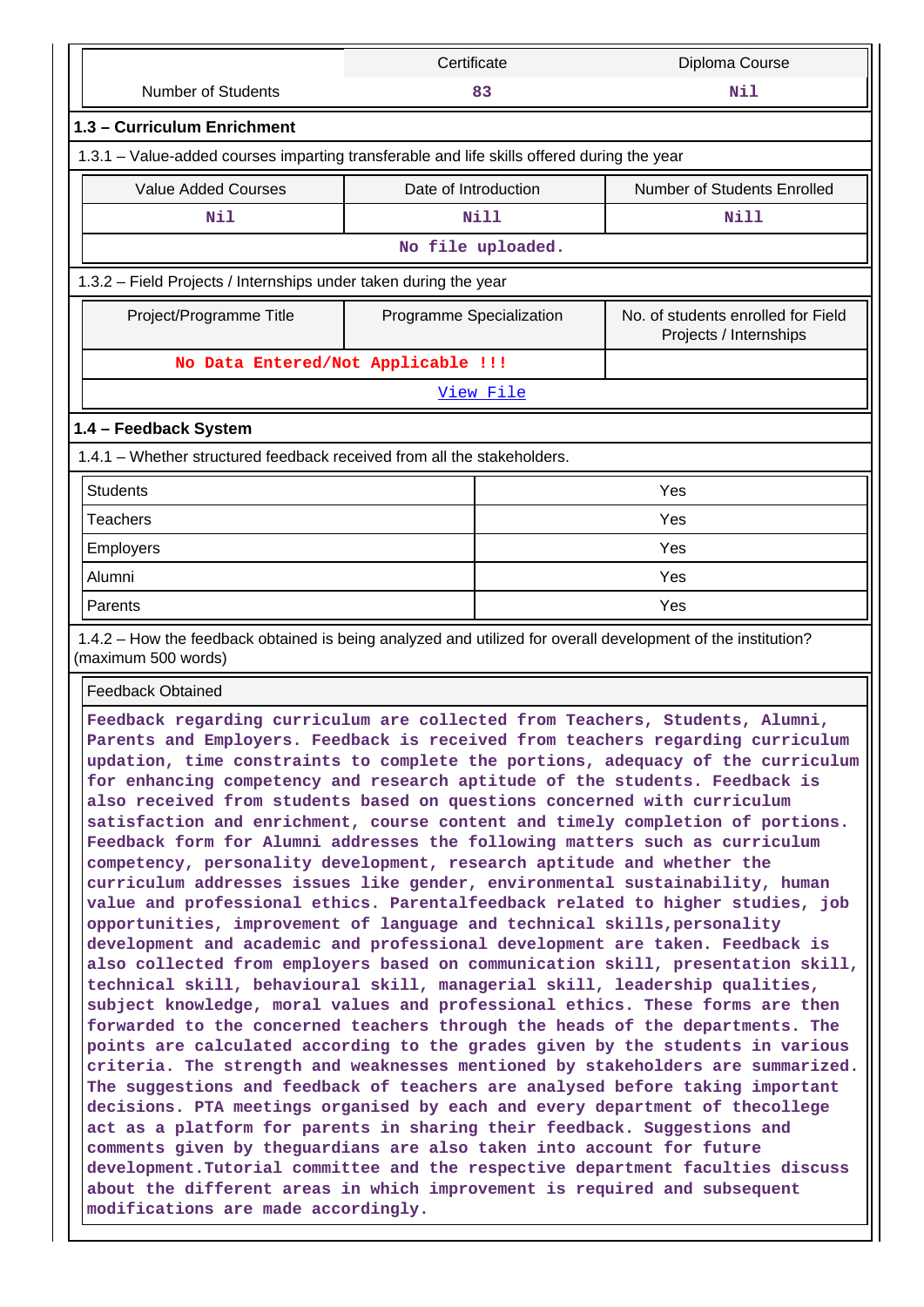| <b>CRITERION II - TEACHING- LEARNING AND EVALUATION</b>                                                                                                                                                                                                                                                                                                                                                                                                                                                                                                                                                                                                                                                                                                                                                                                                                                                                                                                                                                                                                                                                                                                                                                                                                                                                                                                                                                                                                                                                                                                                                                                                                                                                                                                                                                                                                                                                                                                                                                                                                                                                                       |                                                                                                                                                                                                                                                                                                                                      |                                                |                                                             |  |                                   |                                    |  |
|-----------------------------------------------------------------------------------------------------------------------------------------------------------------------------------------------------------------------------------------------------------------------------------------------------------------------------------------------------------------------------------------------------------------------------------------------------------------------------------------------------------------------------------------------------------------------------------------------------------------------------------------------------------------------------------------------------------------------------------------------------------------------------------------------------------------------------------------------------------------------------------------------------------------------------------------------------------------------------------------------------------------------------------------------------------------------------------------------------------------------------------------------------------------------------------------------------------------------------------------------------------------------------------------------------------------------------------------------------------------------------------------------------------------------------------------------------------------------------------------------------------------------------------------------------------------------------------------------------------------------------------------------------------------------------------------------------------------------------------------------------------------------------------------------------------------------------------------------------------------------------------------------------------------------------------------------------------------------------------------------------------------------------------------------------------------------------------------------------------------------------------------------|--------------------------------------------------------------------------------------------------------------------------------------------------------------------------------------------------------------------------------------------------------------------------------------------------------------------------------------|------------------------------------------------|-------------------------------------------------------------|--|-----------------------------------|------------------------------------|--|
| 2.1 - Student Enrolment and Profile                                                                                                                                                                                                                                                                                                                                                                                                                                                                                                                                                                                                                                                                                                                                                                                                                                                                                                                                                                                                                                                                                                                                                                                                                                                                                                                                                                                                                                                                                                                                                                                                                                                                                                                                                                                                                                                                                                                                                                                                                                                                                                           |                                                                                                                                                                                                                                                                                                                                      |                                                |                                                             |  |                                   |                                    |  |
| 2.1.1 - Demand Ratio during the year                                                                                                                                                                                                                                                                                                                                                                                                                                                                                                                                                                                                                                                                                                                                                                                                                                                                                                                                                                                                                                                                                                                                                                                                                                                                                                                                                                                                                                                                                                                                                                                                                                                                                                                                                                                                                                                                                                                                                                                                                                                                                                          |                                                                                                                                                                                                                                                                                                                                      |                                                |                                                             |  |                                   |                                    |  |
| Name of the<br>Programme                                                                                                                                                                                                                                                                                                                                                                                                                                                                                                                                                                                                                                                                                                                                                                                                                                                                                                                                                                                                                                                                                                                                                                                                                                                                                                                                                                                                                                                                                                                                                                                                                                                                                                                                                                                                                                                                                                                                                                                                                                                                                                                      | Programme<br>Specialization                                                                                                                                                                                                                                                                                                          | Number of seats<br>available                   |                                                             |  | Number of<br>Application received | <b>Students Enrolled</b>           |  |
|                                                                                                                                                                                                                                                                                                                                                                                                                                                                                                                                                                                                                                                                                                                                                                                                                                                                                                                                                                                                                                                                                                                                                                                                                                                                                                                                                                                                                                                                                                                                                                                                                                                                                                                                                                                                                                                                                                                                                                                                                                                                                                                                               |                                                                                                                                                                                                                                                                                                                                      | No Data Entered/Not Applicable !!!             |                                                             |  |                                   |                                    |  |
|                                                                                                                                                                                                                                                                                                                                                                                                                                                                                                                                                                                                                                                                                                                                                                                                                                                                                                                                                                                                                                                                                                                                                                                                                                                                                                                                                                                                                                                                                                                                                                                                                                                                                                                                                                                                                                                                                                                                                                                                                                                                                                                                               |                                                                                                                                                                                                                                                                                                                                      |                                                | View File                                                   |  |                                   |                                    |  |
| 2.2 - Catering to Student Diversity                                                                                                                                                                                                                                                                                                                                                                                                                                                                                                                                                                                                                                                                                                                                                                                                                                                                                                                                                                                                                                                                                                                                                                                                                                                                                                                                                                                                                                                                                                                                                                                                                                                                                                                                                                                                                                                                                                                                                                                                                                                                                                           |                                                                                                                                                                                                                                                                                                                                      |                                                |                                                             |  |                                   |                                    |  |
| 2.2.1 - Student - Full time teacher ratio (current year data)                                                                                                                                                                                                                                                                                                                                                                                                                                                                                                                                                                                                                                                                                                                                                                                                                                                                                                                                                                                                                                                                                                                                                                                                                                                                                                                                                                                                                                                                                                                                                                                                                                                                                                                                                                                                                                                                                                                                                                                                                                                                                 |                                                                                                                                                                                                                                                                                                                                      |                                                |                                                             |  |                                   |                                    |  |
| Year                                                                                                                                                                                                                                                                                                                                                                                                                                                                                                                                                                                                                                                                                                                                                                                                                                                                                                                                                                                                                                                                                                                                                                                                                                                                                                                                                                                                                                                                                                                                                                                                                                                                                                                                                                                                                                                                                                                                                                                                                                                                                                                                          | Number of<br>Number of<br>Number of<br>Number of<br>students enrolled<br>students enrolled<br>fulltime teachers<br>fulltime teachers<br>in the institution<br>in the institution<br>available in the<br>available in the<br>(UG)<br>(PG)<br>institution<br>institution<br>teaching only PG<br>teaching only UG<br>courses<br>courses |                                                | Number of<br>teachers<br>teaching both UG<br>and PG courses |  |                                   |                                    |  |
| 2019                                                                                                                                                                                                                                                                                                                                                                                                                                                                                                                                                                                                                                                                                                                                                                                                                                                                                                                                                                                                                                                                                                                                                                                                                                                                                                                                                                                                                                                                                                                                                                                                                                                                                                                                                                                                                                                                                                                                                                                                                                                                                                                                          | 708                                                                                                                                                                                                                                                                                                                                  | 61                                             | 42                                                          |  | Nill                              | 25                                 |  |
| 2.3 - Teaching - Learning Process                                                                                                                                                                                                                                                                                                                                                                                                                                                                                                                                                                                                                                                                                                                                                                                                                                                                                                                                                                                                                                                                                                                                                                                                                                                                                                                                                                                                                                                                                                                                                                                                                                                                                                                                                                                                                                                                                                                                                                                                                                                                                                             |                                                                                                                                                                                                                                                                                                                                      |                                                |                                                             |  |                                   |                                    |  |
| 2.3.1 - Percentage of teachers using ICT for effective teaching with Learning Management Systems (LMS), E-                                                                                                                                                                                                                                                                                                                                                                                                                                                                                                                                                                                                                                                                                                                                                                                                                                                                                                                                                                                                                                                                                                                                                                                                                                                                                                                                                                                                                                                                                                                                                                                                                                                                                                                                                                                                                                                                                                                                                                                                                                    |                                                                                                                                                                                                                                                                                                                                      |                                                |                                                             |  |                                   |                                    |  |
| learning resources etc. (current year data)                                                                                                                                                                                                                                                                                                                                                                                                                                                                                                                                                                                                                                                                                                                                                                                                                                                                                                                                                                                                                                                                                                                                                                                                                                                                                                                                                                                                                                                                                                                                                                                                                                                                                                                                                                                                                                                                                                                                                                                                                                                                                                   |                                                                                                                                                                                                                                                                                                                                      |                                                |                                                             |  |                                   |                                    |  |
| Number of<br><b>Teachers on Roll</b>                                                                                                                                                                                                                                                                                                                                                                                                                                                                                                                                                                                                                                                                                                                                                                                                                                                                                                                                                                                                                                                                                                                                                                                                                                                                                                                                                                                                                                                                                                                                                                                                                                                                                                                                                                                                                                                                                                                                                                                                                                                                                                          | Number of<br>teachers using<br>ICT (LMS, e-<br>Resources)                                                                                                                                                                                                                                                                            | <b>ICT Tools and</b><br>resources<br>available | Number of ICT<br>enabled<br>Classrooms                      |  | Numberof smart<br>classrooms      | E-resources and<br>techniques used |  |
| 67                                                                                                                                                                                                                                                                                                                                                                                                                                                                                                                                                                                                                                                                                                                                                                                                                                                                                                                                                                                                                                                                                                                                                                                                                                                                                                                                                                                                                                                                                                                                                                                                                                                                                                                                                                                                                                                                                                                                                                                                                                                                                                                                            | 67                                                                                                                                                                                                                                                                                                                                   | <b>Nill</b>                                    | <b>Nill</b><br><b>Nill</b>                                  |  |                                   | <b>Nill</b>                        |  |
|                                                                                                                                                                                                                                                                                                                                                                                                                                                                                                                                                                                                                                                                                                                                                                                                                                                                                                                                                                                                                                                                                                                                                                                                                                                                                                                                                                                                                                                                                                                                                                                                                                                                                                                                                                                                                                                                                                                                                                                                                                                                                                                                               |                                                                                                                                                                                                                                                                                                                                      | View File of ICT Tools and resources           |                                                             |  |                                   |                                    |  |
|                                                                                                                                                                                                                                                                                                                                                                                                                                                                                                                                                                                                                                                                                                                                                                                                                                                                                                                                                                                                                                                                                                                                                                                                                                                                                                                                                                                                                                                                                                                                                                                                                                                                                                                                                                                                                                                                                                                                                                                                                                                                                                                                               |                                                                                                                                                                                                                                                                                                                                      |                                                | No file uploaded.                                           |  |                                   |                                    |  |
| 2.3.2 - Students mentoring system available in the institution? Give details. (maximum 500 words)                                                                                                                                                                                                                                                                                                                                                                                                                                                                                                                                                                                                                                                                                                                                                                                                                                                                                                                                                                                                                                                                                                                                                                                                                                                                                                                                                                                                                                                                                                                                                                                                                                                                                                                                                                                                                                                                                                                                                                                                                                             |                                                                                                                                                                                                                                                                                                                                      |                                                |                                                             |  |                                   |                                    |  |
| The institution follows both tutorial and mentoring systems. A tutor is provided for each class to monitor the<br>overall academic and curricular activities of the students. At the beginning of the academic session, the tutors<br>conduct tutorial meeting for the students, whereby they are acquainted with the institution, its goals and mission,<br>the facilities available and the regulations of the affiliating university. The tutors maintain the biographic details of<br>each student including family, educational background and socio-economic status. They also maintain record of<br>their class attendance, class-performance and academic progress. Mentoring is an effective way to find the<br>hidden talents and to know the problems faced by the students. After the completion of enrolment process, the<br>Head of the Institution releases a circular regarding the appointment of faculty members as mentors. Each<br>mentor is assigned a group of 15 to 25 mentees, depending upon the course. The institution carries out out both<br>individual mentoring and group mentoring . The mentors use both formal and informal means of mentoring.<br>Mentor keeps a mentoring register of all the sessions and their outcomes. The mentor system, apart from its<br>formal part, also exists as a robust informal mechanism to boost inclusiveness, gender sensitivity and social<br>responsibility of students. Faculty members continue to be the mentors of the students allocated to them for their<br>entire period of study. Every faculty member is expected to maintain rapport with the students, encourage them<br>to ask questions, attempt to clarify doubts and facilitate counselling on different issues as required. The essence<br>of mentorship is a sustained human relationship a one to one developmental relationship that ensures a student<br>that he is a valued person. A mentor is expected to focus on the mentee's holistic development by guiding in<br>areas like academics, comprehensive viva, comprehensive projects/dissertation, career choices, final<br>placements, etc |                                                                                                                                                                                                                                                                                                                                      |                                                |                                                             |  |                                   |                                    |  |
|                                                                                                                                                                                                                                                                                                                                                                                                                                                                                                                                                                                                                                                                                                                                                                                                                                                                                                                                                                                                                                                                                                                                                                                                                                                                                                                                                                                                                                                                                                                                                                                                                                                                                                                                                                                                                                                                                                                                                                                                                                                                                                                                               | Number of students enrolled in the                                                                                                                                                                                                                                                                                                   | Number of fulltime teachers                    |                                                             |  |                                   | Mentor: Mentee Ratio               |  |
|                                                                                                                                                                                                                                                                                                                                                                                                                                                                                                                                                                                                                                                                                                                                                                                                                                                                                                                                                                                                                                                                                                                                                                                                                                                                                                                                                                                                                                                                                                                                                                                                                                                                                                                                                                                                                                                                                                                                                                                                                                                                                                                                               | institution<br>769<br>67<br>1:11                                                                                                                                                                                                                                                                                                     |                                                |                                                             |  |                                   |                                    |  |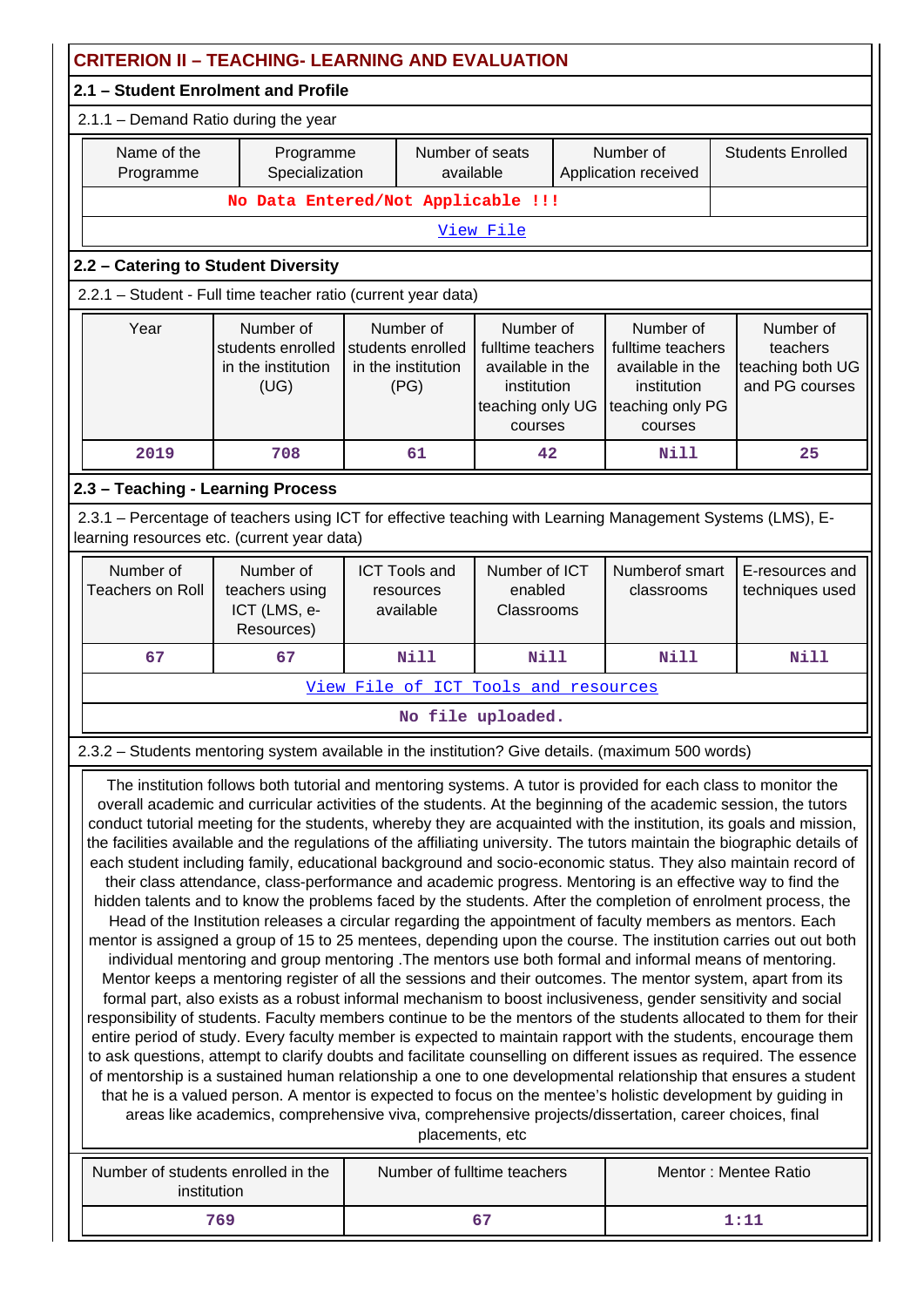| 2.4 - Teacher Profile and Quality                                                                                                                                                                                                                                                                                                                                                                                                                                                                                                                                                                                                                                                                                                                                                                                                                                                                                                                                                                                                                                                                                                                    |  |                                    |                  |           |                                             |                                                                                 |                                                                                       |  |
|------------------------------------------------------------------------------------------------------------------------------------------------------------------------------------------------------------------------------------------------------------------------------------------------------------------------------------------------------------------------------------------------------------------------------------------------------------------------------------------------------------------------------------------------------------------------------------------------------------------------------------------------------------------------------------------------------------------------------------------------------------------------------------------------------------------------------------------------------------------------------------------------------------------------------------------------------------------------------------------------------------------------------------------------------------------------------------------------------------------------------------------------------|--|------------------------------------|------------------|-----------|---------------------------------------------|---------------------------------------------------------------------------------|---------------------------------------------------------------------------------------|--|
| 2.4.1 - Number of full time teachers appointed during the year                                                                                                                                                                                                                                                                                                                                                                                                                                                                                                                                                                                                                                                                                                                                                                                                                                                                                                                                                                                                                                                                                       |  |                                    |                  |           |                                             |                                                                                 |                                                                                       |  |
| No. of sanctioned<br>positions                                                                                                                                                                                                                                                                                                                                                                                                                                                                                                                                                                                                                                                                                                                                                                                                                                                                                                                                                                                                                                                                                                                       |  | No. of filled positions            | Vacant positions |           | Positions filled during<br>the current year |                                                                                 | No. of faculty with<br>Ph.D                                                           |  |
| 74                                                                                                                                                                                                                                                                                                                                                                                                                                                                                                                                                                                                                                                                                                                                                                                                                                                                                                                                                                                                                                                                                                                                                   |  | 67                                 | 7<br>1           |           |                                             | 40                                                                              |                                                                                       |  |
| 2.4.2 - Honours and recognition received by teachers (received awards, recognition, fellowships at State, National,<br>International level from Government, recognised bodies during the year)                                                                                                                                                                                                                                                                                                                                                                                                                                                                                                                                                                                                                                                                                                                                                                                                                                                                                                                                                       |  |                                    |                  |           |                                             |                                                                                 |                                                                                       |  |
| Year of Award<br>Name of full time teachers<br>receiving awards from<br>state level, national level,<br>international level                                                                                                                                                                                                                                                                                                                                                                                                                                                                                                                                                                                                                                                                                                                                                                                                                                                                                                                                                                                                                          |  |                                    |                  |           | Designation                                 |                                                                                 | Name of the award,<br>fellowship, received from<br>Government or recognized<br>bodies |  |
| No Data Entered/Not Applicable !!!                                                                                                                                                                                                                                                                                                                                                                                                                                                                                                                                                                                                                                                                                                                                                                                                                                                                                                                                                                                                                                                                                                                   |  |                                    |                  |           |                                             |                                                                                 |                                                                                       |  |
|                                                                                                                                                                                                                                                                                                                                                                                                                                                                                                                                                                                                                                                                                                                                                                                                                                                                                                                                                                                                                                                                                                                                                      |  |                                    |                  | View File |                                             |                                                                                 |                                                                                       |  |
| 2.5 - Evaluation Process and Reforms                                                                                                                                                                                                                                                                                                                                                                                                                                                                                                                                                                                                                                                                                                                                                                                                                                                                                                                                                                                                                                                                                                                 |  |                                    |                  |           |                                             |                                                                                 |                                                                                       |  |
| 2.5.1 – Number of days from the date of semester-end/ year- end examination till the declaration of results during<br>the year                                                                                                                                                                                                                                                                                                                                                                                                                                                                                                                                                                                                                                                                                                                                                                                                                                                                                                                                                                                                                       |  |                                    |                  |           |                                             |                                                                                 |                                                                                       |  |
| Semester/year<br>Last date of the last<br>Programme Name<br>Programme Code<br>semester-end/year-<br>end examination                                                                                                                                                                                                                                                                                                                                                                                                                                                                                                                                                                                                                                                                                                                                                                                                                                                                                                                                                                                                                                  |  |                                    |                  |           |                                             | Date of declaration of<br>results of semester-<br>end/ year- end<br>examination |                                                                                       |  |
|                                                                                                                                                                                                                                                                                                                                                                                                                                                                                                                                                                                                                                                                                                                                                                                                                                                                                                                                                                                                                                                                                                                                                      |  | No Data Entered/Not Applicable !!! |                  |           |                                             |                                                                                 |                                                                                       |  |
|                                                                                                                                                                                                                                                                                                                                                                                                                                                                                                                                                                                                                                                                                                                                                                                                                                                                                                                                                                                                                                                                                                                                                      |  |                                    |                  | View File |                                             |                                                                                 |                                                                                       |  |
| 2.5.2 - Reforms initiated on Continuous Internal Evaluation(CIE) system at the institutional level (250 words)                                                                                                                                                                                                                                                                                                                                                                                                                                                                                                                                                                                                                                                                                                                                                                                                                                                                                                                                                                                                                                       |  |                                    |                  |           |                                             |                                                                                 |                                                                                       |  |
| The criteria put forward by the University of Kerala for Continuous Evaluation<br>(CE) has to be followed by the institution. The various aspects relating to<br>student performance in class tests, attendance, assignments, seminars etc. are<br>recorded systematically and the CE marks are granted on the basis of the<br>overall performance of the student in the semester. Every paper in a semester<br>requires marks for attendance (5 marks), an assignment/seminar (5 marks) and<br>internal examination (10 marks). The planning and conduct of the internal<br>examinations are dealt with by the CLMC and the Model Examination committee,<br>monitored by the IQAC. Internal examinations are conducted in a centralized<br>manner for each semester before the commencement of the University examination.<br>To ensure transparency, all students are asked to sign the internal mark sheet<br>at tutor level and Principal level before it is finalized and submitted to the<br>University - both online and offline. Departments also evaluate students by<br>organizing debates, group discussions, seminar presentations, etc. |  |                                    |                  |           |                                             |                                                                                 |                                                                                       |  |
| 2.5.3 – Academic calendar prepared and adhered for conduct of Examination and other related matters (250)<br>words)                                                                                                                                                                                                                                                                                                                                                                                                                                                                                                                                                                                                                                                                                                                                                                                                                                                                                                                                                                                                                                  |  |                                    |                  |           |                                             |                                                                                 |                                                                                       |  |
| The academic calendar including curriculum guidelines framed by the University<br>of Kerala is meticulously followed by the institution. A systematic process is<br>followed by the Academic Committee in the design, development and revision of<br>the calendar of events. As soon as the University of Kerala publishes the<br>annual academic calendar, the IQAC in consultation with the Academic Committee<br>and CLMC of the college, prepares an Academic Calendar for the college.<br>Necessary minor modifications are made in the calendar, as and when required,<br>with the permission of the Principal. The academic calendar will be distributed<br>to staff and students. University regulations, notifications and calendar are<br>followed for all academic and examination related matters. The college annual<br>handbook is also distributed among all teaching and non-teaching staff and                                                                                                                                                                                                                                      |  |                                    |                  |           |                                             |                                                                                 |                                                                                       |  |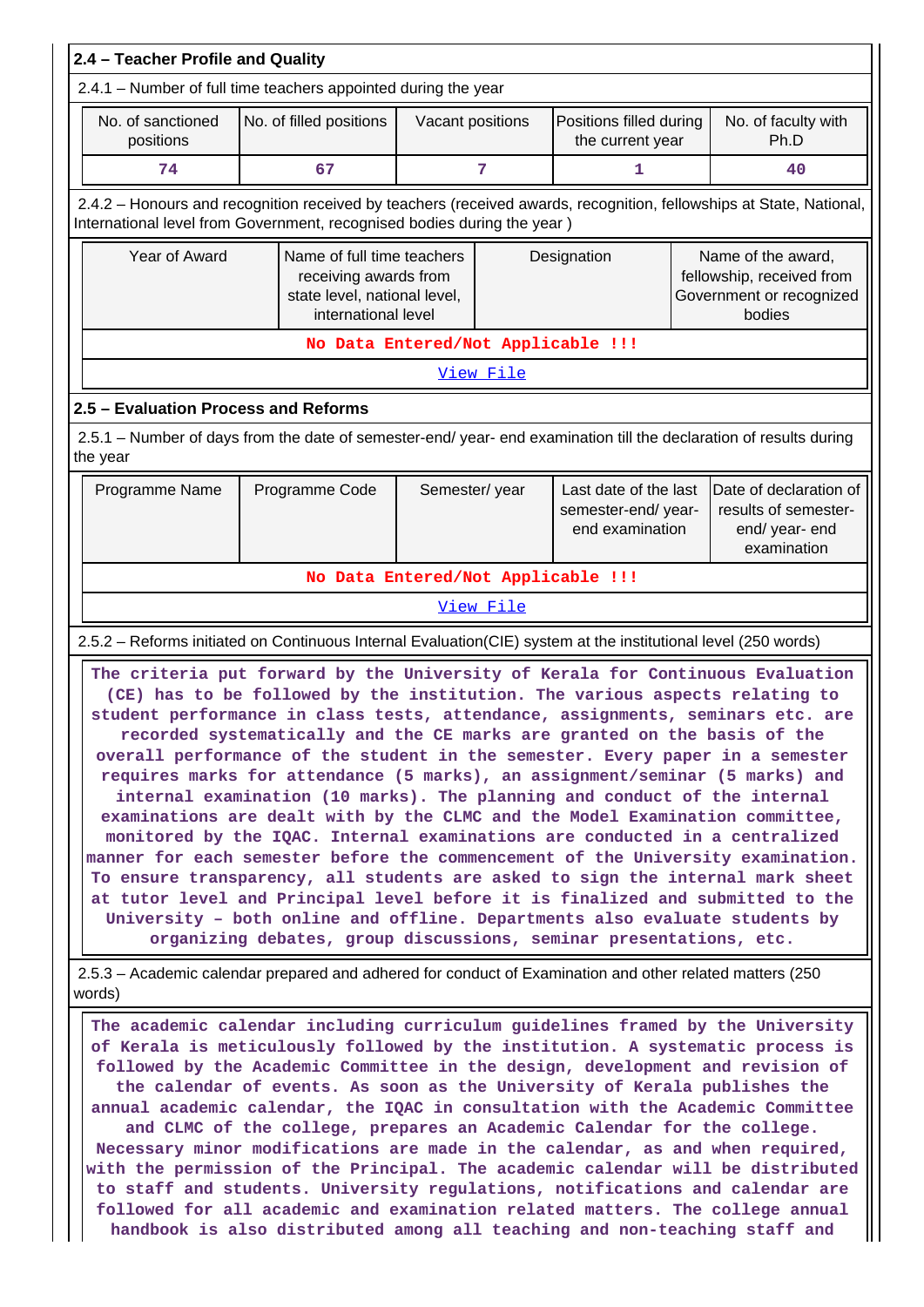### **students of the college, which contains the yearly schedule of the college ranging from national holidays, state level holidays, local holidays and the institutional holidays**

### **2.6 – Student Performance and Learning Outcomes**

 2.6.1 – Program outcomes, program specific outcomes and course outcomes for all programs offered by the institution are stated and displayed in website of the institution (to provide the weblink)

| http://www.sncollegechempazhanthy.ac.in/courseoutcomes.php?id=3                                                                                                           |                                                                                                                                                                                                              |                               |           |                           |                                    |  |  |  |
|---------------------------------------------------------------------------------------------------------------------------------------------------------------------------|--------------------------------------------------------------------------------------------------------------------------------------------------------------------------------------------------------------|-------------------------------|-----------|---------------------------|------------------------------------|--|--|--|
| 2.6.2 - Pass percentage of students                                                                                                                                       |                                                                                                                                                                                                              |                               |           |                           |                                    |  |  |  |
| Programme<br>Code                                                                                                                                                         | Number of<br>Programme<br>Number of<br>Pass Percentage<br>Programme<br>Name<br>Specialization<br>students<br>students passed<br>appeared in the<br>in final year<br>examination<br>final year<br>examination |                               |           |                           |                                    |  |  |  |
| No Data Entered/Not Applicable !!!                                                                                                                                        |                                                                                                                                                                                                              |                               |           |                           |                                    |  |  |  |
|                                                                                                                                                                           |                                                                                                                                                                                                              |                               | View File |                           |                                    |  |  |  |
| 2.7 - Student Satisfaction Survey                                                                                                                                         |                                                                                                                                                                                                              |                               |           |                           |                                    |  |  |  |
| 2.7.1 - Student Satisfaction Survey (SSS) on overall institutional performance (Institution may design the<br>questionnaire) (results and details be provided as weblink) |                                                                                                                                                                                                              |                               |           |                           |                                    |  |  |  |
|                                                                                                                                                                           | No                                                                                                                                                                                                           |                               |           |                           |                                    |  |  |  |
| <b>CRITERION III - RESEARCH, INNOVATIONS AND EXTENSION</b>                                                                                                                |                                                                                                                                                                                                              |                               |           |                           |                                    |  |  |  |
| 3.1 - Resource Mobilization for Research                                                                                                                                  |                                                                                                                                                                                                              |                               |           |                           |                                    |  |  |  |
| 3.1.1 – Research funds sanctioned and received from various agencies, industry and other organisations                                                                    |                                                                                                                                                                                                              |                               |           |                           |                                    |  |  |  |
| Nature of the Project                                                                                                                                                     | Duration                                                                                                                                                                                                     | Name of the funding<br>agency |           | Total grant<br>sanctioned | Amount received<br>during the year |  |  |  |
| No Data Entered/Not Applicable !!!                                                                                                                                        |                                                                                                                                                                                                              |                               |           |                           |                                    |  |  |  |
| No file uploaded.                                                                                                                                                         |                                                                                                                                                                                                              |                               |           |                           |                                    |  |  |  |
| 3.2 - Innovation Ecosystem                                                                                                                                                |                                                                                                                                                                                                              |                               |           |                           |                                    |  |  |  |
| 3.2.1 - Workshops/Seminars Conducted on Intellectual Property Rights (IPR) and Industry-Academia Innovative<br>practices during the year                                  |                                                                                                                                                                                                              |                               |           |                           |                                    |  |  |  |

| Title of workshop/seminar                                                                                           | Name of the Dept.                                | Date       |
|---------------------------------------------------------------------------------------------------------------------|--------------------------------------------------|------------|
| Rethinking Kerala<br>Renaissance and Modernity                                                                      | Department of English                            | 07/11/2019 |
| Discussion session with<br>Sabeen Iqbal, Novelist,<br>Director, Mathrubhumi<br>International Festival of<br>Letters | Department of English                            | 06/06/2020 |
| Sociocultural<br>Ramifications of Online<br>Education'                                                              | Department of English                            | 18/06/2020 |
| International webinar in<br>Enterpreneurship and<br>Start ups: Opportunities<br>Ahead                               | Department of Commerce                           | 29/07/2020 |
| Webinar Series on IPR<br>Literature Review and                                                                      | Research Committee,<br>General Library , IQAC in | 14/10/2020 |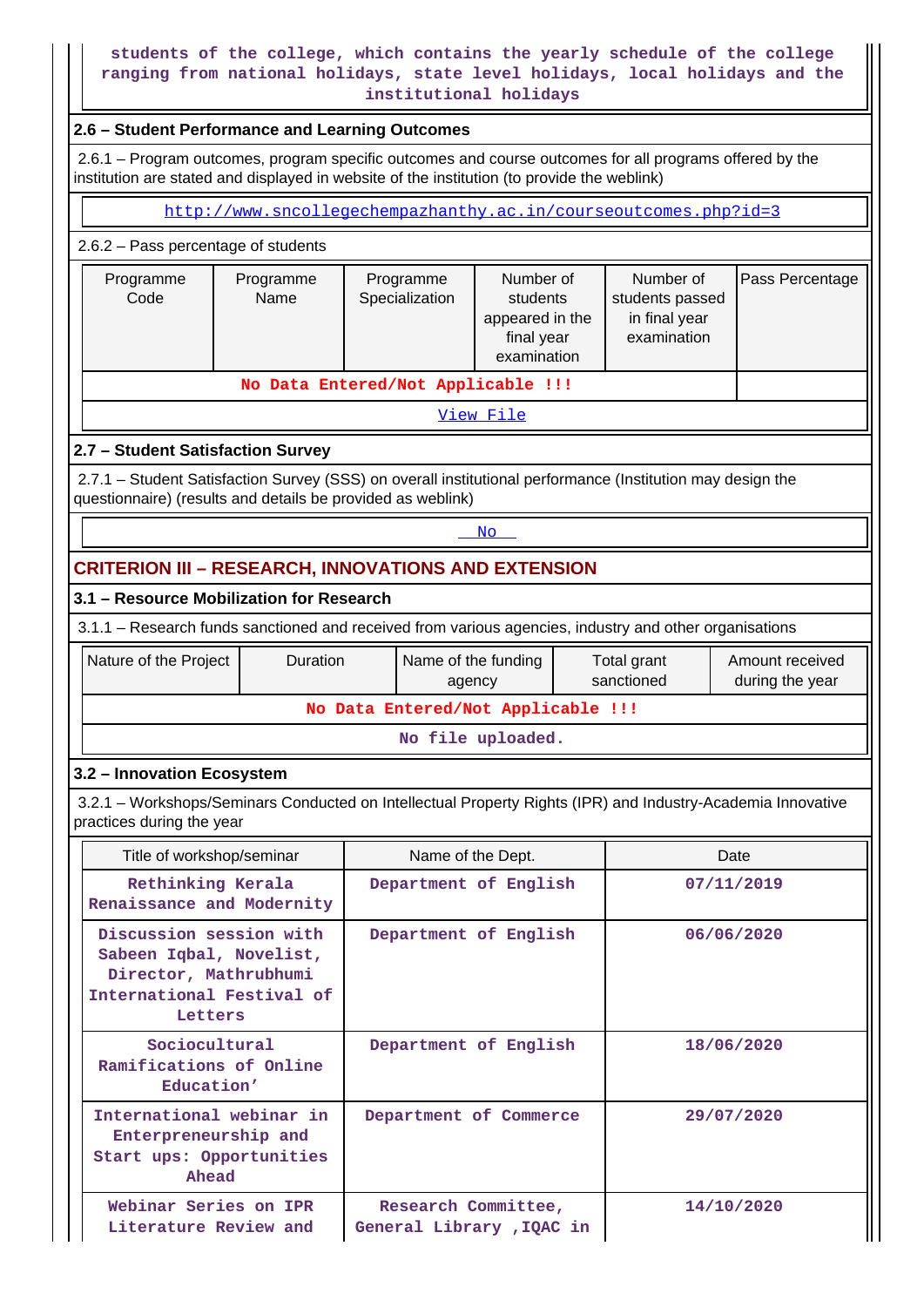| Digital Resources                                                                                                                                                     |                        |                  | Association with Dept of<br>Chemistry                                 |                         |                       |                               |                                                                    |                                                      |
|-----------------------------------------------------------------------------------------------------------------------------------------------------------------------|------------------------|------------------|-----------------------------------------------------------------------|-------------------------|-----------------------|-------------------------------|--------------------------------------------------------------------|------------------------------------------------------|
| Webinar Series on IPR:<br>Patent Law and Procedures                                                                                                                   |                        |                  | Research Committee , IQAC<br>in Association with Dept<br>of Chemistry |                         |                       |                               | 07/12/2020                                                         |                                                      |
| 3.2.2 - Awards for Innovation won by Institution/Teachers/Research scholars/Students during the year                                                                  |                        |                  |                                                                       |                         |                       |                               |                                                                    |                                                      |
| Title of the innovation                                                                                                                                               | Name of Awardee        |                  | Awarding Agency                                                       |                         |                       | Date of award                 |                                                                    | Category                                             |
| Gurudharma<br>Special Jury<br>Award 2019                                                                                                                              | Dr.Vysakh.A.s          |                  | Matateeya<br>Atmeeya Kendram                                          | Sree Narayana           |                       | 30/12/2019                    |                                                                    | Special Jury                                         |
|                                                                                                                                                                       |                        |                  | No file uploaded.                                                     |                         |                       |                               |                                                                    |                                                      |
| 3.2.3 – No. of Incubation centre created, start-ups incubated on campus during the year                                                                               |                        |                  |                                                                       |                         |                       |                               |                                                                    |                                                      |
| Incubation<br>Center                                                                                                                                                  | Name                   |                  | Sponsered By                                                          | Name of the<br>Start-up |                       | Nature of Start-<br><b>up</b> |                                                                    | Date of<br>Commencement                              |
|                                                                                                                                                                       |                        |                  | No Data Entered/Not Applicable !!!                                    |                         |                       |                               |                                                                    |                                                      |
|                                                                                                                                                                       |                        |                  | No file uploaded.                                                     |                         |                       |                               |                                                                    |                                                      |
| 3.3 - Research Publications and Awards                                                                                                                                |                        |                  |                                                                       |                         |                       |                               |                                                                    |                                                      |
| 3.3.1 - Incentive to the teachers who receive recognition/awards                                                                                                      |                        |                  |                                                                       |                         |                       |                               |                                                                    |                                                      |
| <b>State</b>                                                                                                                                                          |                        |                  | National                                                              |                         |                       |                               | International                                                      |                                                      |
|                                                                                                                                                                       |                        |                  | No Data Entered/Not Applicable !!!                                    |                         |                       |                               |                                                                    |                                                      |
| 3.3.2 - Ph. Ds awarded during the year (applicable for PG College, Research Center)                                                                                   |                        |                  |                                                                       |                         |                       |                               |                                                                    |                                                      |
|                                                                                                                                                                       |                        |                  |                                                                       |                         |                       |                               |                                                                    |                                                      |
|                                                                                                                                                                       | Name of the Department |                  |                                                                       |                         |                       | Number of PhD's Awarded       |                                                                    |                                                      |
|                                                                                                                                                                       | Chemistry              |                  |                                                                       |                         |                       | 2                             |                                                                    |                                                      |
|                                                                                                                                                                       | History                |                  |                                                                       |                         |                       | $\mathbf{2}$                  |                                                                    |                                                      |
| 3.3.3 - Research Publications in the Journals notified on UGC website during the year                                                                                 |                        |                  |                                                                       |                         |                       |                               |                                                                    |                                                      |
| <b>Type</b>                                                                                                                                                           |                        | Department       |                                                                       |                         | Number of Publication |                               |                                                                    | Average Impact Factor (if<br>any)                    |
|                                                                                                                                                                       |                        |                  | No Data Entered/Not Applicable !!!                                    |                         |                       |                               |                                                                    |                                                      |
|                                                                                                                                                                       |                        |                  |                                                                       | View File               |                       |                               |                                                                    |                                                      |
| 3.3.4 - Books and Chapters in edited Volumes / Books published, and papers in National/International Conference<br>Proceedings per Teacher during the year            |                        |                  |                                                                       |                         |                       |                               |                                                                    |                                                      |
|                                                                                                                                                                       | Department             |                  |                                                                       |                         |                       | Number of Publication         |                                                                    |                                                      |
|                                                                                                                                                                       |                        |                  | No Data Entered/Not Applicable !!!                                    |                         |                       |                               |                                                                    |                                                      |
|                                                                                                                                                                       |                        |                  |                                                                       | View File               |                       |                               |                                                                    |                                                      |
| 3.3.5 - Bibliometrics of the publications during the last Academic year based on average citation index in Scopus/<br>Web of Science or PubMed/ Indian Citation Index |                        |                  |                                                                       |                         |                       |                               |                                                                    |                                                      |
| Title of the<br>Paper                                                                                                                                                 | Name of<br>Author      | Title of journal | Year of<br>publication                                                |                         | <b>Citation Index</b> |                               | Institutional<br>affiliation as<br>mentioned in<br>the publication | Number of<br>citations<br>excluding self<br>citation |
|                                                                                                                                                                       |                        |                  | No Data Entered/Not Applicable !!!                                    |                         |                       |                               |                                                                    |                                                      |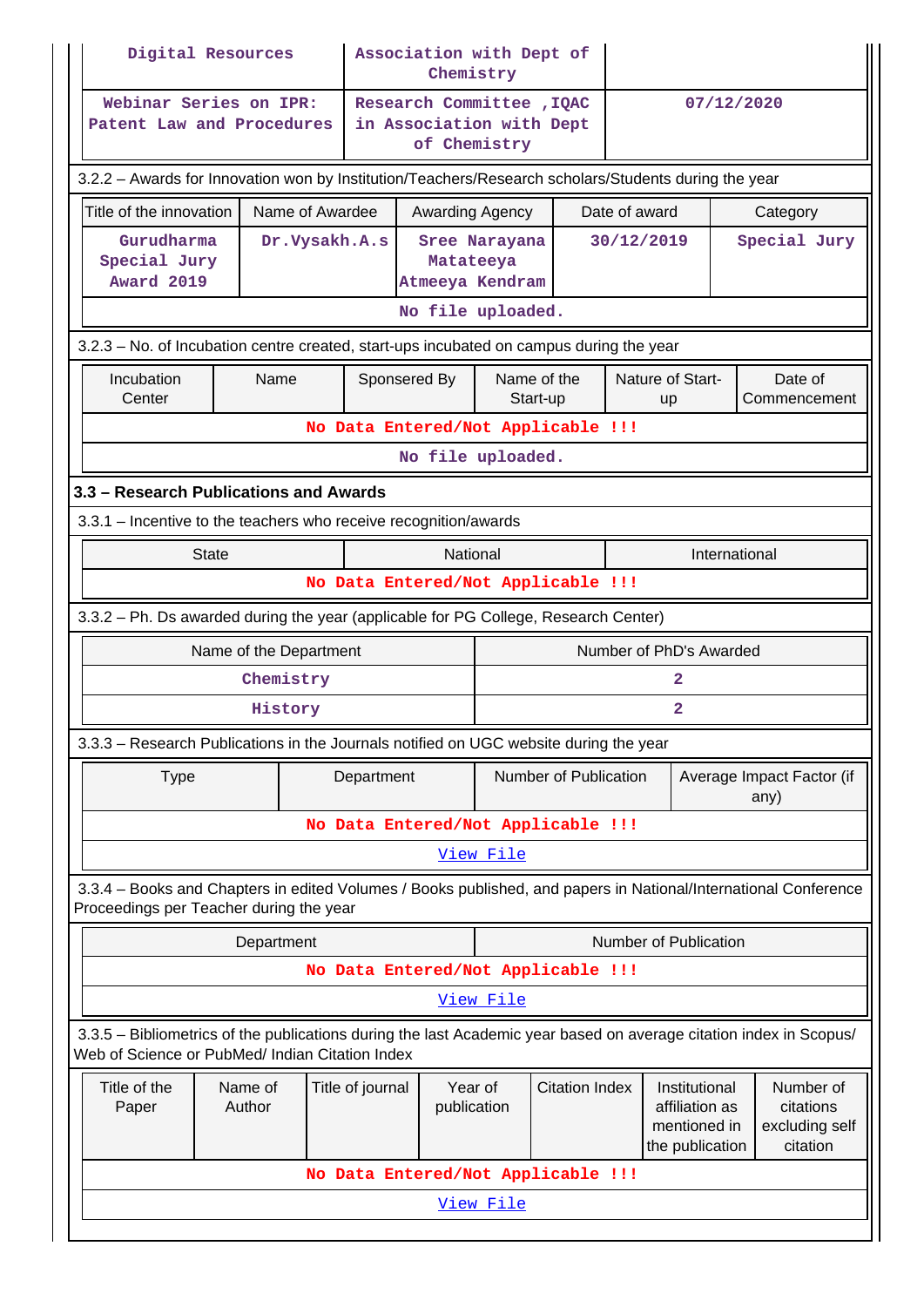| 3.3.6 - h-Index of the Institutional Publications during the year. (based on Scopus/ Web of science)                                                                                                               |                                            |                                                    |                                                 |                           |                      |                                                          |                                                      |  |                                                                    |
|--------------------------------------------------------------------------------------------------------------------------------------------------------------------------------------------------------------------|--------------------------------------------|----------------------------------------------------|-------------------------------------------------|---------------------------|----------------------|----------------------------------------------------------|------------------------------------------------------|--|--------------------------------------------------------------------|
| Title of the<br>Paper                                                                                                                                                                                              | Name of<br>Author                          |                                                    | Title of journal                                | Year of<br>publication    |                      | h-index                                                  | Number of<br>citations<br>excluding self<br>citation |  | Institutional<br>affiliation as<br>mentioned in<br>the publication |
|                                                                                                                                                                                                                    |                                            |                                                    |                                                 |                           |                      | No Data Entered/Not Applicable !!!                       |                                                      |  |                                                                    |
|                                                                                                                                                                                                                    |                                            |                                                    |                                                 |                           | No file uploaded.    |                                                          |                                                      |  |                                                                    |
| 3.3.7 - Faculty participation in Seminars/Conferences and Symposia during the year:                                                                                                                                |                                            |                                                    |                                                 |                           |                      |                                                          |                                                      |  |                                                                    |
| Number of Faculty                                                                                                                                                                                                  |                                            | International                                      |                                                 | National                  |                      | <b>State</b>                                             |                                                      |  | Local                                                              |
|                                                                                                                                                                                                                    |                                            |                                                    |                                                 |                           |                      | No Data Entered/Not Applicable !!!                       |                                                      |  |                                                                    |
|                                                                                                                                                                                                                    |                                            |                                                    |                                                 |                           | View File            |                                                          |                                                      |  |                                                                    |
| 3.4 - Extension Activities                                                                                                                                                                                         |                                            |                                                    |                                                 |                           |                      |                                                          |                                                      |  |                                                                    |
| 3.4.1 - Number of extension and outreach programmes conducted in collaboration with industry, community and<br>Non- Government Organisations through NSS/NCC/Red cross/Youth Red Cross (YRC) etc., during the year |                                            |                                                    |                                                 |                           |                      |                                                          |                                                      |  |                                                                    |
| Title of the activities                                                                                                                                                                                            |                                            |                                                    | Organising unit/agency/<br>collaborating agency |                           |                      | Number of teachers<br>participated in such<br>activities |                                                      |  | Number of students<br>participated in such<br>activities           |
| No Data Entered/Not Applicable !!!                                                                                                                                                                                 |                                            |                                                    |                                                 |                           |                      |                                                          |                                                      |  |                                                                    |
| View File                                                                                                                                                                                                          |                                            |                                                    |                                                 |                           |                      |                                                          |                                                      |  |                                                                    |
| 3.4.2 - Awards and recognition received for extension activities from Government and other recognized bodies<br>during the year                                                                                    |                                            |                                                    |                                                 |                           |                      |                                                          |                                                      |  |                                                                    |
| Name of the activity                                                                                                                                                                                               |                                            |                                                    | Award/Recognition                               |                           |                      | <b>Awarding Bodies</b>                                   |                                                      |  | Number of students<br><b>Benefited</b>                             |
| <b>NSS</b>                                                                                                                                                                                                         | Kerala State<br>1<br>Best NSS<br>Volunteer |                                                    |                                                 |                           |                      |                                                          |                                                      |  |                                                                    |
| <b>NSS</b>                                                                                                                                                                                                         | Volunteer                                  |                                                    |                                                 |                           |                      | University of<br>Best NSS<br>Kerala                      |                                                      |  | 1                                                                  |
|                                                                                                                                                                                                                    |                                            |                                                    |                                                 |                           | No file uploaded.    |                                                          |                                                      |  |                                                                    |
| 3.4.3 - Students participating in extension activities with Government Organisations, Non-Government<br>Organisations and programmes such as Swachh Bharat, Aids Awareness, Gender Issue, etc. during the year     |                                            |                                                    |                                                 |                           |                      |                                                          |                                                      |  |                                                                    |
| Name of the scheme                                                                                                                                                                                                 |                                            | Organising unit/Agen<br>cy/collaborating<br>agency |                                                 | Name of the activity      |                      | Number of teachers<br>participated in such<br>activites  |                                                      |  | Number of students<br>participated in such<br>activites            |
|                                                                                                                                                                                                                    |                                            |                                                    |                                                 |                           |                      | No Data Entered/Not Applicable !!!                       |                                                      |  |                                                                    |
|                                                                                                                                                                                                                    |                                            |                                                    |                                                 |                           | View File            |                                                          |                                                      |  |                                                                    |
| 3.5 - Collaborations                                                                                                                                                                                               |                                            |                                                    |                                                 |                           |                      |                                                          |                                                      |  |                                                                    |
| 3.5.1 – Number of Collaborative activities for research, faculty exchange, student exchange during the year                                                                                                        |                                            |                                                    |                                                 |                           |                      |                                                          |                                                      |  |                                                                    |
| Nature of activity                                                                                                                                                                                                 |                                            |                                                    | Participant                                     |                           |                      | Source of financial support                              |                                                      |  | Duration                                                           |
|                                                                                                                                                                                                                    |                                            |                                                    |                                                 |                           |                      | No Data Entered/Not Applicable !!!                       |                                                      |  |                                                                    |
|                                                                                                                                                                                                                    |                                            |                                                    |                                                 |                           | View File            |                                                          |                                                      |  |                                                                    |
| 3.5.2 - Linkages with institutions/industries for internship, on-the- job training, project work, sharing of research<br>facilities etc. during the year                                                           |                                            |                                                    |                                                 |                           |                      |                                                          |                                                      |  |                                                                    |
| Nature of linkage                                                                                                                                                                                                  | Title of the<br>linkage                    |                                                    |                                                 | Name of the<br>partnering | <b>Duration From</b> |                                                          | <b>Duration To</b>                                   |  | Participant                                                        |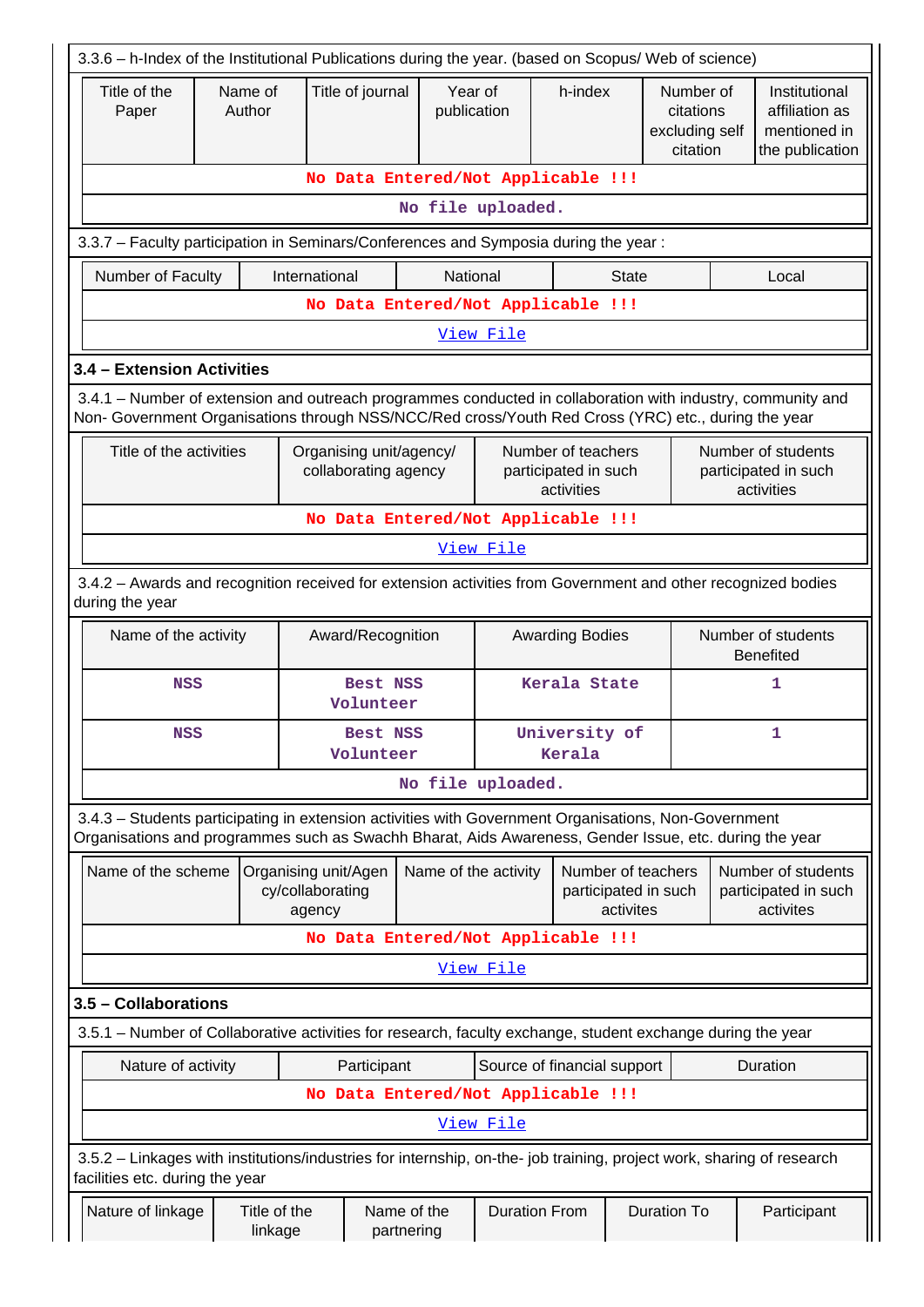|                                                                              |                   |             | institution/<br>industry<br>/research lab<br>with contact<br>details                            |                                                                                                                        |                                |                                                           |
|------------------------------------------------------------------------------|-------------------|-------------|-------------------------------------------------------------------------------------------------|------------------------------------------------------------------------------------------------------------------------|--------------------------------|-----------------------------------------------------------|
| Internship-<br>Chemistry                                                     |                   | <b>TARE</b> | National<br>Institute<br>for Interdis<br>ciplinary<br>Science and<br>Technology<br>Pappanamcode | 11/03/2019                                                                                                             | Nill                           | 1 Teacher                                                 |
| <b>MSC</b><br>Project-<br>Chemistry                                          |                   | Project     | <b>MSTD</b><br>Division,<br>CSIR-NIIST V<br>SSC, Thiruvan<br>anthapuramp                        | 28/06/2019                                                                                                             | Nill                           | Students-<br>14                                           |
|                                                                              |                   |             |                                                                                                 | No file uploaded.                                                                                                      |                                |                                                           |
| houses etc. during the year                                                  |                   |             |                                                                                                 | 3.5.3 - MoUs signed with institutions of national, international importance, other universities, industries, corporate |                                |                                                           |
| Organisation                                                                 |                   |             | Date of MoU signed                                                                              | Purpose/Activities                                                                                                     |                                | Number of<br>students/teachers<br>participated under MoUs |
|                                                                              |                   |             |                                                                                                 | No Data Entered/Not Applicable !!!                                                                                     |                                |                                                           |
|                                                                              |                   |             |                                                                                                 | View File                                                                                                              |                                |                                                           |
|                                                                              |                   |             |                                                                                                 | <b>CRITERION IV - INFRASTRUCTURE AND LEARNING RESOURCES</b>                                                            |                                |                                                           |
| 4.1 - Physical Facilities                                                    |                   |             |                                                                                                 |                                                                                                                        |                                |                                                           |
|                                                                              |                   |             |                                                                                                 | 4.1.1 - Budget allocation, excluding salary for infrastructure augmentation during the year                            |                                |                                                           |
| Budget allocated for infrastructure augmentation                             |                   |             |                                                                                                 | Budget utilized for infrastructure development                                                                         |                                |                                                           |
|                                                                              |                   | 594878      |                                                                                                 |                                                                                                                        | 594878                         |                                                           |
| 4.1.2 – Details of augmentation in infrastructure facilities during the year |                   |             |                                                                                                 |                                                                                                                        |                                |                                                           |
|                                                                              | <b>Facilities</b> |             |                                                                                                 |                                                                                                                        | <b>Existing or Newly Added</b> |                                                           |
|                                                                              |                   |             |                                                                                                 | No Data Entered/Not Applicable !!!                                                                                     |                                |                                                           |
|                                                                              |                   |             |                                                                                                 | View File                                                                                                              |                                |                                                           |
| 4.2 - Library as a Learning Resource                                         |                   |             |                                                                                                 |                                                                                                                        |                                |                                                           |
|                                                                              |                   |             |                                                                                                 | 4.2.1 - Library is automated {Integrated Library Management System (ILMS)}                                             |                                |                                                           |
| Name of the ILMS<br>software                                                 |                   |             | Nature of automation (fully<br>or patially)                                                     | Version                                                                                                                |                                | Year of automation                                        |
| Nill                                                                         |                   |             | Nill                                                                                            | Nill                                                                                                                   |                                | 2021                                                      |
| 4.2.2 - Library Services                                                     |                   |             |                                                                                                 |                                                                                                                        |                                |                                                           |
| Library<br>Service Type                                                      |                   | Existing    |                                                                                                 | Newly Added                                                                                                            |                                | Total                                                     |
|                                                                              |                   |             |                                                                                                 | No Data Entered/Not Applicable !!!                                                                                     |                                |                                                           |
|                                                                              |                   |             |                                                                                                 | View File                                                                                                              |                                |                                                           |
|                                                                              |                   |             |                                                                                                 | 4.2.3 - E-content developed by teachers such as: e-PG- Pathshala, CEC (under e-PG- Pathshala CEC (Under                |                                |                                                           |

Н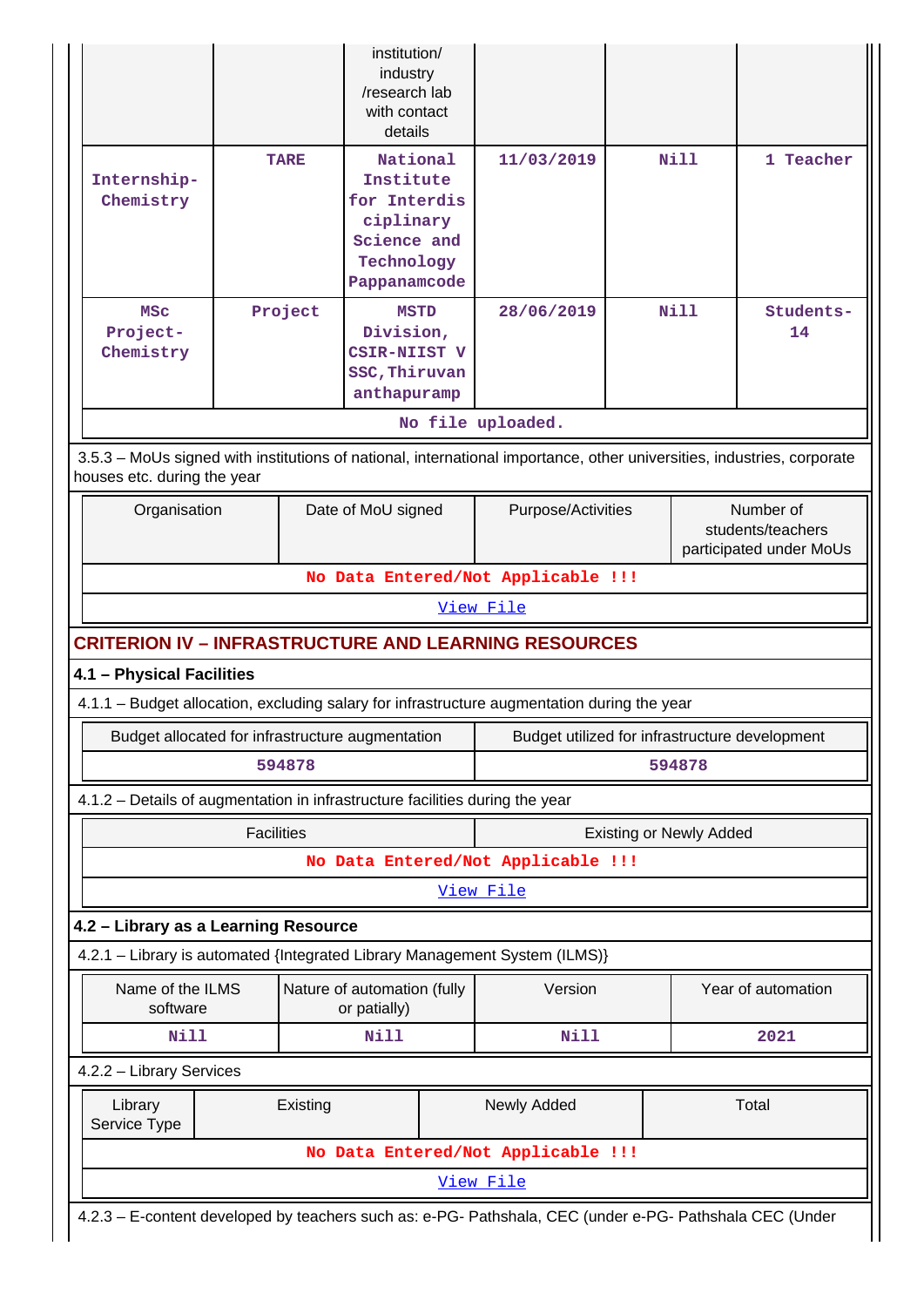#### Graduate) SWAYAM other MOOCs platform NPTEL/NMEICT/any other Government initiatives & institutional (Learning Management System (LMS) etc Name of the Teacher | Name of the Module | Platform on which module is developed Date of launching econtent  **Nil Nill Nill Nill No file uploaded. 4.3 – IT Infrastructure** 4.3.1 – Technology Upgradation (overall) Type | Total Co mputers **Computer** Lab Internet Browsing centers **Computer Centers** Office Departme nts Available Bandwidt h (MBPS/ GBPS) **Others Existin g 82 2 40 30 0 11 26 100 0 Added 0 0 0 0 0 0 0 0 0 Total 82 2 40 30 0 11 26 100 0** 4.3.2 – Bandwidth available of internet connection in the Institution (Leased line) **100 MBPS/ GBPS** 4.3.3 – Facility for e-content Name of the e-content development facility Frovide the link of the videos and media centre and recording facility  **Nil Nill 4.4 – Maintenance of Campus Infrastructure** 4.4.1 – Expenditure incurred on maintenance of physical facilities and academic support facilities, excluding salary component, during the year Assigned Budget on academic facilities Expenditure incurred on maintenance of academic facilities Assigned budget on physical facilities Expenditure incurredon maintenance of physical facilites  **3224500 594878 3000000 1345750** 4.4.2 – Procedures and policies for maintaining and utilizing physical, academic and support facilities - laboratory, library, sports complex, computers, classrooms etc. (maximum 500 words) (information to be available in institutional Website, provide link) **For a higher education institution to remain competitive and keep up with the fast paced changes that are happening, it is very significant that it induces qualitative growth and maintenance of its facilities. Facilities in the college, consisting of the infrastructure, space and material amenities, constitute a suitable environment for education and research purposes and hence improving and maintaining these facilities in an optimal state, reduces the operating costs and enhances the teaching-learning process. The institution specific policy for the maintenance and utilization of facilities form the guidelines for the timely management and improvisation of infrastructure of the college. Objective of the policy is to activate an effective scheme for the planning, organizing, decision-making, co-ordination and controlling of the learner centric physical environment of the campus to implement safe and costeffective use of infrastructural facilities guaranteeing the physical and**

**financial wellbeing of the institution and to ensure reduction of wastage and damagesin existing resources promoting recycling. All stakeholders- students, teachers, administrative staff, parents and the management comply with the**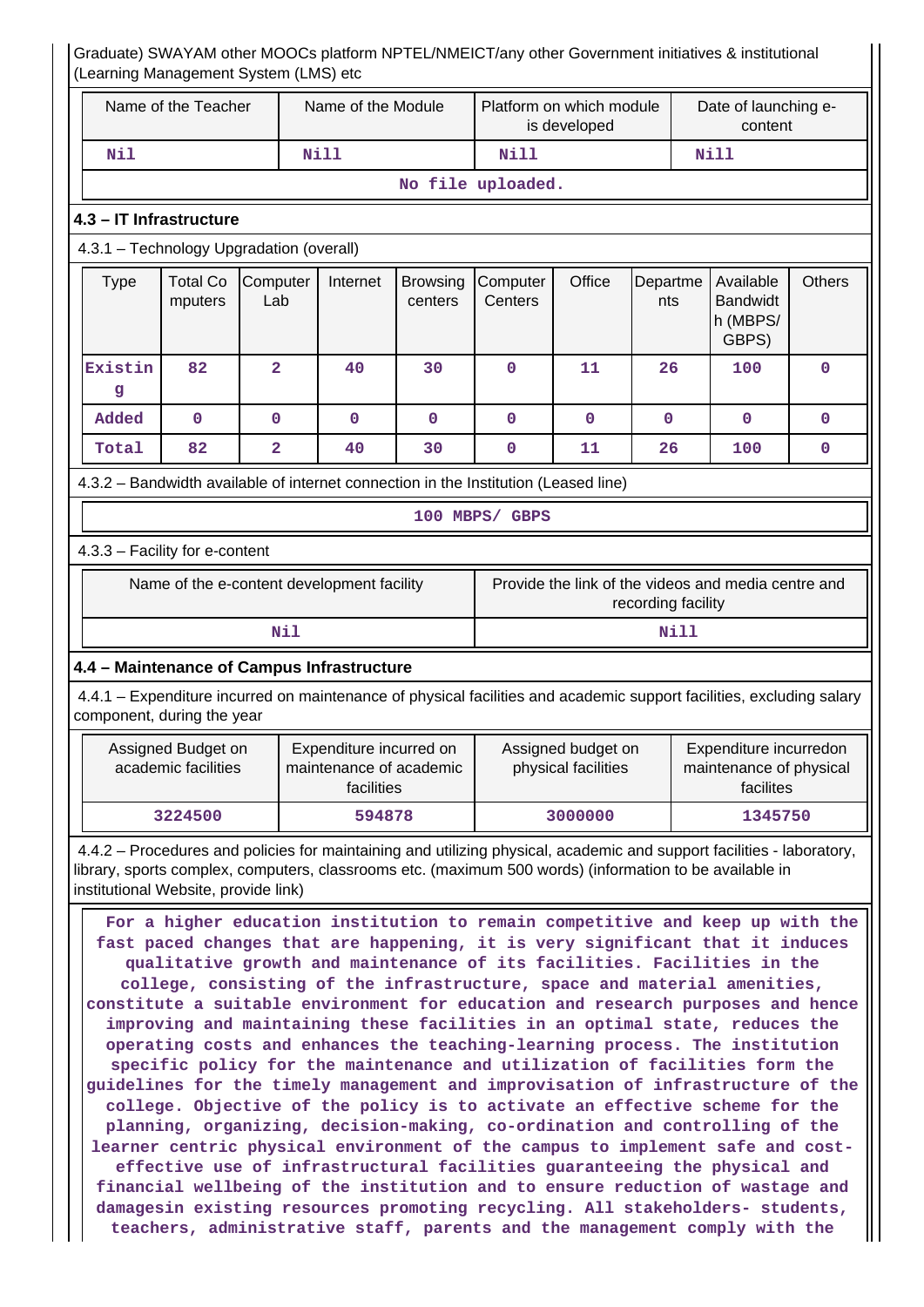**policy for maintaining the teaching-learning environment in optimum quality. Various facility maintenance bodies such as Hostel committee, Library Committee, Canteen committee, Health and fitness club, Medical assistance committee and Technology monitoring committee together with Parent Teacher Association, Heads of the various departments and the administrative staff coordinate the maintenance, purchase and improvement of facility, as per the policy guidelines recommended by the Principal and the management. ? Policy instructs the students to be cautious while handling chemicals, glassware and equipment in laboratories and not to bring any damage to books and periodicals while using the general and department library. Hostel rooms and premises should be maintained clean and undamaged and walls, furniture and electrical fixtures in classrooms has to be kept neat and intact. Equipment in the health and fitness centre should be handled with discretion and care and proper cleanliness of toilets after each day's use shall be monitored by cleaning staff as well as by student and teacher representatives. Acknowledging the academic importance of the Seminar Hall, meetings, seminars and talks shall be attended without causing any harm to the furniture, technological devices, electrical equipment and fixtures. Students' Parking facility shall be availed with proper caution and care and College Ground and the Volley Ball Court shall be kept clean and intact. Programmes conducted in the college Auditorium shall be attended with the temperament of responsible and law-abiding citizens, keeping the furniture and surroundings clean and intact. Care for the campus greenery and landscape as well as wholehearted participation in its maintenance is also solicited for an eco-friendly learning environment. Teaching and Nonteaching staff shouldeducate students on how to treat facilities properly recognising the fact that facility maintenance supports student learning. They shall help the administration in facility management through proper maintenance of stock inventory and annual stock verification. Parents and Community members shall consent and contribute to the maintenance of facilities financially or otherwise in the best possible manner, when requested**

## **CRITERION V – STUDENT SUPPORT AND PROGRESSION**

#### **5.1 – Student Support**

5.1.1 – Scholarships and Financial Support

|                                         | Name/Title of the scheme | Number of students | Amount in Rupees |
|-----------------------------------------|--------------------------|--------------------|------------------|
| Financial Support<br>from institution   | Nill                     | Nill               | Nill             |
| Financial Support<br>from Other Sources |                          |                    |                  |
| a) National                             | Nill                     | Nill               | Nill             |
| b) International                        | Nill                     | Nill               | Nill             |
|                                         |                          | View File          |                  |

 5.1.2 – Number of capability enhancement and development schemes such as Soft skill development, Remedial coaching, Language lab, Bridge courses, Yoga, Meditation, Personal Counselling and Mentoring etc.,

| Name of the capability<br>enhancement scheme                                                                                             | Date of implemetation | Number of students<br>enrolled | Agencies involved |  |  |  |  |
|------------------------------------------------------------------------------------------------------------------------------------------|-----------------------|--------------------------------|-------------------|--|--|--|--|
| No Data Entered/Not Applicable !!!                                                                                                       |                       |                                |                   |  |  |  |  |
| View File                                                                                                                                |                       |                                |                   |  |  |  |  |
| 5.1.3 – Students benefited by guidance for competitive examinations and career counselling offered by the<br>institution during the year |                       |                                |                   |  |  |  |  |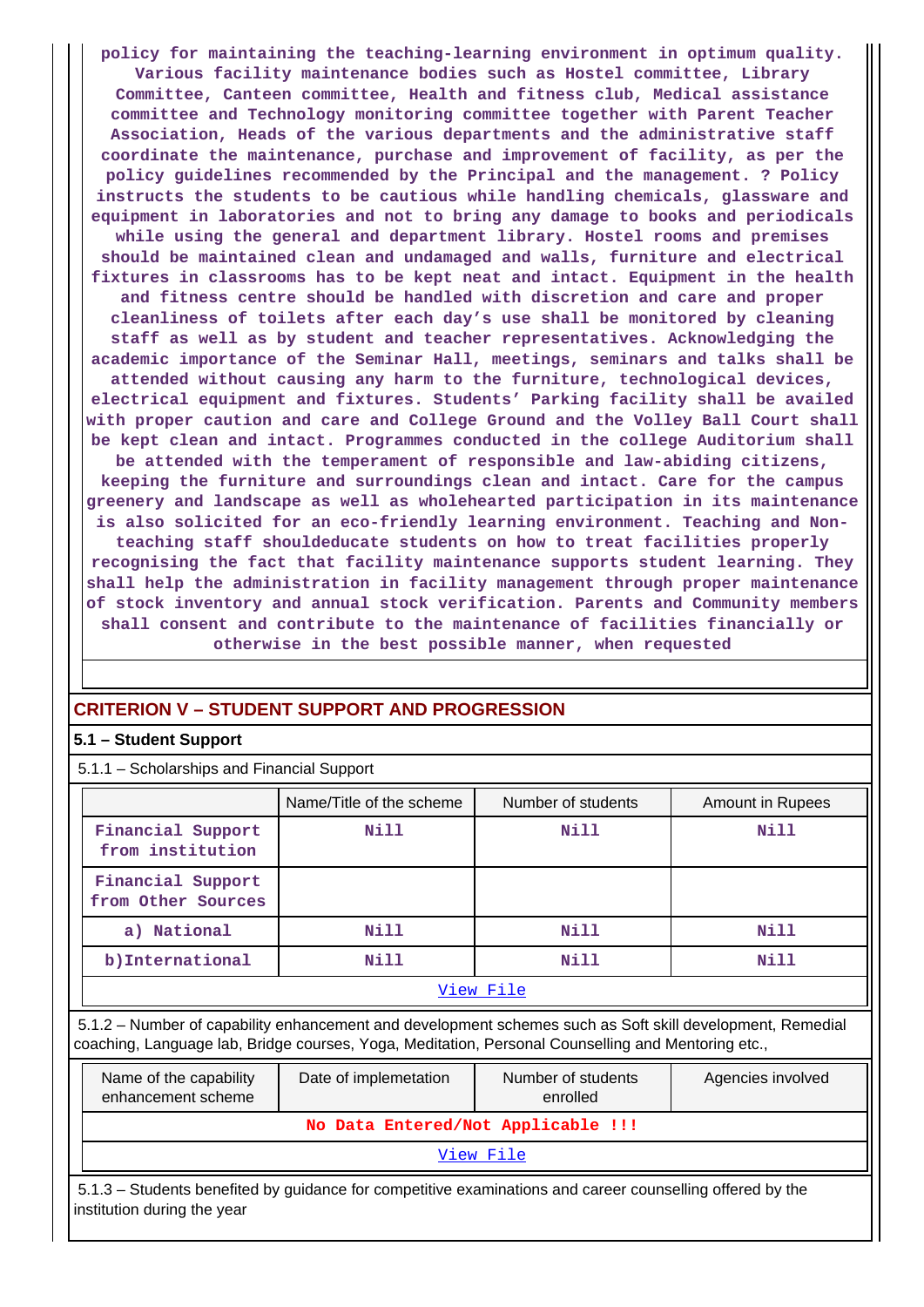| Year                                                                                                                                                                                   | Name of the<br>scheme                                       | Number of<br>benefited<br>students for<br>competitive<br>examination | Number of<br>benefited<br>students by<br>career<br>counseling<br>activities | Number of<br>students who<br>have passedin<br>the comp. exam | Number of<br>studentsp placed       |  |  |  |
|----------------------------------------------------------------------------------------------------------------------------------------------------------------------------------------|-------------------------------------------------------------|----------------------------------------------------------------------|-----------------------------------------------------------------------------|--------------------------------------------------------------|-------------------------------------|--|--|--|
|                                                                                                                                                                                        |                                                             | No Data Entered/Not Applicable !!!                                   |                                                                             |                                                              |                                     |  |  |  |
|                                                                                                                                                                                        |                                                             |                                                                      | View File                                                                   |                                                              |                                     |  |  |  |
| 5.1.4 – Institutional mechanism for transparency, timely redressal of student grievances, Prevention of sexual<br>harassment and ragging cases during the year                         |                                                             |                                                                      |                                                                             |                                                              |                                     |  |  |  |
|                                                                                                                                                                                        | Total grievances received                                   | Number of grievances redressed                                       |                                                                             | Avg. number of days for grievance<br>redressal               |                                     |  |  |  |
|                                                                                                                                                                                        | 3                                                           |                                                                      | 3                                                                           |                                                              | 15                                  |  |  |  |
|                                                                                                                                                                                        | 5.2 - Student Progression                                   |                                                                      |                                                                             |                                                              |                                     |  |  |  |
| 5.2.1 - Details of campus placement during the year                                                                                                                                    |                                                             |                                                                      |                                                                             |                                                              |                                     |  |  |  |
|                                                                                                                                                                                        | On campus                                                   |                                                                      |                                                                             | Off campus                                                   |                                     |  |  |  |
| Nameof<br>organizations<br>visited                                                                                                                                                     | Number of<br>students<br>participated                       | Number of<br>stduents placed                                         | Nameof<br>organizations<br>visited                                          | Number of<br>students<br>participated                        | Number of<br>stduents placed        |  |  |  |
| Nil                                                                                                                                                                                    | <b>Nill</b>                                                 | <b>Nill</b>                                                          | Nill                                                                        | <b>Nill</b>                                                  | Nill                                |  |  |  |
|                                                                                                                                                                                        |                                                             |                                                                      | No file uploaded.                                                           |                                                              |                                     |  |  |  |
| 5.2.2 - Student progression to higher education in percentage during the year                                                                                                          |                                                             |                                                                      |                                                                             |                                                              |                                     |  |  |  |
| Year                                                                                                                                                                                   | Number of<br>students<br>enrolling into<br>higher education | Programme<br>graduated from                                          | Depratment<br>graduated from                                                | Name of<br>institution joined                                | Name of<br>programme<br>admitted to |  |  |  |
|                                                                                                                                                                                        |                                                             | No Data Entered/Not Applicable !!!                                   |                                                                             |                                                              |                                     |  |  |  |
|                                                                                                                                                                                        |                                                             |                                                                      | View File                                                                   |                                                              |                                     |  |  |  |
| 5.2.3 - Students qualifying in state/ national/ international level examinations during the year<br>(eg:NET/SET/SLET/GATE/GMAT/CAT/GRE/TOFEL/Civil Services/State Government Services) |                                                             |                                                                      |                                                                             |                                                              |                                     |  |  |  |
|                                                                                                                                                                                        | <b>Items</b>                                                |                                                                      |                                                                             | Number of students selected/ qualifying                      |                                     |  |  |  |
|                                                                                                                                                                                        |                                                             | No Data Entered/Not Applicable !!!                                   |                                                                             |                                                              |                                     |  |  |  |
|                                                                                                                                                                                        |                                                             |                                                                      | View File                                                                   |                                                              |                                     |  |  |  |
| 5.2.4 – Sports and cultural activities / competitions organised at the institution level during the year                                                                               |                                                             |                                                                      |                                                                             |                                                              |                                     |  |  |  |
| Activity                                                                                                                                                                               |                                                             |                                                                      | Level                                                                       | Number of Participants                                       |                                     |  |  |  |
|                                                                                                                                                                                        |                                                             | No Data Entered/Not Applicable !!!                                   |                                                                             |                                                              |                                     |  |  |  |
|                                                                                                                                                                                        |                                                             |                                                                      | View File                                                                   |                                                              |                                     |  |  |  |
| 5.3 - Student Participation and Activities                                                                                                                                             |                                                             |                                                                      |                                                                             |                                                              |                                     |  |  |  |
| 5.3.1 – Number of awards/medals for outstanding performance in sports/cultural activities at national/international<br>level (award for a team event should be counted as one)         |                                                             |                                                                      |                                                                             |                                                              |                                     |  |  |  |
| Year                                                                                                                                                                                   | Name of the<br>award/medal                                  | National/<br>Number of<br>awards for<br>Internaional<br>Sports       | Number of<br>awards for<br>Cultural                                         | Student ID<br>number                                         | Name of the<br>student              |  |  |  |
|                                                                                                                                                                                        |                                                             | No Data Entered/Not Applicable !!!                                   |                                                                             |                                                              |                                     |  |  |  |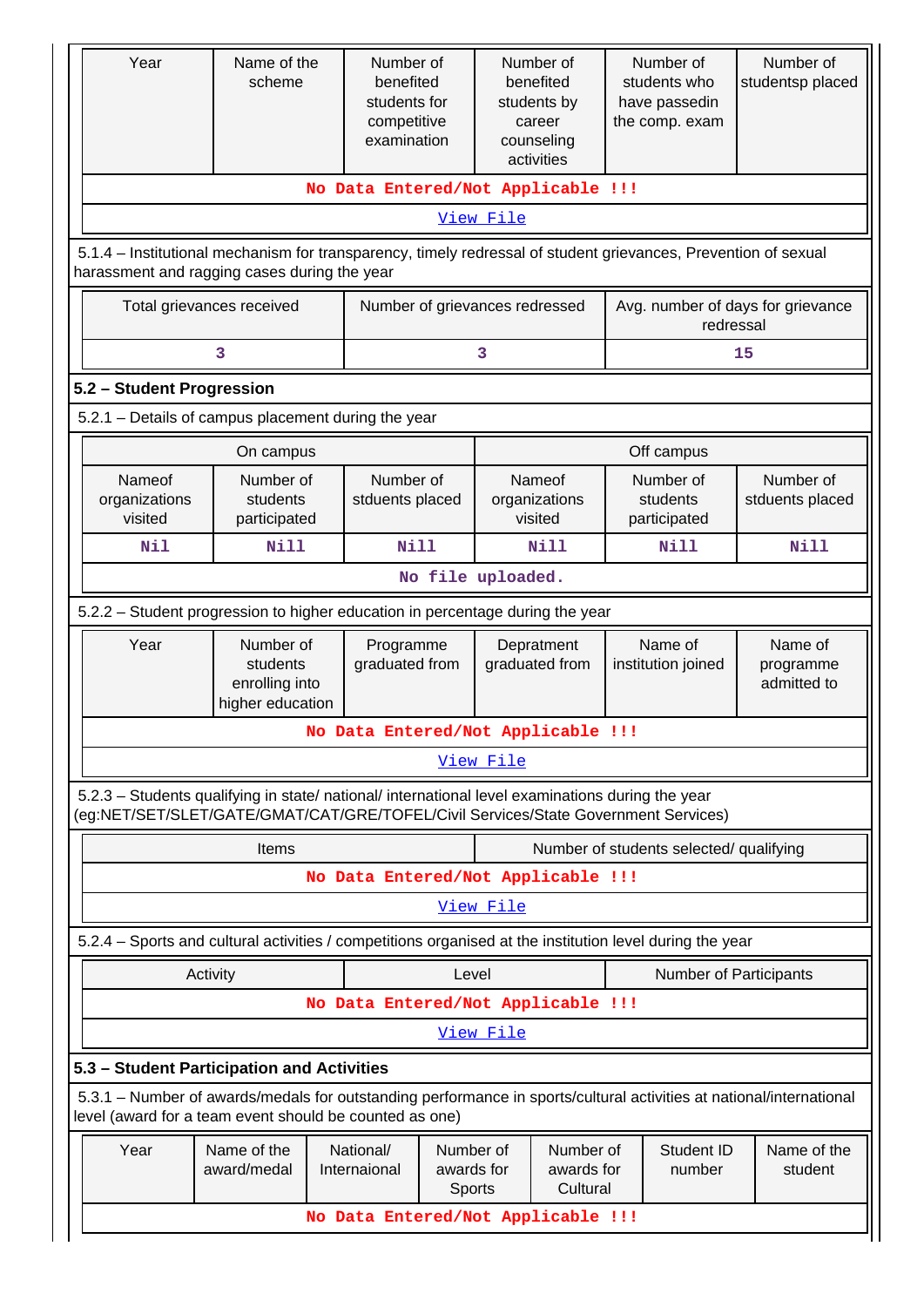#### [View File](https://assessmentonline.naac.gov.in/public/Postacc/awards_in_activities/12352_awards_in_activities_1629304552.xlsx)

 5.3.2 – Activity of Student Council & representation of students on academic & administrative bodies/committees of the institution (maximum 500 words)

 **Students' Union of the college works for the benefit of the students throughout the year and pursues several activities within and outside the college campus. The Union, working democratically, provides opportunity to all students to shed their inhibitions, develop leadership qualities, and exhibit literary, artistic and athletic capabilities. The major activities pursued by the Students Union in 2019-20 are: • The elected student's representatives were sworn in and took office on 30/09/2019. • The College Union Arts club was formally inaugurated by Sri Alansier (Malayalam Cine artist). Cultural events were organized. • As part**

**of Gandhijayanthi, union organized a Quiz competion and Essay writing competition on the topic ' India as Seen by Gandhiji' • On 1st November 2019, as a a part of "KerlaPiravi ' celebrations, the college union distributed sweet among students. • Christmas day celebrations 'SNOW AB" was held on 20thDecember 2018 and all the departments actively participated in the Christmas fest. • As part of Valentine's day celebrations, variouscreativeprogrammes were organised by the college union on 15th February 14 2020. The programmed ended with a flash mob. • The college union organised the Arts festival 'Kaliyuga2k19". Off stage programmes were conducted on 3rdand 6thFebruaryy 2020 and on-stage programmes on 4th and 5thFebruary 2020. • A Cricket tournament a football tournament was organised by the college union on 17th24thFebruary 2020 respectively. • Blood Donation Camp was organized by the college union on the month of February 2020. • University level Youth festival was jointly organized by our institution and the Student s union has successfully organized the event• Due to the Covid-19 Pandemic, the college union could not organize the annual College Day and associated events. The fund for these evets has been donated to Chief Ministers Disaster Releif Fund. • College union Chairman Mr. Aswin S Panicker (II BSc Geology) Vice-ChairPerson Neethu Darsan S (II BSc Zoology) ae the members of the board of adjudication of Students Grievances of SN College, Chempazhanthy.**

#### **5.4 – Alumni Engagement**

5.4.1 – Whether the institution has registered Alumni Association?

 **Yes**

 **The college has a registered alumni association namely CHESNA ( Chempazhanthy S N College Alumni). The president of the alumni is Shri .SarathchandraPrasad, FormerMLA , Kerala Legislature. The activities of CHESNA contributing towards the development of the college is as follows: • Holding Annual General Body Meetings • Awarding the students felicitating their meritorious achievements • Arranging Batch-wise and Department- wise meetings in the college • Organizing family get together of the alumni • Paying respect to teachers by arranging special meetings • Monitoring the programmes of the college and giving suggestions for its improvement**

5.4.2 – No. of enrolled Alumni:

**1 500** 

5.4.3 – Alumni contribution during the year (in Rupees) :

**11700**

5.4.4 – Meetings/activities organized by Alumni Association :

 **Meet of SAACHI (Alumni of the department of Sociology) was on 2nd October 2019.SAACHI contributed for the funding for English special class and also providesfinancial assistance for poor meritorious students The alumni meet**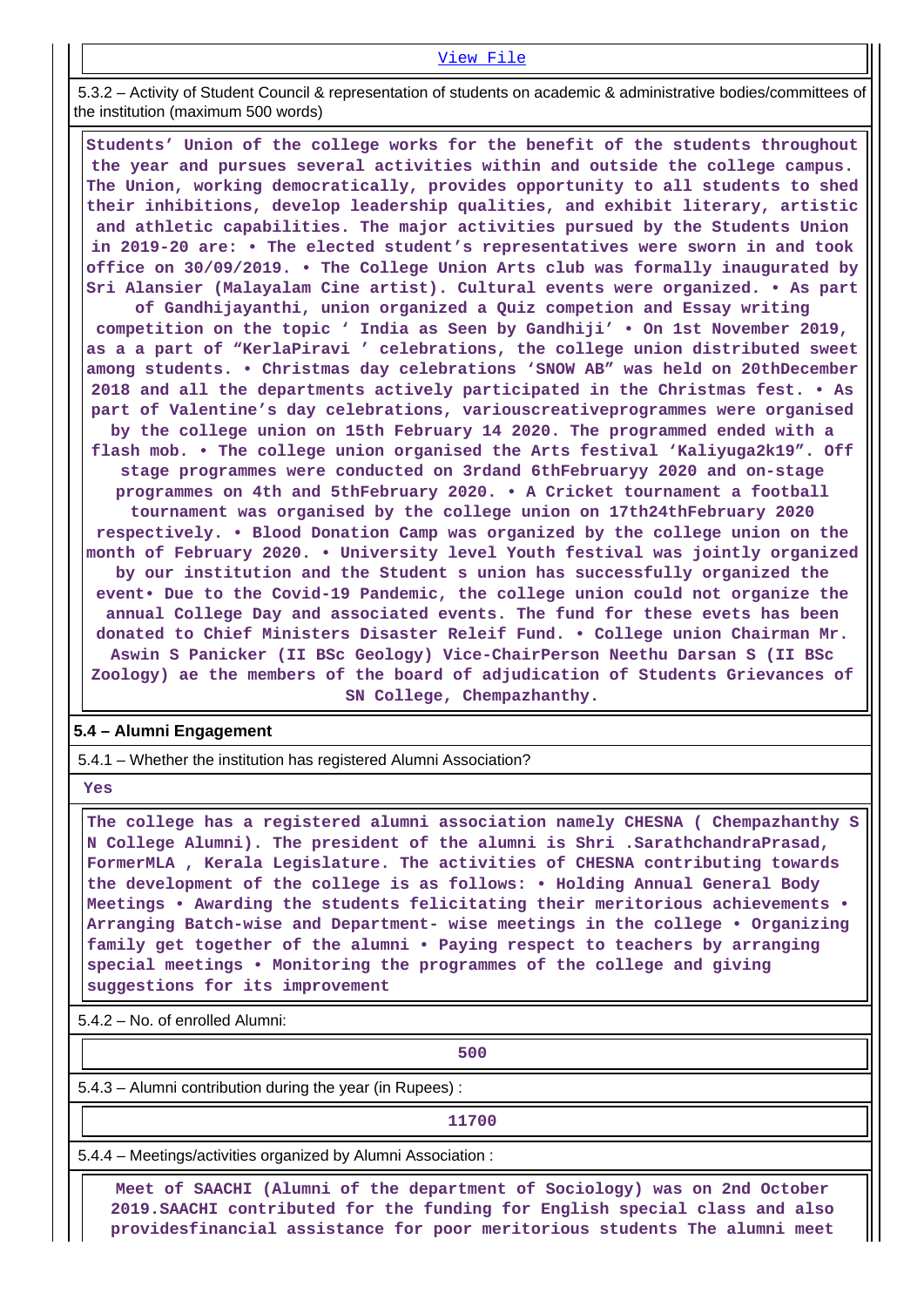**organised by the alumni association of the Department of Psychology( Manasmrithi) was on 26th January 2019.The best out going student of the department was given a cash award of Rs.5000/- CHESNA has contributed tuition fee (Rs. 10,000/-) as the tuition fee for the foreign student Family Meet by CHESNA on 8th February 2020 1**

#### **CRITERION VI – GOVERNANCE, LEADERSHIP AND MANAGEMENT**

#### **6.1 – Institutional Vision and Leadership**

 6.1.1 – Mention two practices of decentralization and participative management during the last year (maximum 500 words)

 **The institution strives to decentralize decision making and considering all the faculty, nonteaching staff and students as important stake holders in the welfare of the institution their participation in the decision making process is ensured. The Government, UGC, and University provides rules and norms, financial assistance, curriculum design, assessment system and support activities. The stakeholdersviz.management, Principal, faculty, administrative staff, students,parentsetc. provide their opinions, suggestions and wholehearted participation based on the requirements for efficient functioning of the institution. The leadership willingly modifies the plans and policies if such a necessity arises. Various sub committees were formulated under the supervision of IQAC and these committees were assigned to plan and carry out various activities throughout the academic year. Agriculture is the backbone on which the economy and health of a nation is dependent. As a practice of participative and decentralization management, the NSS unit of our college with the support of the teaching and nonteaching staff.Management of the college and the agricultural department,Govt of Kerala have implemented organic farming in our college premises. The main aim behind this endeavour is to instill the importance of the agrarian culture in the minds of the students. To "Go Organic" should be the motto of the new generation ,since we have receded too much from our age old agro based culture. During the period 2019-2020 nearly 4 acres of land were cultivated with 27 types of vegetables. The cultivated crops were sold to the staff and students of the college. The harvest had a formal inauguration.An output of 3.5 tonnes were obtained. A permanent sale stall was set up in the college for the primary sale of all the outputs.The stall too had a formal inauguration. The remaining outputs were sold at the Adopted village and other organic stall tie ups such as Krishippura at Karyavattom. Drip irrigation was an experiment taken up by the institution during the financial year 2019-2020 to support organic farming.The technical and advisory support was provided by the Chellamangalam Agricultural office,Thiruvananthapuram.This method offered several advantages such as (i) less labour (ii) less manoeuvre (iii) more sapling per square meter and (iv) less management. 1. The institution strives to decentralize decision making and considering all the faculty, nonteaching staff and students as important stake holders in the welfare of the institution their participation in the decision making process is ensured. The Government, UGC, and University provides rules and norms, financial assistance, curriculum design, assessment system and support activities. The stakeholdersviz.management, Principal, faculty, administrative staff, students,parentsetc. provide their opinions, suggestions and wholehearted participation based on the requirements for efficient functioning of the institution. The leadership willingly modifies the plans and policies if such a necessity arises. Various sub committees were formulated under the supervision of IQAC and these committees were assigned to plan and carry out various activities throughout the academic year. Agriculture is the backbone on which the economy and health of a nation is dependent. As a practice of participative and decentralization management, the NSS unit of our college with**

6.1.2 – Does the institution have a Management Information System (MIS)?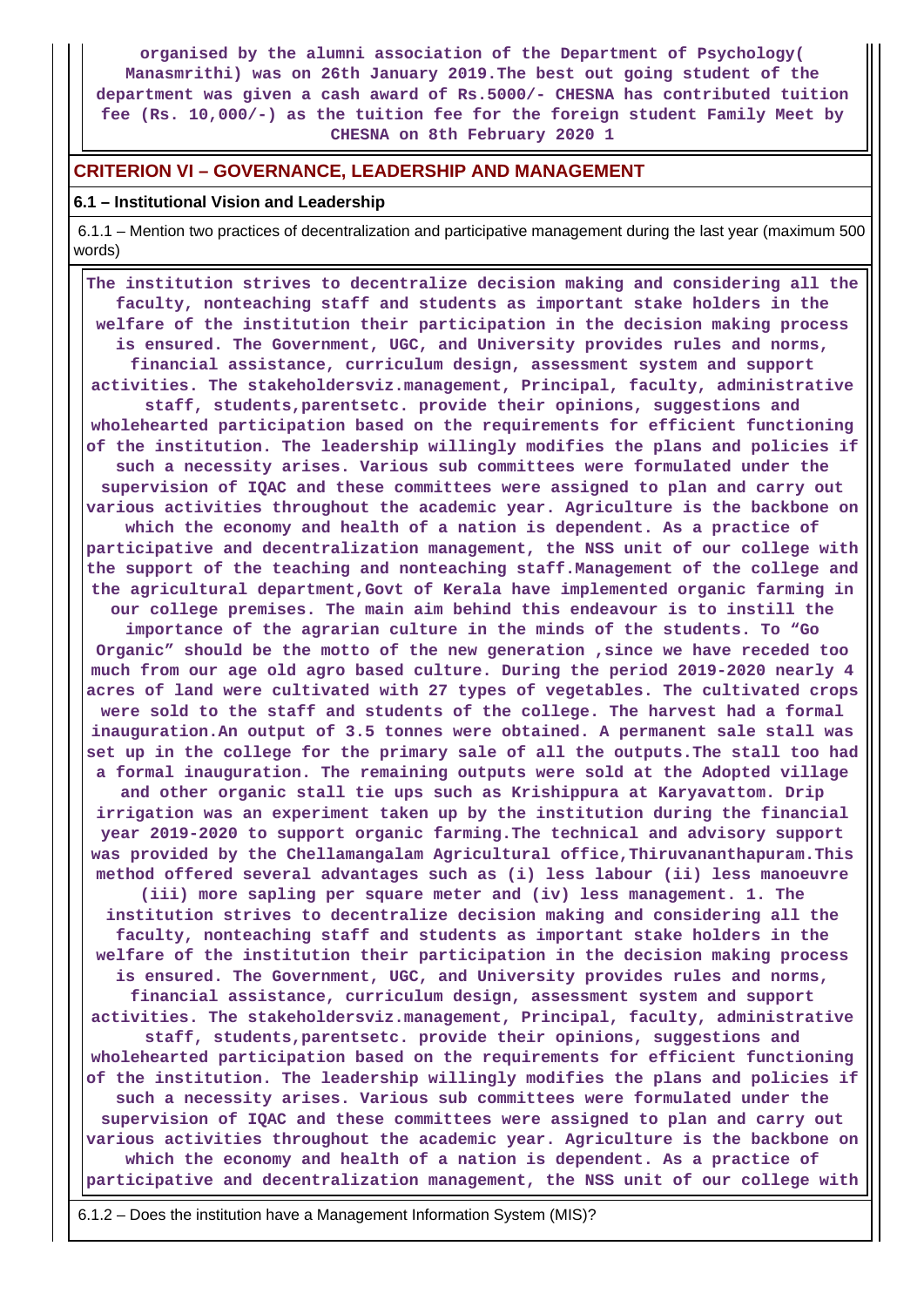| NΟ                                        |
|-------------------------------------------|
| 6.2 – Strategy Development and Deployment |
|                                           |

 $6.2 -$ 

|  |  | 6.2.1 – Quality improvement strategies adopted by the institution for each of the following (with in 100 words each): |  |  |
|--|--|-----------------------------------------------------------------------------------------------------------------------|--|--|
|--|--|-----------------------------------------------------------------------------------------------------------------------|--|--|

| <b>Strategy Type</b>                 | Details                                                                                                                                                                                                                                                                                                                                                                                                                                                                                                                                                                                                                                                                                                                                                                           |
|--------------------------------------|-----------------------------------------------------------------------------------------------------------------------------------------------------------------------------------------------------------------------------------------------------------------------------------------------------------------------------------------------------------------------------------------------------------------------------------------------------------------------------------------------------------------------------------------------------------------------------------------------------------------------------------------------------------------------------------------------------------------------------------------------------------------------------------|
| Admission of Students                | The University of Kerala conducts<br>admissions under different quotasuch as<br>open merit, sports, SC/ST and Persons<br>with Disabilities category for all the<br>programmes of affiliated colleges<br>through a centralised online admission<br>system. The University and the<br>institution notify the dates of<br>application, allotments and admission<br>details through the website and media.<br>An admission committee is constituted<br>with Principal as the Chairman and a<br>senior faculty as convenor along with a<br>team of teaching and non teaching staff<br>who have gained commendable experience<br>in dealing with admission procedures.<br>Reservation criteria are fulfilled in<br>accordance with the stipulations made<br>by the Government of Kerala |
| Industry Interaction / Collaboration | The faculty, especially those working<br>at research centre departments or as<br>research guides interact with industry,<br>research centers and institutions<br>regularly. This close contact with the<br>industry makes it easy for the college<br>to get great scholastic support from<br>such organisations. PG and UG students<br>of the institution are sent to<br>industries for the completion of their<br>project work which gains them direct<br>experience in their topic of study as<br>well as field of research interest.<br>Benefits of such visits also include up<br>gradation of students' technological<br>competence and realistic knowledge<br>about technological applications that<br>lead the industries to prominence                                    |
| Human Resource Management            | The appointment of the staff is done<br>by the management on the basis of<br>merit, strictly following the UGC and<br>government rules. The appointed non-<br>teaching staffs are given meticulous<br>training by the management, in office<br>administration and functioning. The<br>librarian and the library staff are<br>trained so as to ensure quality library<br>service to students and staff. The<br>teaching staffs of the college are<br>impelled to attend Orientation/,<br>Refresher and Short term courses<br>conducted by Human Resource Development                                                                                                                                                                                                               |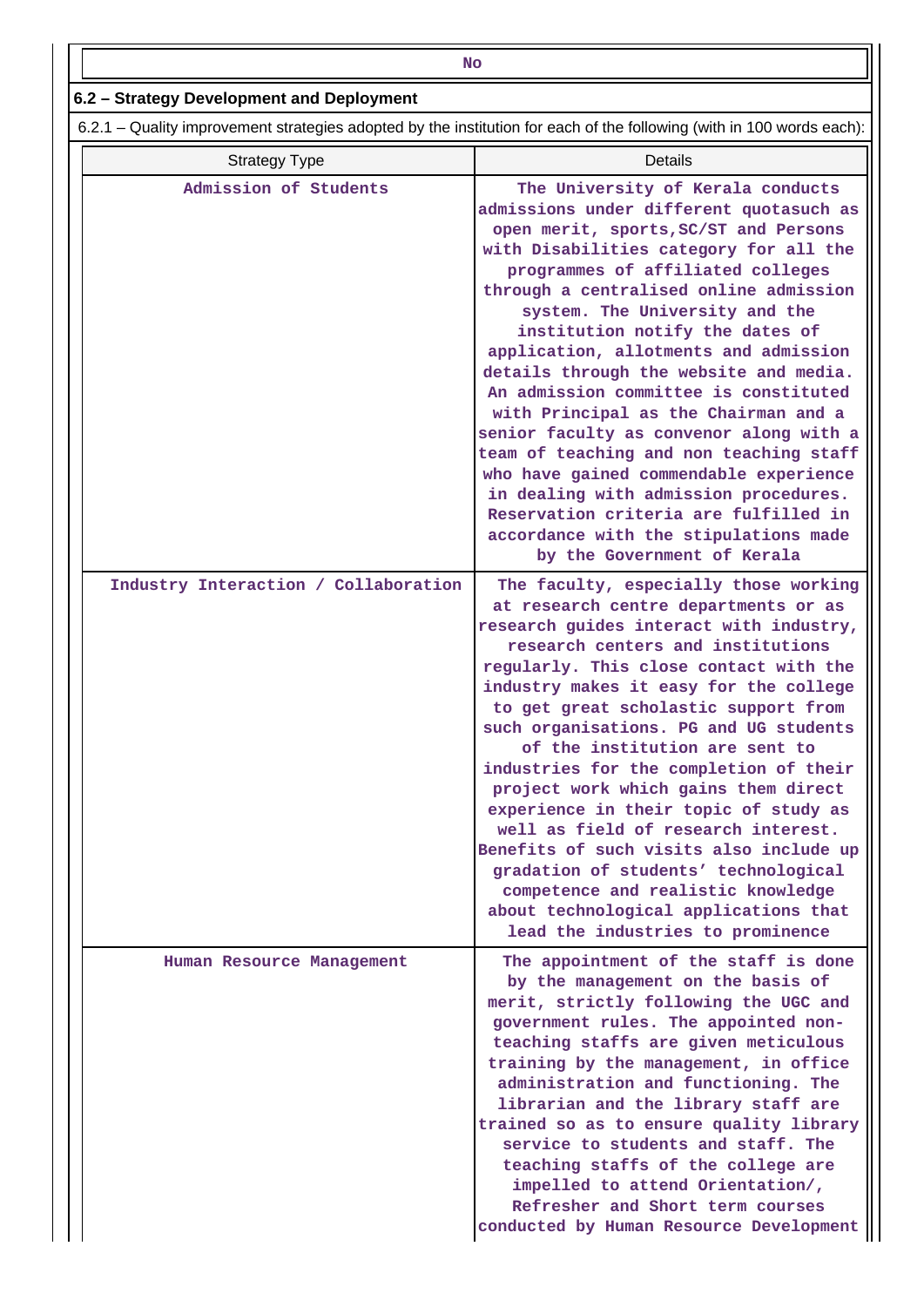|                                                               | Centres and various other agencies.<br>Every teacher is a member or convenor<br>of one or the other curricular and co-<br>curricular committee whereby their<br>leadership quality is enhanced.                                                                                                                                                                                                                                                                                                                                                                                                                                                                                                                                                                                                               |
|---------------------------------------------------------------|---------------------------------------------------------------------------------------------------------------------------------------------------------------------------------------------------------------------------------------------------------------------------------------------------------------------------------------------------------------------------------------------------------------------------------------------------------------------------------------------------------------------------------------------------------------------------------------------------------------------------------------------------------------------------------------------------------------------------------------------------------------------------------------------------------------|
| Library, ICT and Physical<br>Infrastructure / Instrumentation | The college library is well automated<br>and the library service is completely<br>converted to computer assisted mode<br>ensuring efficient use of the latest<br>hard copies/soft copies of books,<br>journals, documents, reports and other<br>learning resources. The ALS academy<br>contributed 15 books to the dept<br>library for civil service preparation<br>for our students 2019. The institution<br>employs current technologies supported<br>by ICT in class rooms and other<br>learning areas. Regarding<br>administrative undertakings,<br>accounting, book keeping, salary<br>disbursement, disbursement of<br>scholarships, stipends and grants to<br>students etc are all done with the<br>support of ICT. The institution also<br>holds sufficient number of classrooms<br>and laboratories. |
| Research and Development                                      | The institution motivates the faculty<br>to take up research activities and to<br>engage in seminars, workshops,<br>discussions, etc. in their respective<br>disciplines. They are encouraged to be<br>resource persons and to present<br>research papers in<br>regional/national/international<br>programmes. The institution extends all<br>possible support to teachers for<br>carrying outresearch and creative<br>publications. There are two research<br>centres in the college and 14 faculty<br>members are research guides. The<br>institution has established alliance<br>with several reputed research labs and<br>industries for the completion of<br>student projects at PG and UG levelso<br>that the students get direct experience<br>of advanced research areas.                             |
| Examination and Evaluation                                    | The Institution realizes that<br>evaluation is an integral part of<br>teaching-learning process. The process<br>of Continuous Internal Evaluation being<br>carried out is a concerted effort of<br>IQAC, CLMC, Heads of the departments,<br>and the Internal Examination Committee.<br>The College adheres to the system of<br>internal assessment prescribed by the<br>University of Kerala, which is based on<br>three main criteria -attendance (5                                                                                                                                                                                                                                                                                                                                                         |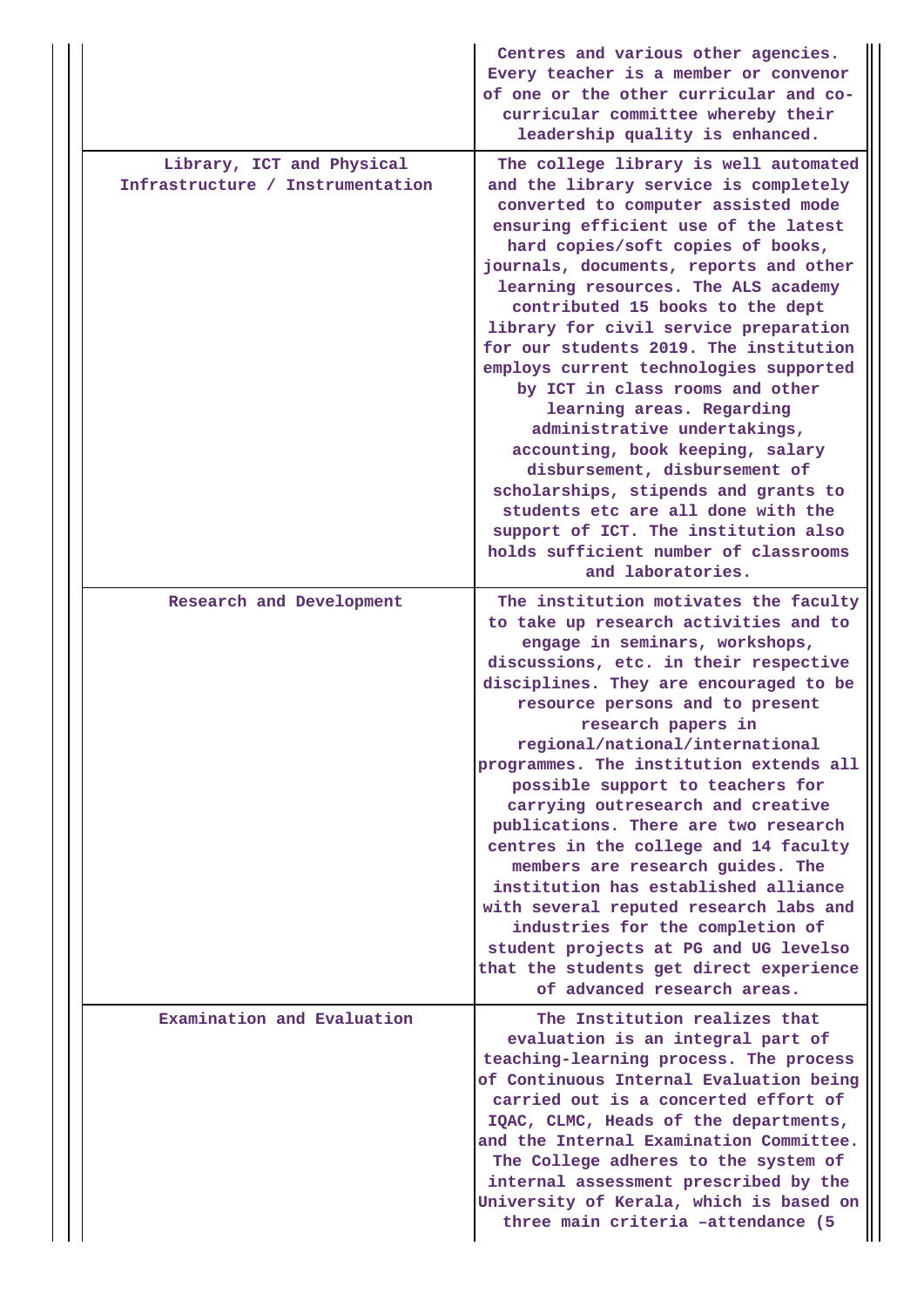| Teaching and Learning<br>The institution follows the syllabus<br>and curriculum framed by the respective<br>Board of Studies at the UG and PG<br>levels. Many teachers of the<br>institution are part of the Boards and<br>Academic Council. Faculty actively<br>contribute to the development and<br>deployment of the curriculum. Every<br>Board of Studies member from the<br>institution have been contributing<br>towards the framing of the curriculum.<br>Although there is only limited                                                                                                                                                                                                                                                                                                                                         |  |
|-----------------------------------------------------------------------------------------------------------------------------------------------------------------------------------------------------------------------------------------------------------------------------------------------------------------------------------------------------------------------------------------------------------------------------------------------------------------------------------------------------------------------------------------------------------------------------------------------------------------------------------------------------------------------------------------------------------------------------------------------------------------------------------------------------------------------------------------|--|
| flexibility regarding modifications in<br>the already implemented curriculum of<br>UG and PG programs, under Choice Based<br>Credit Semester System(CBCSS),<br>suggestions and issues are brought to<br>the attention of Board of studies for<br>necessary action                                                                                                                                                                                                                                                                                                                                                                                                                                                                                                                                                                       |  |
| Curriculum Development<br>The institution follows the syllabus<br>and curriculum framed by the respective<br>Board of Studies at the UG and PG<br>levels. Many teachers of the<br>institution are part of the Boards and<br>Academic Council. Faculty actively<br>contribute to the development and<br>deployment of the curriculum. Every<br>Board of Studies member from the<br>institution have been contributing<br>towards the framing of the curriculum.<br>Although there is only limited<br>flexibility regarding modifications in<br>the already implemented curriculum of<br>UG and PG programs, under Choice Based<br>Credit Semester System(CBCSS),<br>suggestions and issues are brought to<br>the attention of Board of studies for<br>necessary action<br>6.2.2 - Implementation of e-governance in areas of operations: |  |

| E-governace area         | Details                                                                                                                                                                                   |
|--------------------------|-------------------------------------------------------------------------------------------------------------------------------------------------------------------------------------------|
| Planning and Development | - Official WhatsApp groups are formed<br>at different levels of operation to<br>ensure swift communication facilitating<br>effective mode of planning and<br>implementation of activities |
| Administration           | Official correspondences and mails to<br>and from the institution are carried<br>out through College mail id and                                                                          |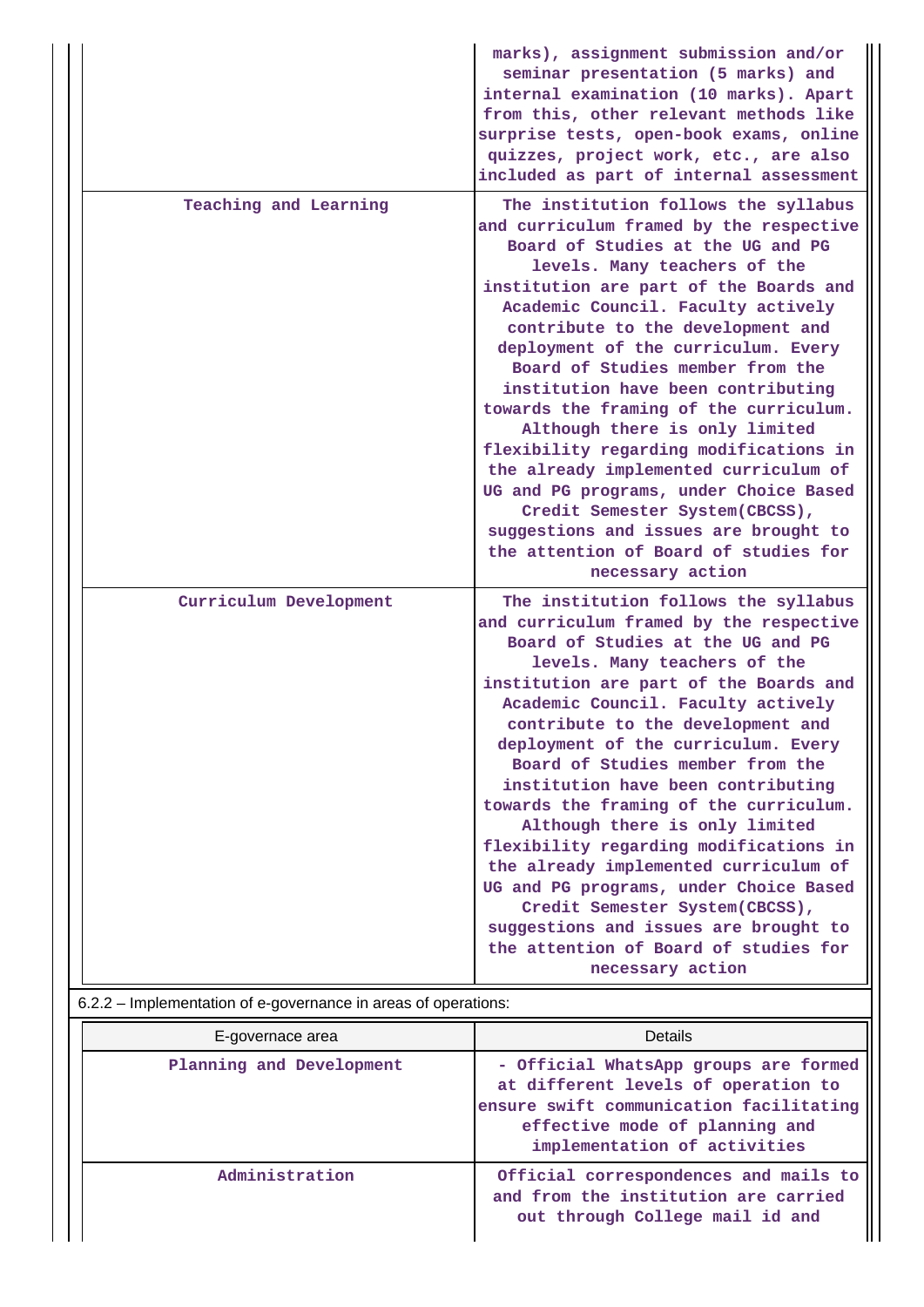|                               | majority of the communications are done<br>in regional language following the<br>instructions received from government                                                                  |
|-------------------------------|-----------------------------------------------------------------------------------------------------------------------------------------------------------------------------------------|
| Finance and Accounts          | Digital signature of Principal was<br>introduced for payment and allowances<br>of employees                                                                                             |
| Student Admission and Support | The Institution follows centralised<br>online admission system introduced by<br>University of Kerala for the conduct of<br>admissions for all programmes in the<br>affiliated colleges. |
| Examination                   | Online question paper system for PG<br>programs and online updating regarding<br>the details of the bundles of answer<br>sheets forwarded to the university is<br>done meticulously     |

# **6.3 – Faculty Empowerment Strategies**

 6.3.1 – Teachers provided with financial support to attend conferences / workshops and towards membership fee of professional bodies during the year

| Year | Name of Teacher           | Name of conference/<br>workshop attended<br>for which financial<br>support provided | Name of the<br>professional body for<br>which membership<br>fee is provided | Amount of support |  |  |
|------|---------------------------|-------------------------------------------------------------------------------------|-----------------------------------------------------------------------------|-------------------|--|--|
| Nill | Nil                       | Nill                                                                                | Nill                                                                        | Nill              |  |  |
|      | メディー・バス スーパー・シー・スーパー スーパー |                                                                                     |                                                                             |                   |  |  |

**No file uploaded.**

 6.3.2 – Number of professional development / administrative training programmes organized by the College for teaching and non teaching staff during the year

| Year                                                                                                          | Title of the<br>professional<br>development<br>programme<br>organised for<br>teaching staff | Title of the<br>administrative<br>training<br>programme<br>organised for<br>non-teaching<br>staff | From date  | To Date    | Number of<br>participants<br>(Teaching<br>staff) | Number of<br>participants<br>(non-teaching<br>staff) |  |
|---------------------------------------------------------------------------------------------------------------|---------------------------------------------------------------------------------------------|---------------------------------------------------------------------------------------------------|------------|------------|--------------------------------------------------|------------------------------------------------------|--|
| <b>Nill</b>                                                                                                   | Challenges<br>of NAAC Ac<br>creditatio<br>n in<br>Revised<br>format                         | Nill                                                                                              | 30/08/2019 | 30/08/2019 | 65                                               | Nill                                                 |  |
| No file uploaded.                                                                                             |                                                                                             |                                                                                                   |            |            |                                                  |                                                      |  |
| 6.3.3 - No. of teachers attending professional development programmes, viz., Orientation Programme, Refresher |                                                                                             |                                                                                                   |            |            |                                                  |                                                      |  |

Course, Short Term Course, Faculty Development Programmes during the year

| Title of the<br>professional<br>development<br>programme | Number of teachers<br>who attended | <b>From Date</b>                   | To date | Duration |  |  |
|----------------------------------------------------------|------------------------------------|------------------------------------|---------|----------|--|--|
|                                                          |                                    | No Data Entered/Not Applicable !!! |         |          |  |  |
|                                                          | View File                          |                                    |         |          |  |  |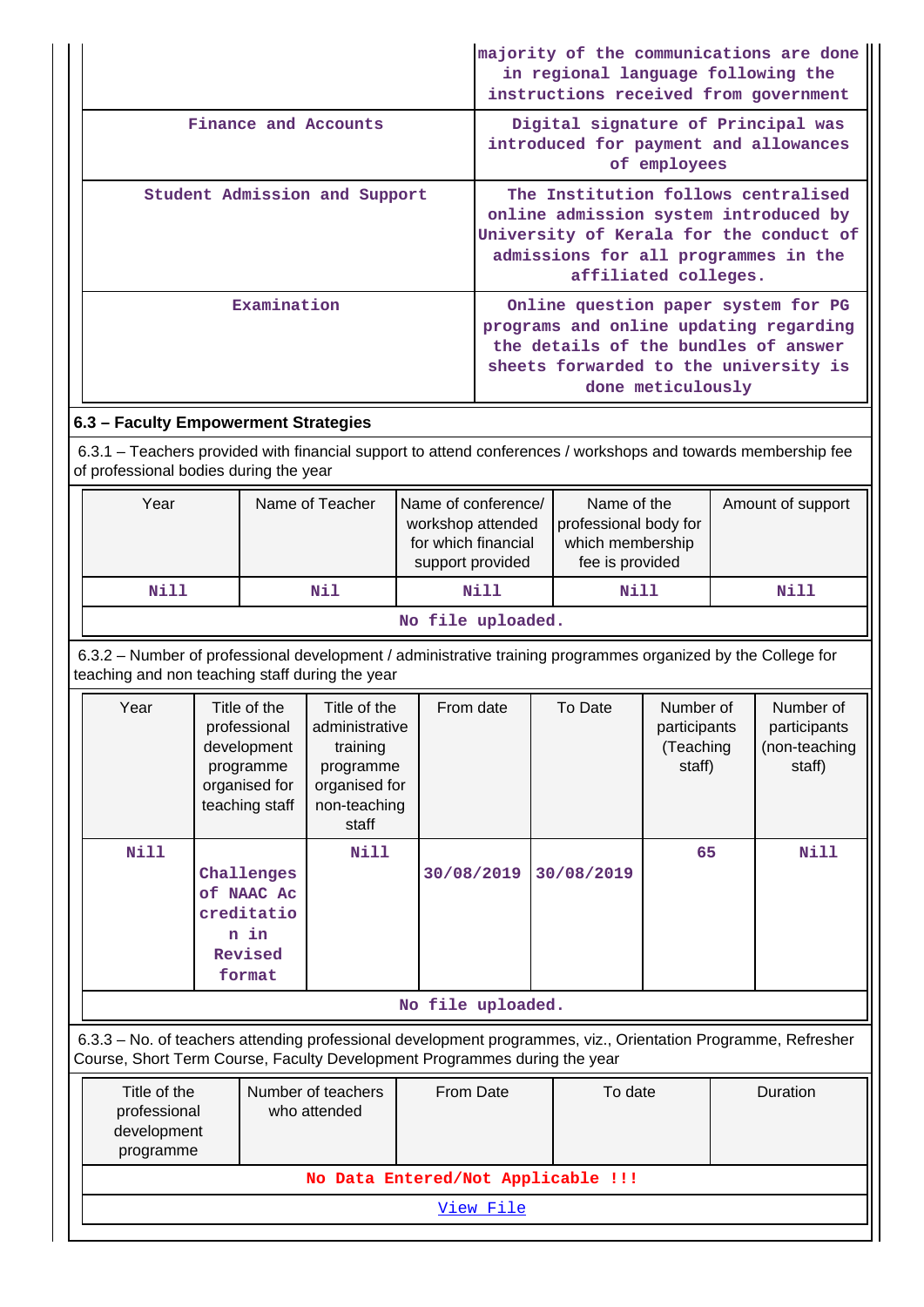6.3.4 – Faculty and Staff recruitment (no. for permanent recruitment): Teaching Non-teaching Non-teaching Permanent | Full Time | Permanent | Full Time  **1 Nill 6 Nill** 6.3.5 – Welfare schemes for

| Teaching                                                                                                                                                                                                                                                                                                                                                                                     | Non-teaching                                                                                                                                                                                                                                                                                                                                                                                                             | <b>Students</b>                                                                                                                                                                                               |
|----------------------------------------------------------------------------------------------------------------------------------------------------------------------------------------------------------------------------------------------------------------------------------------------------------------------------------------------------------------------------------------------|--------------------------------------------------------------------------------------------------------------------------------------------------------------------------------------------------------------------------------------------------------------------------------------------------------------------------------------------------------------------------------------------------------------------------|---------------------------------------------------------------------------------------------------------------------------------------------------------------------------------------------------------------|
| The Staff Association<br>of Sree Narayana College,<br>Chempazhanthy look after<br>the welfare of the<br>Staffand necessary steps<br>are takenfor fund raising<br>whenever any member of<br>the association has a<br>genuine need for monetary<br>assistance. Steps are<br>also taken under the<br>auspices of staff<br>association to meet the<br>bill expense incurred on<br>monthly basis. | In the academic year<br>2019-20 staff association<br>provided financial<br>support for two non<br>teaching staff. College<br>provided an amount of<br>385000/-(Three lakhs<br>Eighty five thousand)<br>Rupees for Sri. Anil<br>Kumar, Lab assistant of<br>Geology department for<br>his medical treatment.<br>College provide financial<br>support was given to the<br>family of Sri. P.V Shaji<br>Kumar after his death | Through the program<br>"Guru Santwanam", poor,<br>needy and meritorious<br>students are given<br>adequate financial<br>assistance considering<br>their socio-economic<br>backwardness and life<br>situations. |

#### **6.4 – Financial Management and Resource Mobilization**

6.4.1 – Institution conducts internal and external financial audits regularly (with in 100 words each)

 **Annual internal audits are done for the PTA and hostel accounts by the internal auditing cell. Later, this internally audited draft is handed over to the registered chartered accounting firm dealing with the accounting requirements of the institution**

 6.4.2 – Funds / Grants received from management, non-government bodies, individuals, philanthropies during the year(not covered in Criterion III)

| Name of the non government<br>funding agencies /individuals | Funds/ Grnats received in Rs. | Purpose |  |  |
|-------------------------------------------------------------|-------------------------------|---------|--|--|
| No Data Entered/Not Applicable !!!                          |                               |         |  |  |
| View File                                                   |                               |         |  |  |
| $6.4.3$ – Total corpus fund generated                       |                               |         |  |  |
| No Data Entered/Not Applicable !!!                          |                               |         |  |  |
|                                                             |                               |         |  |  |

## **6.5 – Internal Quality Assurance System**

6.5.1 – Whether Academic and Administrative Audit (AAA) has been done?

| Audit Type     | External         |      | Internal |             |
|----------------|------------------|------|----------|-------------|
|                | Yes/No<br>Agency |      | Yes/No   | Authority   |
| Academic       | No               | Nill | Yes      | <b>IQAC</b> |
| Administrative | AG<br>Yes        |      | Yes      | <b>HA</b>   |

6.5.2 – Activities and support from the Parent – Teacher Association (at least three)

 **Financial assistance provided towards maintenance of facilities including electricity, water and diesel charges. 2. Financial assistance provided as**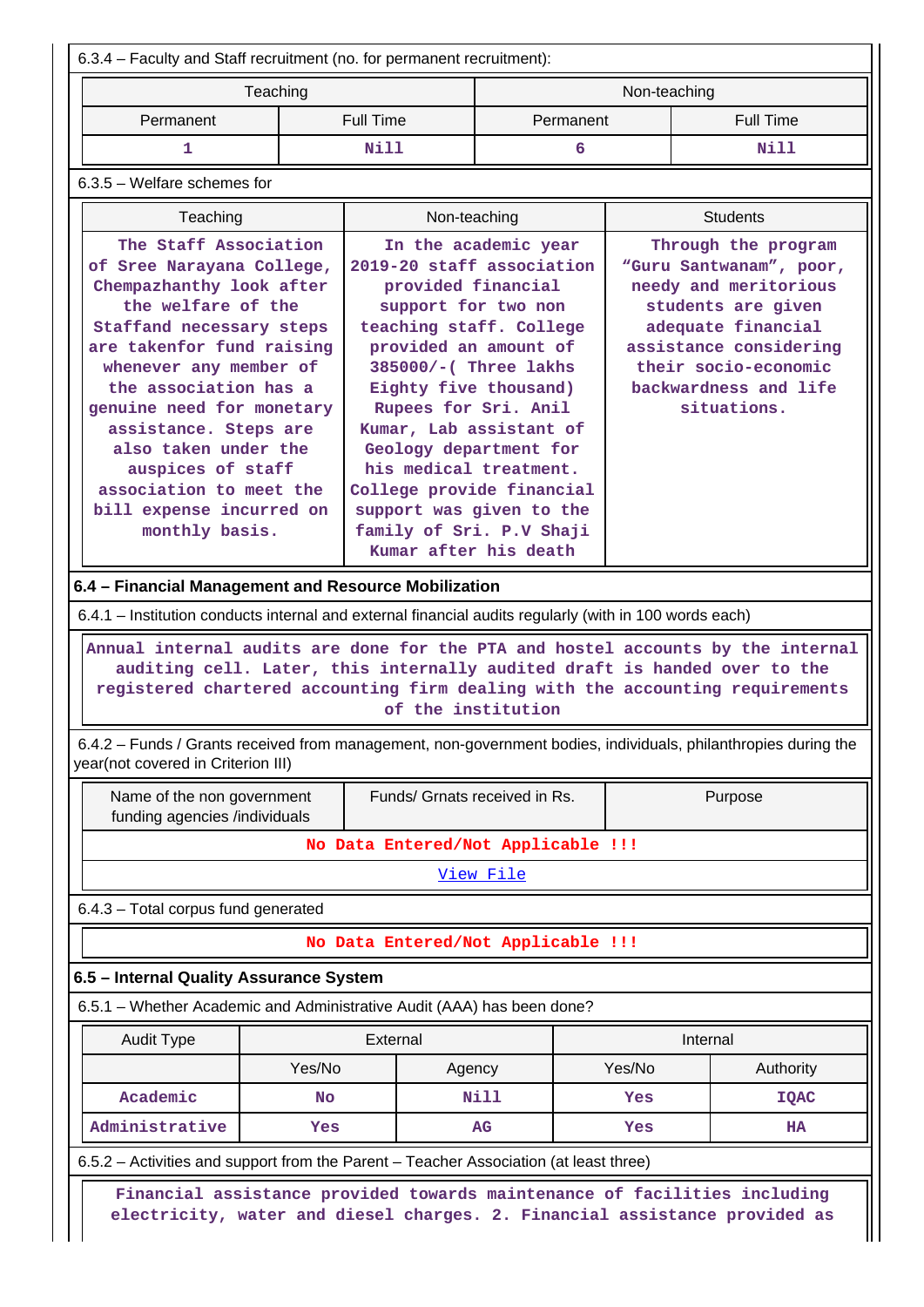**salary for institutional supporting staff 3. Financial assistance provided for poor and needy students. 4. Financial assistance provided for College infrastructural development. 5. Financial assistance provided for meritorious students in academics and sports during merit day program**

6.5.3 – Development programmes for support staff (at least three)

 **Medical check-ups organized by the NSS Financial assistance Group Insurance Scheme**

6.5.4 – Post Accreditation initiative(s) (mention at least three)

 **Applying for sanction from University for new courses 2.Thrust on development of infrastructural facilities including those mentioned in NAAC cycle 2 recommendations 3.Streamlining of extension activities ensuring optimum utilization of resources whereby the institution has joined hands with University, Public service Commission and Sree Narayana Dharma Paripalana Yogam for the conduct of University Youth festival, PSC Examinations and Sivagiri pilgrimage respectively.**

6.5.5 – Internal Quality Assurance System Details

| a) Submission of Data for AISHE portal | No  |
|----------------------------------------|-----|
| b) Participation in NIRF               | Yes |
| c)ISO certification                    | No  |
| d)NBA or any other quality audit       | No  |

6.5.6 – Number of Quality Initiatives undertaken during the year

| Year | Name of quality<br>initiative by IQAC                    | Date of<br>conducting IQAC | <b>Duration From</b> | Duration To | Number of<br>participants |
|------|----------------------------------------------------------|----------------------------|----------------------|-------------|---------------------------|
| 2019 | Know Your<br>College                                     | 01/11/2019                 | 01/11/2019           | Nill        | 668                       |
| 2019 | Sandesham'<br>on<br>significance<br>of important<br>days | Nill                       | Nill                 | Nill        | Nill                      |
| 2019 | Spectrum M<br>ultidiscipli<br>nary Seminar<br>Series     | 07/11/2019                 | 07/11/2019           | 20/02/2020  | <b>Nill</b>               |
| Nill | Know your<br>college                                     | 07/11/2020                 | <b>Nill</b>          | Nill        | Nill                      |

**No file uploaded.**

# **CRITERION VII – INSTITUTIONAL VALUES AND BEST PRACTICES**

### **7.1 – Institutional Values and Social Responsibilities**

 7.1.1 – Gender Equity (Number of gender equity promotion programmes organized by the institution during the year)

| Title of the<br>programme   | Period from | Period To  | Number of Participants |      |
|-----------------------------|-------------|------------|------------------------|------|
|                             |             |            | Female                 | Male |
| Gender Issues<br>and Gender | 11/02/2020  | 11/02/2020 | 60                     | 32   |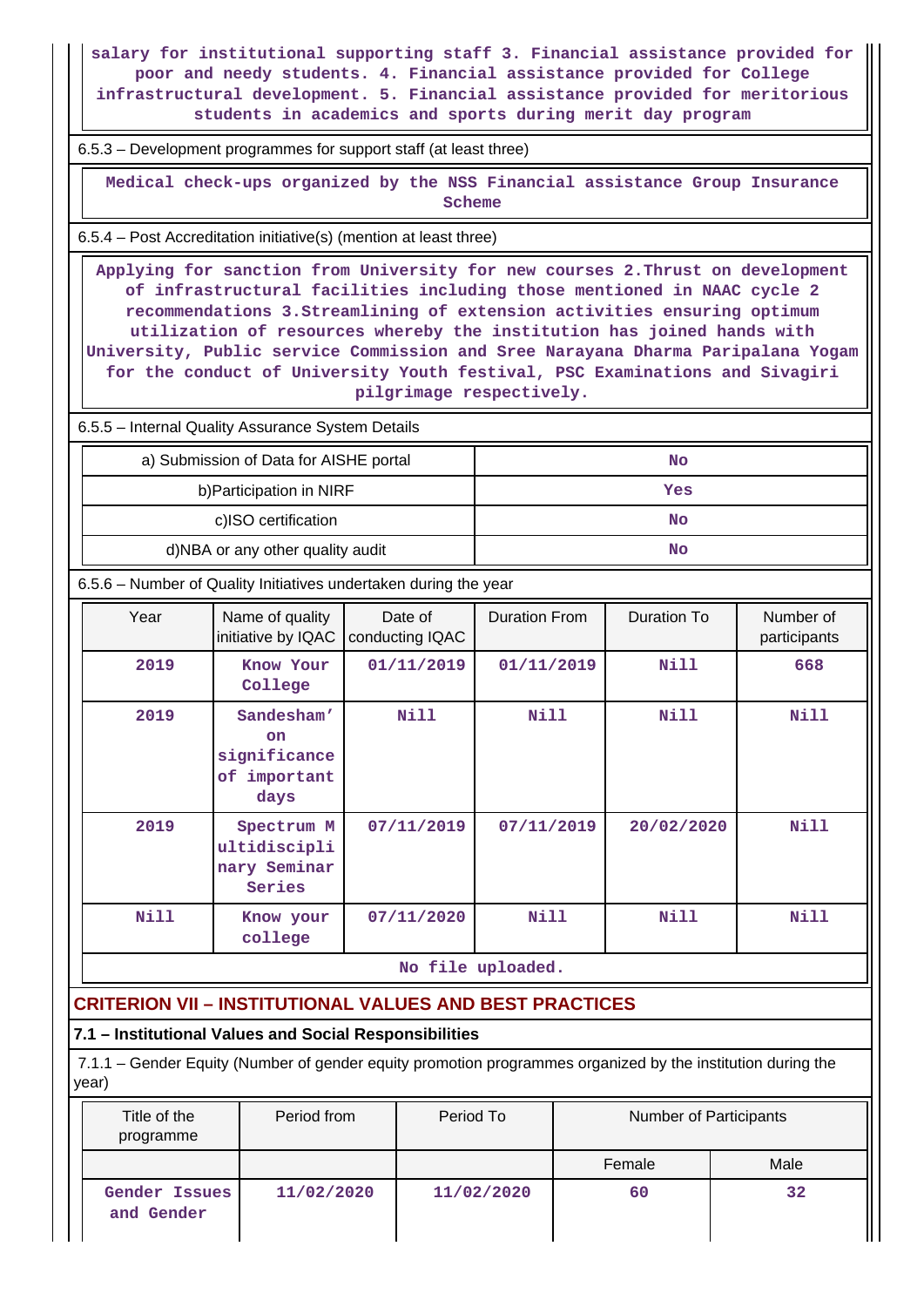| <b>Based</b><br>Legislations                                     |            |            |    |      |
|------------------------------------------------------------------|------------|------------|----|------|
| skit<br>illustrating<br>the various<br>facets of Human<br>Rights | 10/12/2019 | 10/12/2019 | 35 | Nill |
| Interaction<br>with Dayabhai                                     | Nill       | Nill       | 60 | Nill |
| Gender<br>sensitization                                          | 18/01/2020 | 18/01/2020 | 60 | Nill |
| "Employability<br>in the dynamic<br>global<br>landscape",        | 26/02/2020 | 26/02/2020 | 70 | 30   |

7.1.2 – Environmental Consciousness and Sustainability/Alternate Energy initiatives such as:

Percentage of power requirement of the University met by the renewable energy sources

**Installation of solar energy resources have been initiated in the institution. One 1 KV solar inverter has been installed in the ladies hostel. There is a proper solid waste management system prevailing in the college where they are categorized in degradable waste and non-degradable waste. All degradable wastes are converted to biogas and the same is used for working of canteen and the slurry/manure from the plant is used for organic farming which is one element of our distinctiveness. The efforts of our supporting staff need a special mention here as they enable our institution to be clean and serene. The class rooms are sanitized regularly and a hygienic environment is maintained. The nondegradable materials are collected using hard board bins made with the support of students placed in each class rooms and corridors. Students bring their lunch in steel boxes and rarely bring into college disposable packets of food. The feasts conducted in the college uses plantain leaves or porcelain plates and Team NSS of the college uses steel glasses for the functions they organize inside and outside the campus so as to reduce the usage of plastic water bottlesconsiderably. Waste recycling system in college is accomplished through recycling of waste furniture into chairs, racks etc. and also conversion of nonusable white board to screen projector. Paper waste are converted into paper bags and used as packing material for products generated from organic farming. Aerobic Waste Disposal System is being followed .The campus landscape is very conducive to water shed management. Rain water harvesting is done to overcome water shortage during summer. The PG Department of Chemistry has its own rain water harvesting system which collects 5000-10,000 litres of rain water. The water quality parameters of the collected water are so good that it is used for laboratory purposes. The college, with the help of Kerala Ground Water Department, implemented an artificial water recharging system in the campus. The rain water from the roof top is collected through PVC pipes to recharge pits and examined to ensure all parameters and then allows the water to recharge the mother well. 50 lakhs litres per year will be recharged in this way. The project was implemented in the financial year 2019- 2020. The total estimated cost of the project was 3.32 lakhs and Hon. Water Resource Minister Shri. K. Krishnan Kutty inaugurated the project on 16-6-2020.**

7.1.3 – Differently abled (Divyangjan) friendliness

| Item facilities     | Yes/No | Number of beneficiaries |
|---------------------|--------|-------------------------|
| Physical facilities | Yes    | 43                      |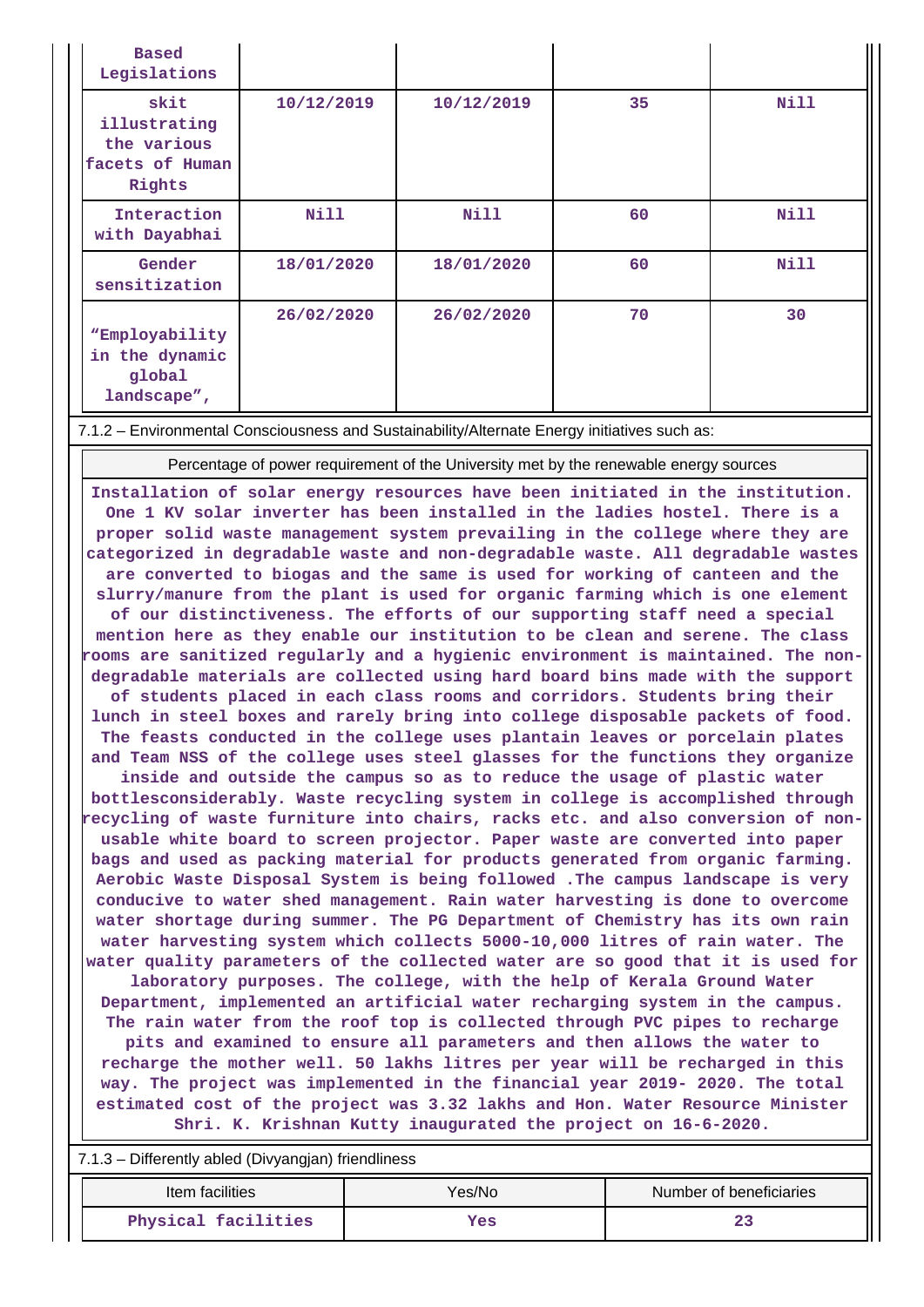|                                                                                                                                                                                                                                                                                                                                    | Provision for lift                                                                                                                                                                                                                                                                                                                                                                                                                                                                                                                                                                                                                                                                                                                                                                                                                                                                                                                                                                                                                                                                                                                                                                                                                                                                                                                                                                                                                                                 |                                                            |      | <b>No</b>           |                      |                                                                           | <b>Nill</b>           |                            |                                                     |      |  |  |  |
|------------------------------------------------------------------------------------------------------------------------------------------------------------------------------------------------------------------------------------------------------------------------------------------------------------------------------------|--------------------------------------------------------------------------------------------------------------------------------------------------------------------------------------------------------------------------------------------------------------------------------------------------------------------------------------------------------------------------------------------------------------------------------------------------------------------------------------------------------------------------------------------------------------------------------------------------------------------------------------------------------------------------------------------------------------------------------------------------------------------------------------------------------------------------------------------------------------------------------------------------------------------------------------------------------------------------------------------------------------------------------------------------------------------------------------------------------------------------------------------------------------------------------------------------------------------------------------------------------------------------------------------------------------------------------------------------------------------------------------------------------------------------------------------------------------------|------------------------------------------------------------|------|---------------------|----------------------|---------------------------------------------------------------------------|-----------------------|----------------------------|-----------------------------------------------------|------|--|--|--|
|                                                                                                                                                                                                                                                                                                                                    | Ramp/Rails                                                                                                                                                                                                                                                                                                                                                                                                                                                                                                                                                                                                                                                                                                                                                                                                                                                                                                                                                                                                                                                                                                                                                                                                                                                                                                                                                                                                                                                         |                                                            |      | Yes                 |                      |                                                                           |                       | 23                         |                                                     |      |  |  |  |
|                                                                                                                                                                                                                                                                                                                                    | <b>Rest Rooms</b>                                                                                                                                                                                                                                                                                                                                                                                                                                                                                                                                                                                                                                                                                                                                                                                                                                                                                                                                                                                                                                                                                                                                                                                                                                                                                                                                                                                                                                                  |                                                            |      |                     | Yes                  |                                                                           |                       | 25                         |                                                     |      |  |  |  |
|                                                                                                                                                                                                                                                                                                                                    | Scribes for examination                                                                                                                                                                                                                                                                                                                                                                                                                                                                                                                                                                                                                                                                                                                                                                                                                                                                                                                                                                                                                                                                                                                                                                                                                                                                                                                                                                                                                                            |                                                            |      | Yes                 |                      |                                                                           |                       | 16                         |                                                     |      |  |  |  |
|                                                                                                                                                                                                                                                                                                                                    |                                                                                                                                                                                                                                                                                                                                                                                                                                                                                                                                                                                                                                                                                                                                                                                                                                                                                                                                                                                                                                                                                                                                                                                                                                                                                                                                                                                                                                                                    | 7.1.4 – Inclusion and Situatedness                         |      |                     |                      |                                                                           |                       |                            |                                                     |      |  |  |  |
|                                                                                                                                                                                                                                                                                                                                    | Year<br>Number of<br>Number of<br>initiatives to<br>initiatives<br>address<br>taken to<br>locational<br>engage with<br>advantages<br>and<br>and disadva<br>contribute to<br>local<br>ntages<br>community                                                                                                                                                                                                                                                                                                                                                                                                                                                                                                                                                                                                                                                                                                                                                                                                                                                                                                                                                                                                                                                                                                                                                                                                                                                           |                                                            |      | Date                | Duration             |                                                                           | Name of<br>initiative | <b>Issues</b><br>addressed | Number of<br>participating<br>students<br>and staff |      |  |  |  |
|                                                                                                                                                                                                                                                                                                                                    | 2019                                                                                                                                                                                                                                                                                                                                                                                                                                                                                                                                                                                                                                                                                                                                                                                                                                                                                                                                                                                                                                                                                                                                                                                                                                                                                                                                                                                                                                                               | <b>Nill</b>                                                | Nill |                     | Nill                 | <b>Nill</b>                                                               |                       | <b>Nill</b>                | Nill                                                | Nill |  |  |  |
|                                                                                                                                                                                                                                                                                                                                    | View File                                                                                                                                                                                                                                                                                                                                                                                                                                                                                                                                                                                                                                                                                                                                                                                                                                                                                                                                                                                                                                                                                                                                                                                                                                                                                                                                                                                                                                                          |                                                            |      |                     |                      |                                                                           |                       |                            |                                                     |      |  |  |  |
| 7.1.5 - Human Values and Professional Ethics Code of conduct (handbooks) for various stakeholders                                                                                                                                                                                                                                  |                                                                                                                                                                                                                                                                                                                                                                                                                                                                                                                                                                                                                                                                                                                                                                                                                                                                                                                                                                                                                                                                                                                                                                                                                                                                                                                                                                                                                                                                    |                                                            |      |                     |                      |                                                                           |                       |                            |                                                     |      |  |  |  |
|                                                                                                                                                                                                                                                                                                                                    | <b>Title</b>                                                                                                                                                                                                                                                                                                                                                                                                                                                                                                                                                                                                                                                                                                                                                                                                                                                                                                                                                                                                                                                                                                                                                                                                                                                                                                                                                                                                                                                       |                                                            |      | Date of publication |                      |                                                                           |                       | Follow up(max 100 words)   |                                                     |      |  |  |  |
|                                                                                                                                                                                                                                                                                                                                    |                                                                                                                                                                                                                                                                                                                                                                                                                                                                                                                                                                                                                                                                                                                                                                                                                                                                                                                                                                                                                                                                                                                                                                                                                                                                                                                                                                                                                                                                    |                                                            |      |                     |                      | No Data Entered/Not Applicable !!!                                        |                       |                            |                                                     |      |  |  |  |
|                                                                                                                                                                                                                                                                                                                                    |                                                                                                                                                                                                                                                                                                                                                                                                                                                                                                                                                                                                                                                                                                                                                                                                                                                                                                                                                                                                                                                                                                                                                                                                                                                                                                                                                                                                                                                                    |                                                            |      |                     |                      | 7.1.6 - Activities conducted for promotion of universal Values and Ethics |                       |                            |                                                     |      |  |  |  |
|                                                                                                                                                                                                                                                                                                                                    | Activity                                                                                                                                                                                                                                                                                                                                                                                                                                                                                                                                                                                                                                                                                                                                                                                                                                                                                                                                                                                                                                                                                                                                                                                                                                                                                                                                                                                                                                                           |                                                            |      |                     | <b>Duration From</b> | Duration To                                                               |                       | Number of participants     |                                                     |      |  |  |  |
|                                                                                                                                                                                                                                                                                                                                    | No Data Entered/Not Applicable !!!                                                                                                                                                                                                                                                                                                                                                                                                                                                                                                                                                                                                                                                                                                                                                                                                                                                                                                                                                                                                                                                                                                                                                                                                                                                                                                                                                                                                                                 |                                                            |      |                     |                      |                                                                           |                       |                            |                                                     |      |  |  |  |
| View File                                                                                                                                                                                                                                                                                                                          |                                                                                                                                                                                                                                                                                                                                                                                                                                                                                                                                                                                                                                                                                                                                                                                                                                                                                                                                                                                                                                                                                                                                                                                                                                                                                                                                                                                                                                                                    |                                                            |      |                     |                      |                                                                           |                       |                            |                                                     |      |  |  |  |
| 7.1.7 – Initiatives taken by the institution to make the campus eco-friendly (at least five)                                                                                                                                                                                                                                       |                                                                                                                                                                                                                                                                                                                                                                                                                                                                                                                                                                                                                                                                                                                                                                                                                                                                                                                                                                                                                                                                                                                                                                                                                                                                                                                                                                                                                                                                    |                                                            |      |                     |                      |                                                                           |                       |                            |                                                     |      |  |  |  |
| • Organic farming implemented in the campus • Use of organic manures and<br>fertilizers in the college garden . Initiatives by teachers and students to<br>realize 'Plastic free campus' . Initiativestaken towards Waste segregation by<br>college authorities and cleaning staff . Planting of trees medicinal/ herbal<br>garden |                                                                                                                                                                                                                                                                                                                                                                                                                                                                                                                                                                                                                                                                                                                                                                                                                                                                                                                                                                                                                                                                                                                                                                                                                                                                                                                                                                                                                                                                    |                                                            |      |                     |                      |                                                                           |                       |                            |                                                     |      |  |  |  |
|                                                                                                                                                                                                                                                                                                                                    | 7.2 - Best Practices                                                                                                                                                                                                                                                                                                                                                                                                                                                                                                                                                                                                                                                                                                                                                                                                                                                                                                                                                                                                                                                                                                                                                                                                                                                                                                                                                                                                                                               |                                                            |      |                     |                      |                                                                           |                       |                            |                                                     |      |  |  |  |
|                                                                                                                                                                                                                                                                                                                                    |                                                                                                                                                                                                                                                                                                                                                                                                                                                                                                                                                                                                                                                                                                                                                                                                                                                                                                                                                                                                                                                                                                                                                                                                                                                                                                                                                                                                                                                                    | 7.2.1 – Describe at least two institutional best practices |      |                     |                      |                                                                           |                       |                            |                                                     |      |  |  |  |
|                                                                                                                                                                                                                                                                                                                                    | Spectrum: R Sankar Memorial Seminar Series is an academic endeavour initiated<br>by SreeNarayana College, Chempazhanthy in 2004 in honour of the founder of the<br>institution, Sri. R. Sankar, former Chief Minister of Kerala, a noted<br>statesman, academician, orator and educational reformer.to integrate<br>perspectives from multiple disciplines with emphasis on integration and<br>synthesis of knowledge. The program is conceived to realize the vision of our<br>guiding light, our patron saint, SreeNarayana Guru, 'enlighten through<br>educationThe Spectrum Seminar Series was initiated in 2004, in honour of the<br>founder of the institution, Sri. R. Sankar, former Chief Minister of Kerala, a<br>noted statesman, academician, orator and educational reformer. Every year, the<br>seminar series is inaugurated on the commemoration day of this great visionary.<br>Committees are constituted for the efficient conduct of the seminar series and<br>faculty from all departments form the core academic committee, who diligently<br>choose the best resource person in the prescribed domains. . A committee<br>consisting of students and members of non-teaching staff are also included in<br>the organization of the seminar. The inaugural ceremony is graced by the<br>presence of eminent academicians and scholars and stakeholders play an<br>inevitable part all through the seminar series. The sessions are chaired by |                                                            |      |                     |                      |                                                                           |                       |                            |                                                     |      |  |  |  |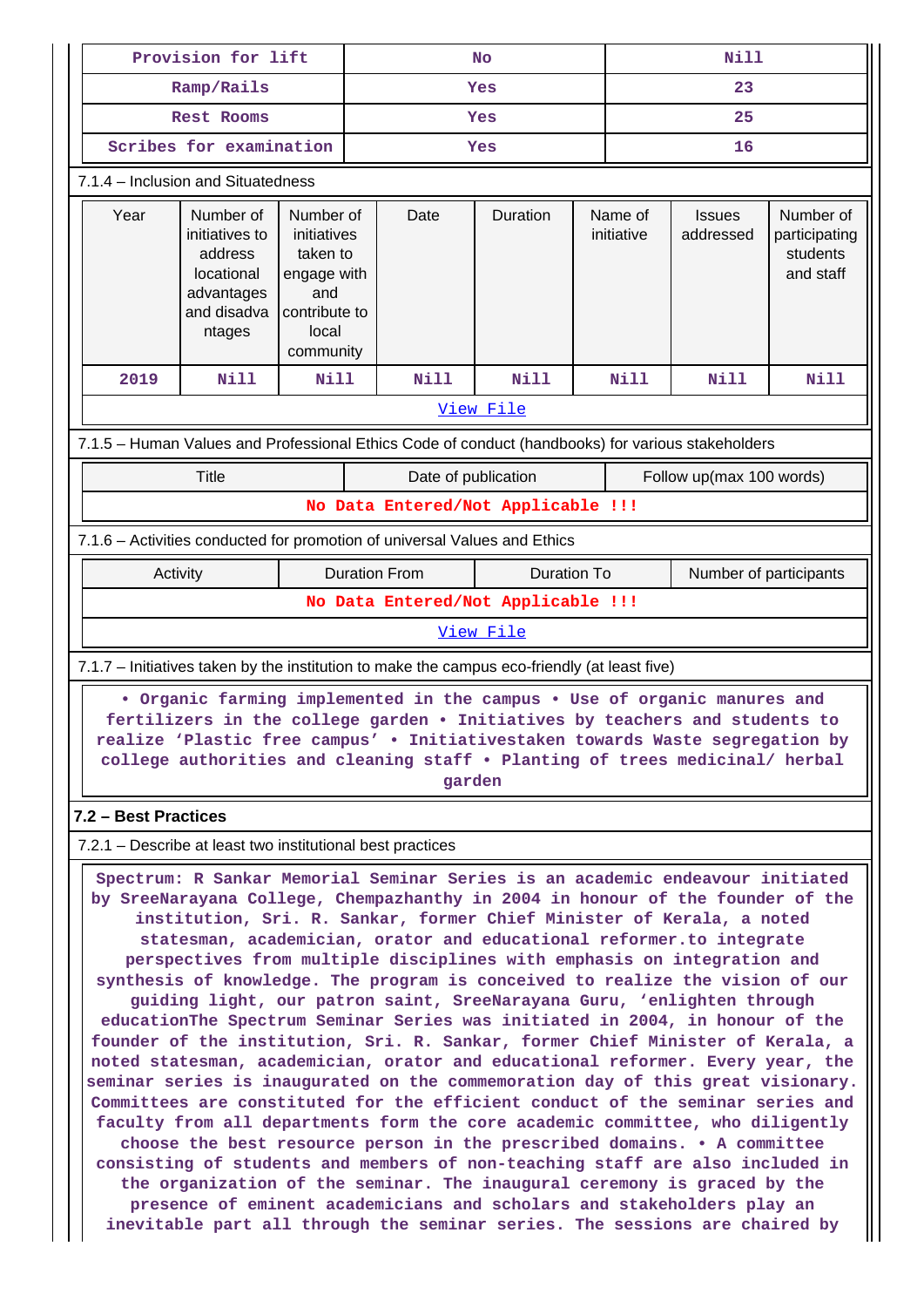**heads of the departments, who steer the direction of the key ideas that are enunciated by the eminent resource persons. Each seminar lasts a day, with the afternoon session consisting of an interaction of participants with the resource person, deliberating on the current ideas and findings in the knowledge domain, and clearing the doubts of participants regarding the topic. Students are encouraged to express their research interests and findings through paper presentations conducted during each seminar. The best performers are awarded during the valedictory ceremony. The seminar comes to a close with a valedictory ceremony, attended by distinguished guests, members of the management, students and staff. A report on the objectives, conduct and success of the seminar series is presented by the convenor of the academic committee. 2. Organic Farming This is a flagship project undertaken by the National Service Scheme of SreeNarayana College, Chempazhanthy, to propagate the importance of sustainable living among students and the neighbouring community. It makes students sensitive to the environment, ecosystems and the biodiversity around them, and to the need for conserving these for the well-being of the society. Students are made aware of the health hazards caused by harmful chemicals used in the cultivation of vegetables and fruits available in the market, and to encourage them to cultivate their own agricultural produce. In pursuance of the words of our patron saint, SreeNarayana Guru, who remarked that agriculture is the backbone of a society, the institution is obligated to impart the relevance of sustainable agricultural practices to the students, thereby spreading its results to the society. Awareness is generated on the necessity of having healthier and safer alternate practices in agriculture in the context of declining crop productivities, damage to the environment, chemical contamination, etc. In 2019-20, the college started the experimental venture of Drip Irrigation, with the technical and advisory support of the Chellamangalam Agricultural Office, Thiruvananthapuram. The project was inaugurated by Sri. K. Sreekumar, Hon. Mayor, Corporation of Thiruvananthapuram. Around 10 types of crops were cultivated in 5 acres of land. The drip irrigation project brought in enviable results in the form of increased productivity, less manual labour, technical perfection in sapling plantation and less water consumption. In 2020-21, plantain was cultivated in the barren lands in the outskirts of the campus. The harvesting of the plantain was inaugurated by Sri. KadakampallySurendran, Hon. Minister for Cooperation, Tourism and Devaswom, Government of Kerala. The involvement of various government institutions and farming communities over the course of five years has made this program a definite success. Different stakeholders in the network of this project, namely the students, teachers, non-teaching staff, management and the local community, have successfully played their roles in mobilizing resources, proper implementation of the program and monitoring and evaluation of the programme. This is proven indubitably by the awards and recognitions bestowed upon the institution for this endeavour.**

 Upload details of two best practices successfully implemented by the institution as per NAAC format in your institution website, provide the link

<http://www.sncollegechempazhanthy.ac.in/bestpractices.php?id=3>

#### **7.3 – Institutional Distinctiveness**

 7.3.1 – Provide the details of the performance of the institution in one area distinctive to its vision, priority and thrust in not more than 500 words

 **Sree Narayana College, Chempazhanthy bears the name of Sree Narayana Guru the great philosopher and social reformer who led a reform movement against injustice in the caste-ridden society of Kerala. By upholding the Guru's vision of social equality and universal brotherhood, the college tries to accommodate and bring together students from the various realms of the society into the campus. An inclusive environment is provided by the college which facilitates**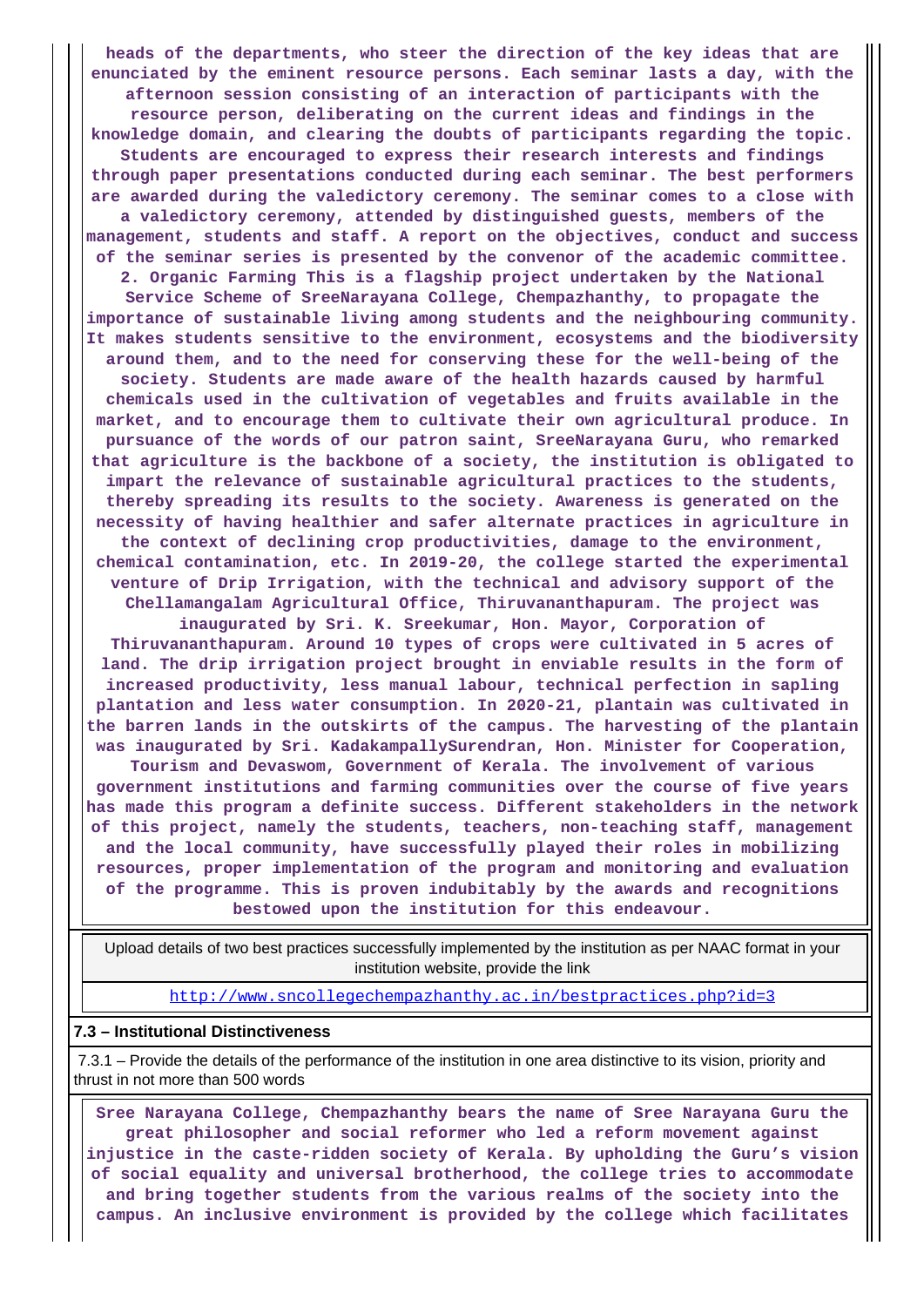**the efficiency of the teaching – learning process as well as the holistic development of the individual. The vision and mission of the institution are anchored in the revolutionary and liberating philosophy and praxis of Sree Narayana Guru. The college strives to strengthen the revolutionary social reforms through education and incorporate modern values to mould a progressive cultural Kerala as embodied in his teaching- "Realize Emancipation through Education". This educational institution thrives to disseminate the philosophy of Sree Narayana Guru throughout the world, assimilating appropriate developments at the scientific and pragmatic level along with its epistemic manifestations.The institution loudly and clearly proclaims its humanism as epitomized in the Guru's call of 'One Caste, One Religion, One God' for the human kind. The preachings of SreeNarayana Guru are generously embedded at all prime locations of the campus so as to promote the spiritual and moral enlightenment of the students and to mould them as the promise of tomorrow. The prayer written by SreeNarayana Guru is chanted by each and every person in the campus while it is played every morning through public addressing system. Following this, His revolutionary thoughts promoting the cause of mankind are popularized among the students by sharing a few of them just after the prayer. SreeNarayana Study Centre working in the institution also holds occasional classes by learned Gurus in order to instill those values in the young hearts by unveiling Guru's life history, his short stories and thought provoking poems. Commendable philanthropic activities are also carried out by the institution ensuring participation from all corners. In short, the institution tries to mould the youth as socially responsible, moral and progressive citizens, endowed with egalitarian outlook, moral conviction, unfailing competence and skill, realistic approach, pragmatic and value- based attitude, and patriotism. Each year, "Gurusanthwanam" conducts varied acts of charity under the initiative titled "Snehanidhi". Rewards and recognitions for deserving student of all the departments, and charitable activities include providing medical aid, contributing money towards constructing house to the needy, contributing smart phones to students from poor background showing academic brilliance are some of activities. Last year's initiative of donating smart phones to the needy students in order to facilitate online education during the pandemic situation has been a great support to the economically backward students. Sree Narayana College Chempazhanthy, beyond its academic excellence, strives to integrate Guru's teachings and universal message into its social and educational responsibilities for the larger society. Sree Narayana College, Chempazhanthy bears the name of Sree Narayana Guru the great philosopher and social reformer who led a reform movement against injustice in the caste-ridden society of Kerala. By upholding the Guru's vision of social equality and universal brotherhood, the college tries to accommodate and bring together students from the various realms of the society into the campus. An inclusive environment is provided by the college which facilitates the efficiency of the teaching – learning process as well as the holistic development of the individual. The vision and mission of the institution are anchored in the revolutionary and liberating philosophy and praxis of Sree Narayana Guru. The college strives to strengthen the revolutionary social reforms through education and incorporate modern values to mould a progressive cultural Kerala as embodied in his teaching- "Realize Emancipation through Education". This educational institution thrives to disseminate the philosophy of Sree Narayana Guru throughout the world, assimilating appropriate developments at the scientific and pragmatic level along with its epistemic manifestations.The institution loudly and clearly proclaims its humanism as epitomized in the Guru's call of 'One Caste, One Religion, One God' for the human kind. The preachings of SreeNarayana Guru are generously embedded at all**

**prime locations of the campus so as to promote the spiritual and moral enlightenment of the students and to mould them as the promise of tomorrow. The prayer written by SreeNarayana Guru is chanted by each and every person in the**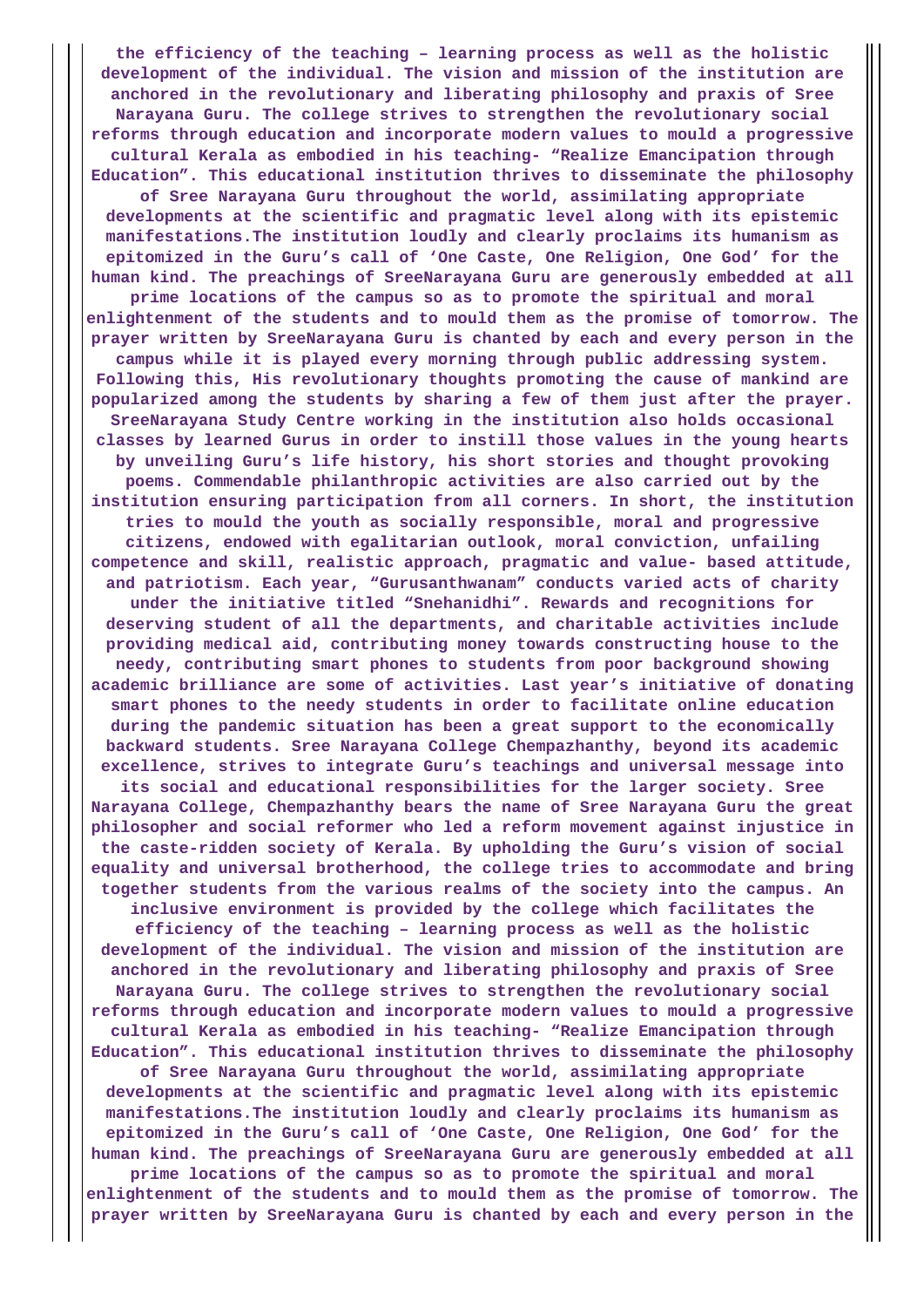**campus while it is played every morning through public addressing system. Following this, His revolutionary thoughts promoting the cause of mankind are popularized among the students by sharing a few of them just after the prayer. SreeNarayana Study Centre working in the institution also holds occasional classes by learned Gurus in order to instill those values in the young hearts by unveiling Guru's life history, his short stories and thought provoking poems. Commendable philanthropic activities are also carried out by the institution ensuring participation from all corners. In short, the institution tries to mould the youth as socially responsible, moral and progressive citizens, endowed with egalitarian outlook, moral conviction, unfailing competence and skill, realistic approach, pragmatic and value- based attitude, and patriotism. Each year, "Gurusanthwanam" conducts varied acts of charity under the initiative titled "Snehanidhi". Rewards and recognitions for deserving student of all the departments, and charitable activities include providing medical aid, contributing money towards constructing house to the needy, contributing smart phones to students from poor background showing academic brilliance are some of activities. Last year's initiative of donating smart phones to the needy students in order to facilitate online education during the pandemic situation has been a great support to the economically backward students. Sree Narayana College Chempazhanthy, beyond its academic excellence, strives to integrate Guru's teachings and universal message into its social and educational responsibilities for the larger society. Sree Narayana College, Chempazhanthy bears the name of Sree Narayana Guru the great philosopher and social reformer who led a reform movement against injustice in the caste-ridden society of Kerala. By upholding the Guru's vision of social equality and universal brotherhood, the college tries to accommodate and bring together students from the various realms of the society into the campus. An inclusive environment is provided by the college which facilitates the efficiency of the teaching – learning process as well as the holistic development of the individual. The vision and mission of the institution are anchored in the revolutionary and liberating philosophy and praxis of Sree Narayana Guru. The college strives to strengthen the revolutionary social reforms through education and incorporate modern values to mould a progressive cultural Kerala as embodied in his teaching- "Realize Emancipation through Education". This educational institution thrives to disseminate the philosophy of Sree Narayana Guru throughout the world, assimilating appropriate developments at the scientific and pragmatic level along with its epistemic manifestations.The institution loudly and clearly proclaims its humanism as epitomized in the Guru's call of 'One Caste, One Religion, One God' for the human kind. The preachings of SreeNarayana Guru are generously embedded at all prime locations of the campus so as to promote the spiritual and moral enlightenment of the students and to mould them as the promise of tomorrow. The prayer written by SreeNarayana Guru is chanted by each and every person in the campus while it is played every morning through public addressing system. Following this, His revolutionary thoughts promoting the cause of mankind are popularized among the students by sharing a few of them just after the prayer. SreeNarayana Study Centre working in the institution also holds occasional classes by learned Gurus in order to instill those values in the young hearts by unveiling Guru's life history, his short stories and thought provoking poems. Commendable philanthropic activities are also carried out by the institution ensuring participation from all corners. In short, the institution tries to mould the youth as socially responsible, moral and progressive citizens, endowed with egalitarian outlook, moral conviction, unfailing competence and skill, realistic approach, pragmatic and value- based attitude, and patriotism. Each year, "Gurusanthwanam" conducts varied acts of charity under the initiative titled "Snehanidhi". Rewards and recognitions for deserving student of all the departments, and charitable activities include providing medical aid, contributing money towards constructing house to the**